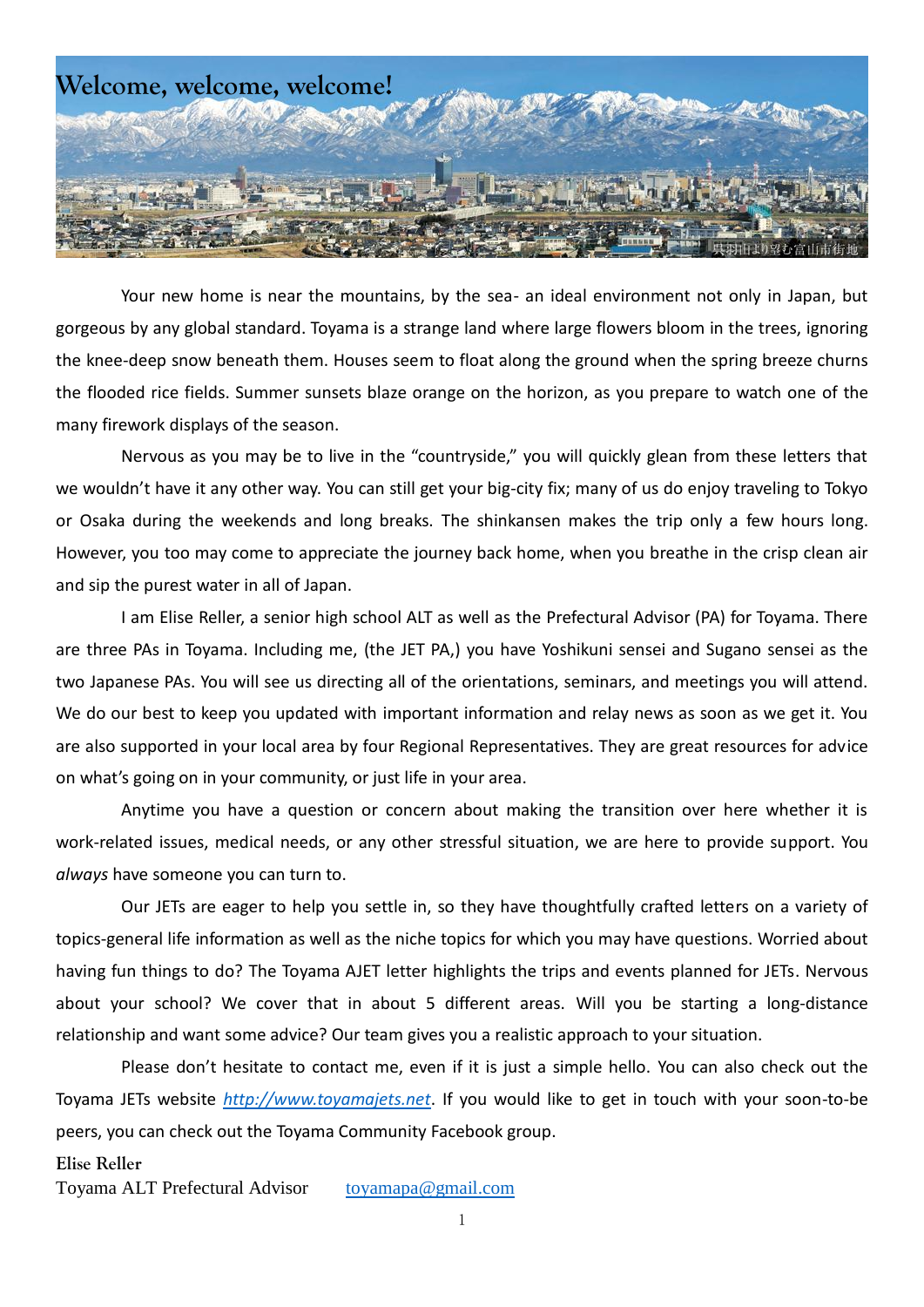# 2017 Welcome Letter Index

| Life in Toyama                                                               | $\overline{3}$ |
|------------------------------------------------------------------------------|----------------|
| Packing - To Bring, and Not To Bring                                         | 5              |
| Your First Month in Japan                                                    | 7              |
| Making a (good) Impression                                                   | 9              |
| Self-Introduction class. How to Survive Your First Class                     | 11             |
| It's Elementary, My Dear Watson!                                             | 13             |
| Junior High School Life                                                      | 15             |
| Senior High Life                                                             | 17             |
| <b>Teaching Adult Learners</b>                                               | 19             |
| Teaching at a Special Needs School                                           | 21             |
| <b>Teaching at Multiple Schools</b>                                          | 23             |
| <b>Teaching a Special Needs Class</b>                                        | 24             |
| Your Go-To for Self-Care and Mental Health                                   | 26             |
| Don't Get Frustrated at Work and Life                                        | 28             |
| You've heard it 1,000 times, but: Culture Shock                              | 30             |
| Living in Rural Japan                                                        | 32             |
| Don't Worry, It was My First Winter, Too                                     | 34             |
| Shopping; A Curious Adventure.                                               | 36             |
| Professionalism as an ALT                                                    | 38             |
| <b>CIR</b> Spotlight                                                         | 40             |
| Toyama AJET                                                                  | 41             |
| The Asian JET                                                                | 42             |
| JETs of African Descent; "No chocolate is not my favorite ice cream flavor." | 44             |
| LGBTQIIA JET <sub>s</sub> ; Feeling the Rainbow Pride in Japan!              | 46             |
| <b>Gentle Giants; The Tall JET</b>                                           | 48             |
| The Married JET                                                              | 49             |
| Long-Distance Relationship Advice                                            | 52             |
| Religious JETs in Japan                                                      | 54             |
| Loving and 'Not Loving' Japanese food                                        | 55             |
| Beware the Bacon Bits; Vegetarian and Vegan ALTs                             | 57             |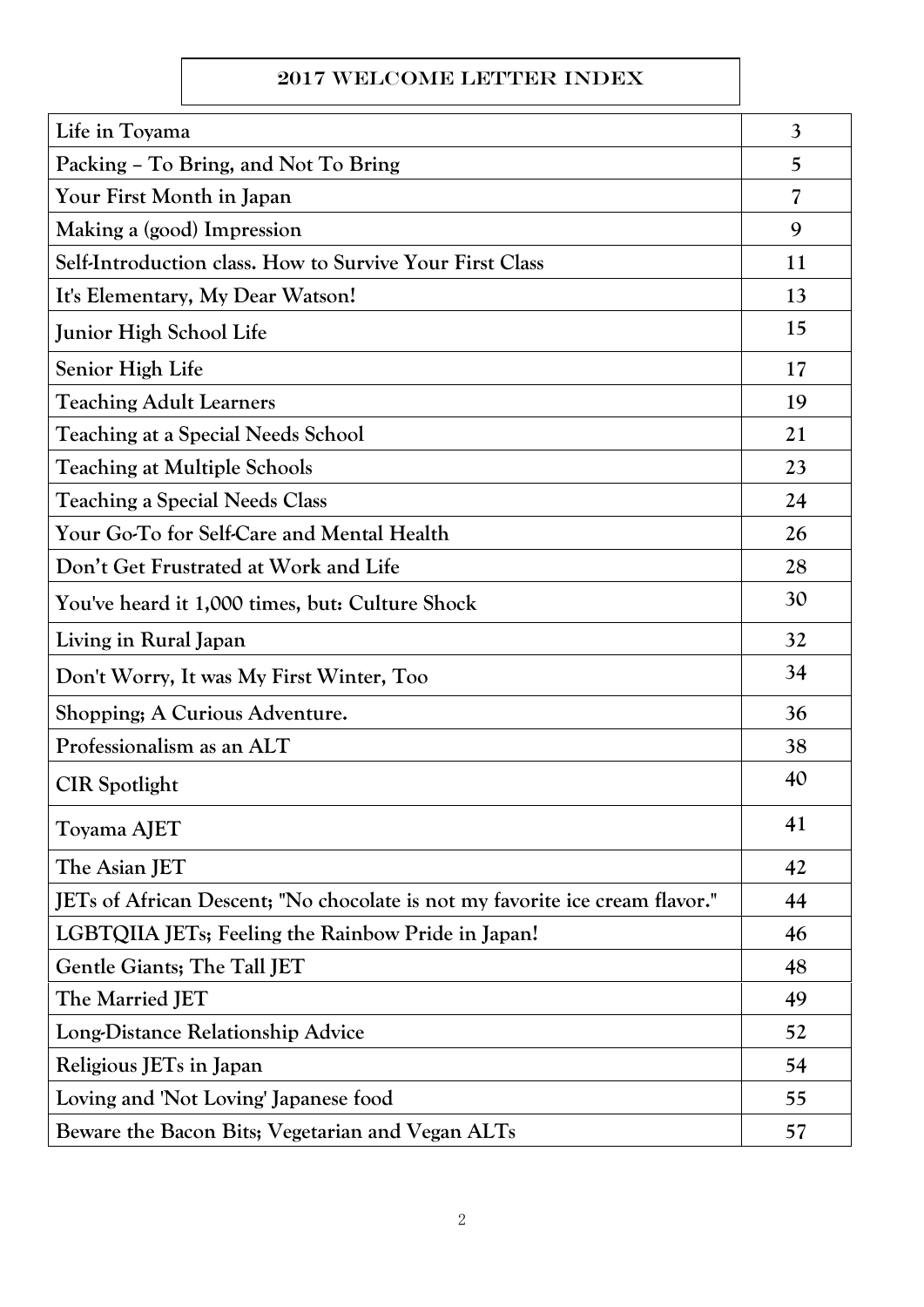Dear you- soon to be Toyama-ian

### WELCOME TO TOYAMA!

At this moment you are yet to discover quite how lucky you are. When I say to you that Toyama is one of the best places to live in the whole of Japan, it is going to sound like so much hyperbole. You might accuse me of 'drinking the kool-aid` (an expression I've picked up from my American cousins- the Irish term for it is not suitable for a welcome letter).

In any case though, give it a couple of months, then talk to me again and see if you can handle the truth; Toyama is an amazing place.

At this point you are probably thinking- well that's all well and good but give me some information please. What is Toyama like? Will I live my life surrounded by rice fields? What are the people like here? How will my life be like a couple of months from now?

This last question of course I cannot answer. I may be writing this welcome letter, but my all-encompassing knowledge only goes so far. Instead I'll try and fill you in on some useful information on this Prefecture and what you can expect.

The first thing you will notice when you step off the plane is our amazing mountain range. I am completely serious when I say that they still take my breath away sometimes, almost four years on. You might be walking, having a bit of a chat with someone and then from behind a building…. They can be seen from almost everywhere in the prefecture depending on the weather, and seem to be almost in-touching distance.

As well as the vista which will probably soon mark your cover photo- the mountains also provide great hikes and walks, and in winter, cheap snowboarding and skiing. Coming from Ireland, I had done neither in my life before and so I've spent many a winter weekend cheerfully falling face-first into the snow.

Happily for the hot summer months, we are by the sea, too, and there are a number of beaches to chill out at. If you like cycling there are also a number of cool routes about- Toyama's cities are mostly on the flat so it's pretty easy going.

The keen eyed of you will have probably picked up at this point that Toyama is not the futuristic city scape that I at least imagined before arriving. To put it bluntly we are, as the Japanese say, in the Inaka (countryside). You will see a lot of rice fields (whether you get placed in a city or not.) And all the better for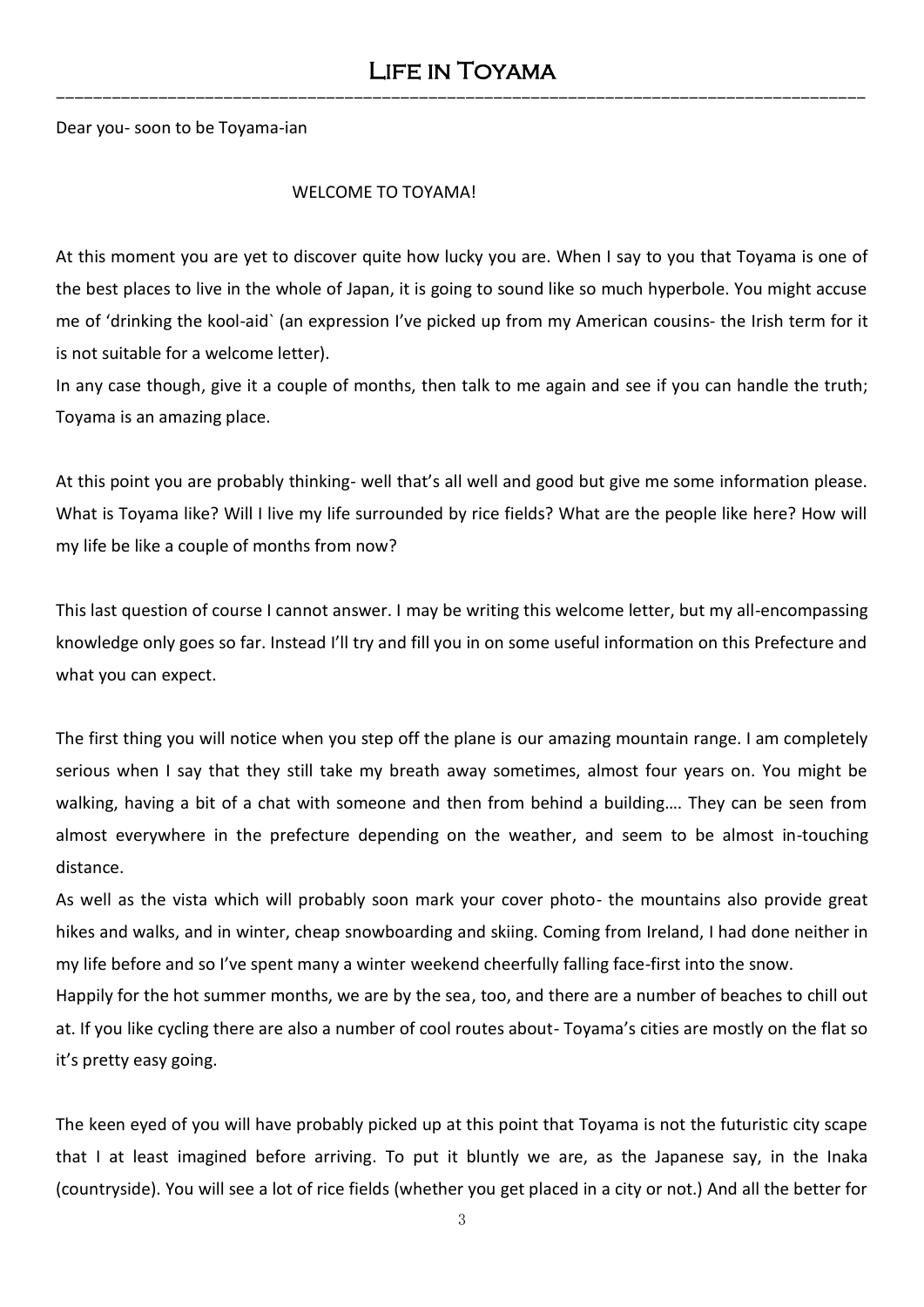However though, Toyama is not quite as those in the big smoke of Tokyo might paint us. We have a couple of reasonably sized cities here, with shopping, a wide range of restaurants both Japanese and foreign cuisines, as well as large number of different bars and nightlife. The excellent public transport system and compact cities mean wherever you live, you are not far from a city or meeting up with others.

And now for what those who get placed in the big cities are going to miss out on: Toyama is real old school Japan. We have so many festivals and cultural events it gets silly.

Traditional dances, hundreds of years old, moving slowly up an ancient street lit by candle light? Check. People riding giant paper floats and crashing them into each other, trying to rip each other's floats apart? Check. Hitting a bell with a giant log of wood on your shoulder…… You already know the answer to this. (Also the best sushi and water in Japan)

So that's natural beauty, cultural events, sports- what about the people? Native Toyama-ians (not actually a word used outside of me) are a pretty friendly lot, though they can be a bit shy, especially if speaking English. Even with my laughable pronunciation of Japanese, people have always been kind and helpful to me.

The JET community here definitely can speak English though, tis our bread and butter after all. When you arrive you will be part of a JET community of almost 90 odd, from a wide array of different backgrounds and cultures. Depending on your interests, there is rarely a weekend that goes by in which there isn't something planned.

You will also find we have many different clubs and societies here. Some of these include, but aren't limited to; a short story group, a book club, a film making club, a charity play, various yoga groups, a hill climbing club, a running club, swing dance and a sit down games and a table top RPG club. If you have any specific interests and you'd like to see if anyone else is keen, advertise on the Toyama Community Facebook page and get a group together! You'll be surprised at the wide range of skills, talents and interest to trying new things we all have.

Welcome to our community! I am really looking forward to meet you.

Domhnall Mc Farline Izumi Senior High School Toyama.

it.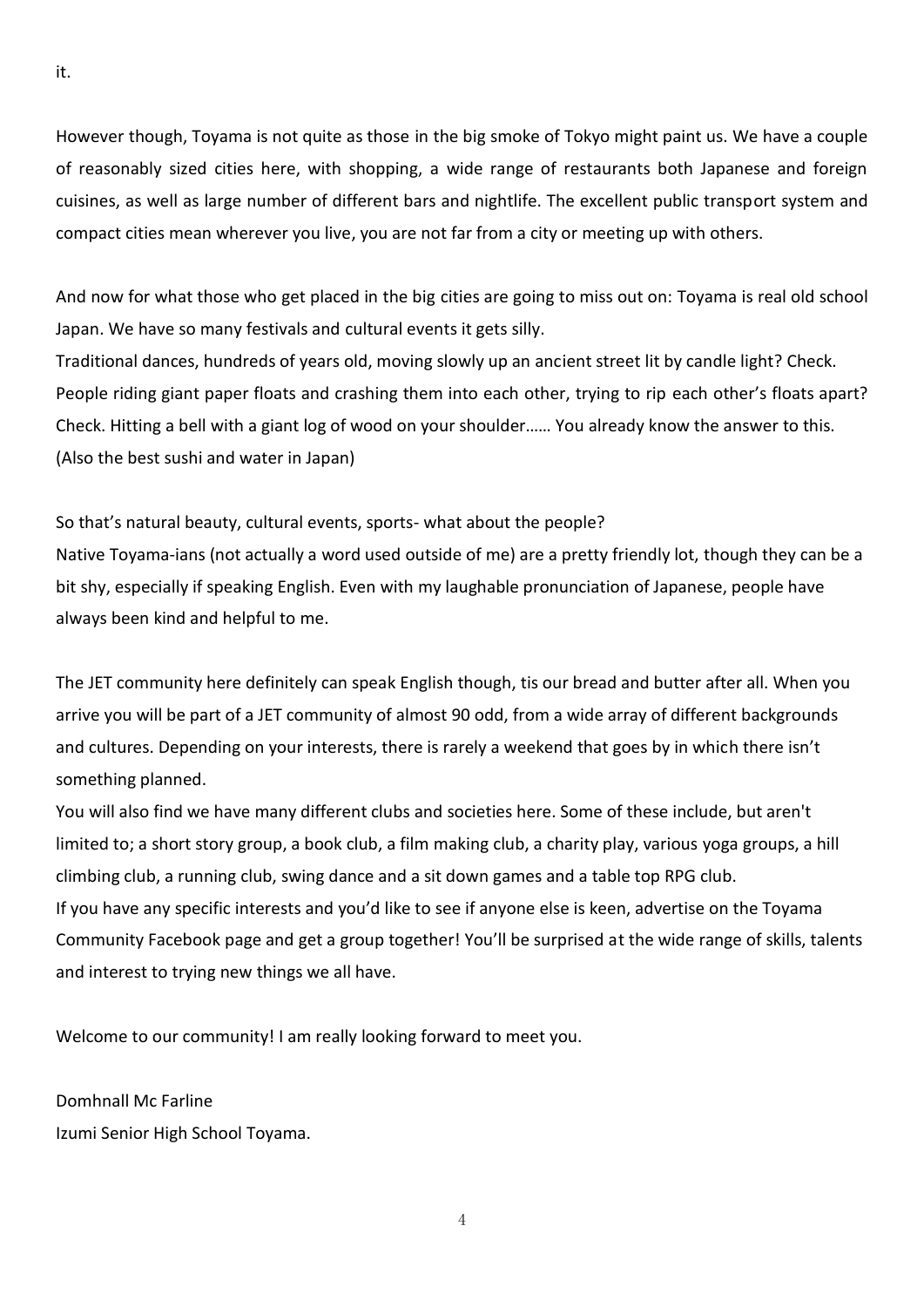# Packing: To Bring or Not To Bring?

---------------------------------------------------------------------------------------

Yooooooo. Welcome to Toyama. You've heard it a million times and will hear it a million more- you are incredibly lucky. Toyama is a beautiful place with beautiful people and you will cry every clear day when you peer out at the gorgeous mountains.

Now that's out of the way -- what will you bring to such a beautiful place? **SUITCASES** You've got 2 checked bags, 1 carry on, and 1 personal item.

I recommend bringing the largest checked luggage you have, but remember to weigh them!! Last year, MANY people at the airport were frantically throwing things away or moving things around to different bags. Don't be one of those people. Weigh your bag beforehand and if it's too heavy, you might want to simply pay the overweight baggage fee. That will be cheaper than having things shipped from home.

Keep everything you need for Tokyo orientation in your carry-on and send both checked bags ahead of you to Toyama. You can choose to send only one bag, and keep the other bag during orientation, but for me, it was a lot easier to send both ahead and not worry about it.

Finally, I recommend a regular sized backpack for your personal item because 1 - It's the largest thing you can get away with stuffing under your seat and 2 - Then you have a backpack with you in Japan, yay!

**CLOTHES** Coming from East Tennessee, I thought I knew hot, humid weather. However, I was not prepared to live for months soaked in sweat 24/7. It's going to be gross when you arrive, but you'll honestly get used to it to the point where being sweat-damp is the norm (and you don't even care).

The good news for work clothes is that in summer the dress code switches to "cool biz". This means you won't have to wear suits every day in summer, yay! You need to wear a suit the day you fly into Toyama though, and it will be really nasty. I'm sorry.

I recommend packing 2 suits, and one of them must be black for ceremonies. Work wear differs between level and school, so you'll have to ask your predecessor what to wear on usual work days. For me, it was actually a lot easier to find attractive, light, work appropriate clothes in Japan (stores like UNIQLO) than in the States. If you think Japanese clothes will be fine for you, don't worry too much about bringing a huge work wardrobe.

You will also need inside shoes for school. Anything comfortable and easy to slip on and off (Keds, Toms, Crocs, etc.). If you have more than one school you can buy shoes for each, or have one pair that you carry to school in your bag.

Toyama also has intense winters!!!!! Don't try to pack winter clothes in your luggage. You can have your family or a trusted friend ship it to you later. But, like summer wear, you can buy really great winter clothes in Toyama (again, UNIQLO). I just packed one or two hats and scarves I like, and a jacket. Toyama has a lot of rain and snow!!!!!! You will need an umbrella, rain boots, and a rain jacket or poncho. But, I recommend buying them here. Especially an umbrella. Please don't use up precious packing space on an umbrella.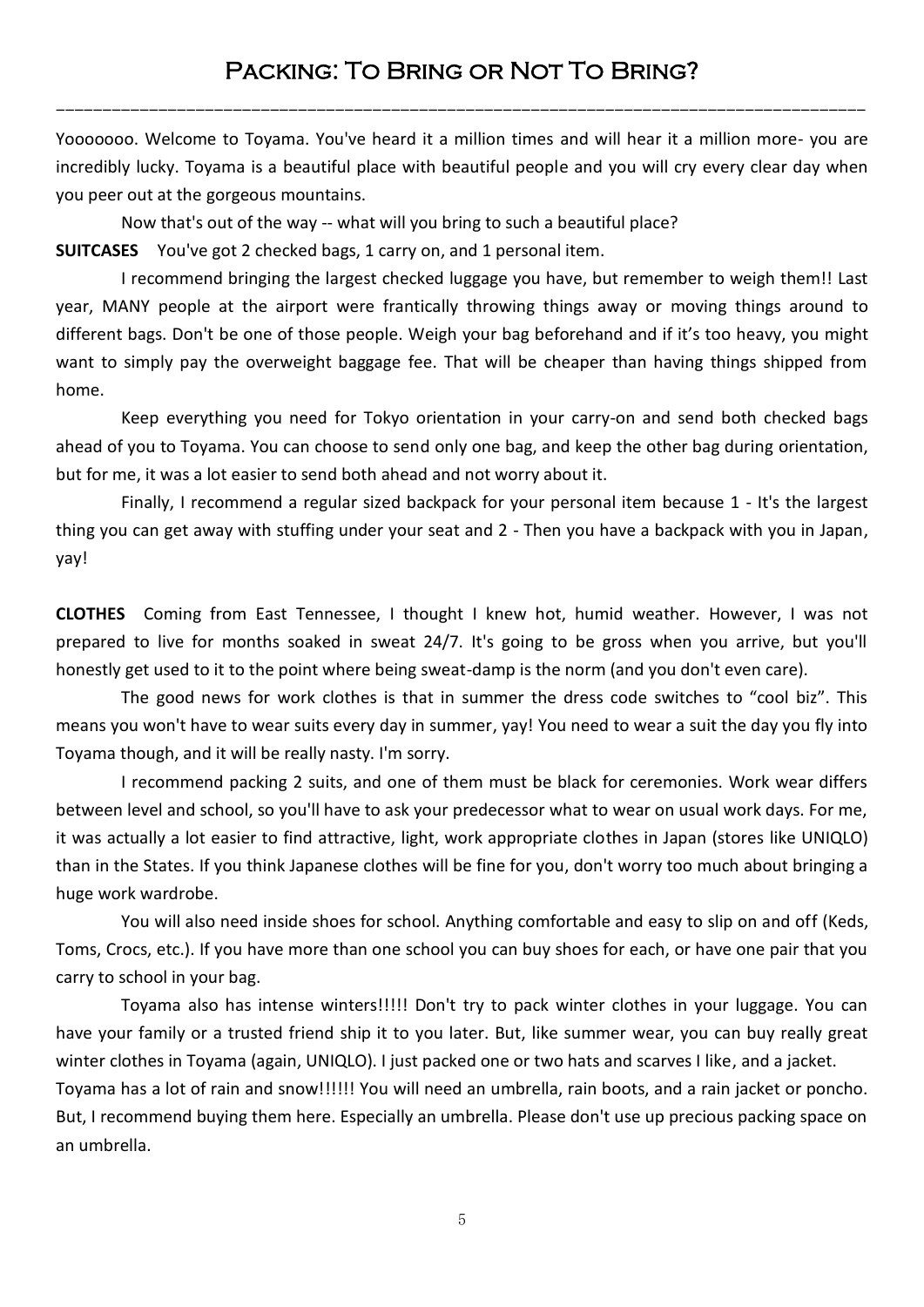**OMIYAGE** I was so worried about omiyage. You don't need to be. Here's the low-down.

These are the presents you'll give when you arrive. It should be food.. The easiest thing to bring is individually wrapped candies for each teacher at each of your schools (about 50 each). Try for something local or interesting. I brought fruity tootsie rolls, which was fine. But when I went home for Christmas I brought dove chocolate and told them they could find a fortune on the wrapper. They loved it, and several teachers came to ask me what their fortune meant. Beware that chocolate might melt in the Toyama heat.

You should also bring a small gift for each of your supervisors (1 at each school), vice principals (2 at each school), and principals (1 at each school). This could be a magnet, a box of tea, coffee, a fancier food, etc. Whatever you choose, wrap it cutely! They'll probably be more hype about the wrapping than the actual item.

Some people say to bring gifts for all your English teachers, but I don't think it's necessary. Instead, you could bring a few extra just-in-case gifts for teachers or community members that do something to help you, or who you work closely with. For example, I gave one to a teacher who gave me a microwave when I arrived.

**SCHOOL** Bring anything you want about you or your country for your introduction lesson. Some people bring stickers, bribe candy, or a weird food from their country to make students taste.

I used a PowerPoint, and those without projector access usually print photos, so make sure you have pictures from your life on your laptop or a on a flash drive.

That's all you really need.

**PERSONAL ITEMS** This is the gray(est) area and really depends on what you want and need.

*Toiletries.* I brought it all -- deodorant, toothpaste, shampoo, conditioner, tampons, etc. I recommend at least have travel sizes of these things because when you arrive, you're not going to want to hit up the drug store right away. That being said, you CAN buy ALL of this in Japan. However, I do prefer my American deodorant (old spice babyyyy) and toothpaste (fluoride babyyyy), and continue to use them (thanks to my sister visiting and re-stocking me). If you're also stuck on your countries brands, you could bring extra or have it shipped from home later.

*Medicine.* Don't bring medicines that are illegal in Japan. Do bring medicines that are legal in Japan because they're stronger, better, and cheaper than what you can find here. I brought a big bottle of Ibuprofen and allergy medicine and I am soooooo glad I did.

*Others.* Don't use precious space on giant heavy things you don't need (game consoles, one million books, DVD collection, etc.) Do bring some things that make you happy (special blanket, photos, small board game, one book, etc.)

That's it! I know things are crazy right now but try not to worry too much. If you forget something, it will be fine!

I can't wait to meet all of you! Please contact me if you have any questions.

Emmalee Manes

[emmaleemanes@gmail.com](mailto:emmaleemanes@gmail.com)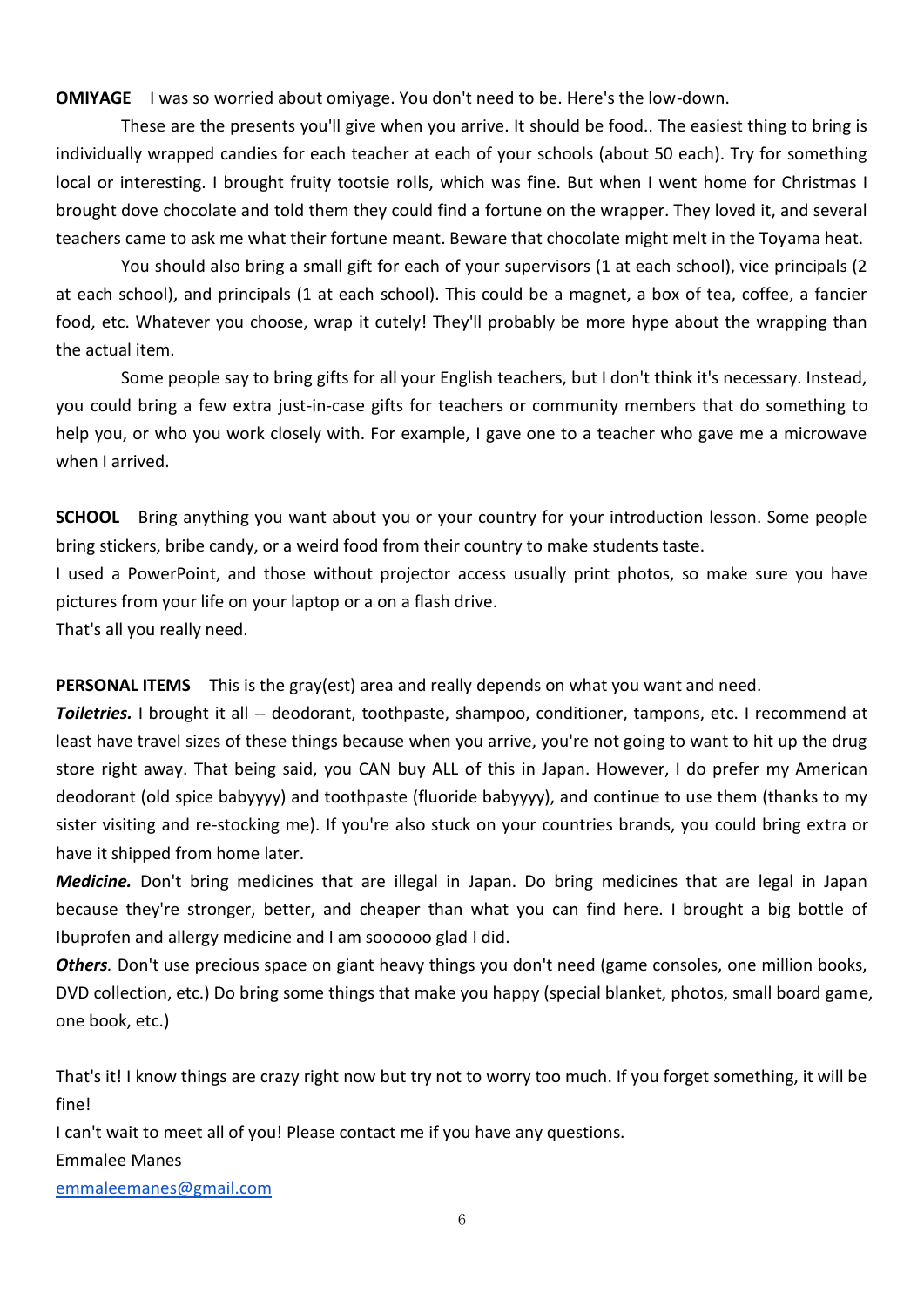Dear future-fellow Toyama JET, a hearty congratulations to you! You must be feeling that classic mix of excitement and nervousness. Hopefully you don't need any help feeling more excited, but maybe you do need some help feeling less nervous—that's what I'm here to do. Moving across the globe comes with its fair share of unknowns, so hopefully with the following details I'll be able to calm any anxieties you might have about your first month here.

To begin, let me say that the Toyama prefecture is home to some of the friendliest, most generous, and welcoming people I have ever met. When I arrived here two years ago, I was blown away by the sense of community between the JETs, and I quickly felt at home. So please, rest assured that if these welcome letters don't answer all of your questions, there will always be someone here who will be happy to help you after you've arrived.

With that said, let's tackle your first assignment that awaits you in Japan: **Tokyo Orientation.** These three days are meant to give you a more detailed overview of ALT expectations and advice. I won't go into detail about the content of the workshops, but rather remind you of some things to keep in mind while you're there.

**#1. Make sure you've sanctioned the contents of your two suitcases appropriately.** Remember, when you arrive in Tokyo, one of your suitcases will be immediately shipped ahead to your supervisor, so you'll need to make sure that your smaller suitcase has enough clothes and accoutrements for all your needs for your three days in Tokyo.

**#2. Technically, these days are your first days of work,** so please remember to act and dress professionally. Hitting the town at night can certainly be fun, but remember that you'll have to wake up early each day, and your body is probably dealing with jet-lag to boot. Acting like a zombie the next day isn't exactly a good impression, so if you do explore at night, please remember to not overdo it. It's very easy to visit Tokyo for a weekend from Toyama, so you can always come back again with more time in the future.

This brings us to your **first day in Toyama**! This is the day you'll fly out of Tokyo and meet representatives from your school at the airport. Most likely, this will be your supervisor, but I've heard of instances where other English teachers will meet you instead. In any case, you'll accomplish a lot of errands today. Ideally, your supervisor will shuttle you around on all the important errands you'll need to complete to start your life in Toyama. These errands should include: g**etting your residency card, setting up your bank account, switching you to a Japanese phone, paying your first month's rent, and giving you your** *hanko* (kind of like a stamp/seal you'll use as a signature for official documents). If there are other things you'd like help taking care of, now is the perfect time to ask your supervisor. For example, if you'd like help shopping for house supplies or groceries, don't be afraid to ask!

The next day, you should be heading to your base school for your first day of work. Be sure to have your *omiyage* (souvenirs from home) ready. These should be something representative from your home, and it's okay if they're cheap. For example, I brought pencils and magnets from my university, and they were well received. Regarding quantity, it might be hard to know how many teachers your school has, but I'd suggest bringing about 30-40 of something, with a little extra-special something for your principal and supervisor. Also, I recommend preparing a **self-introduction speech**, in the event you're asked to give one to the teachers there. This can be very brief, and even if you don't speak Japanese, if you throw in a few phrases like *dōzo-yoroshiku-onegaishimasu* ("Nice to meet you" / "I'm looking forward to working with you"), they'll appreciate that and you should be fine.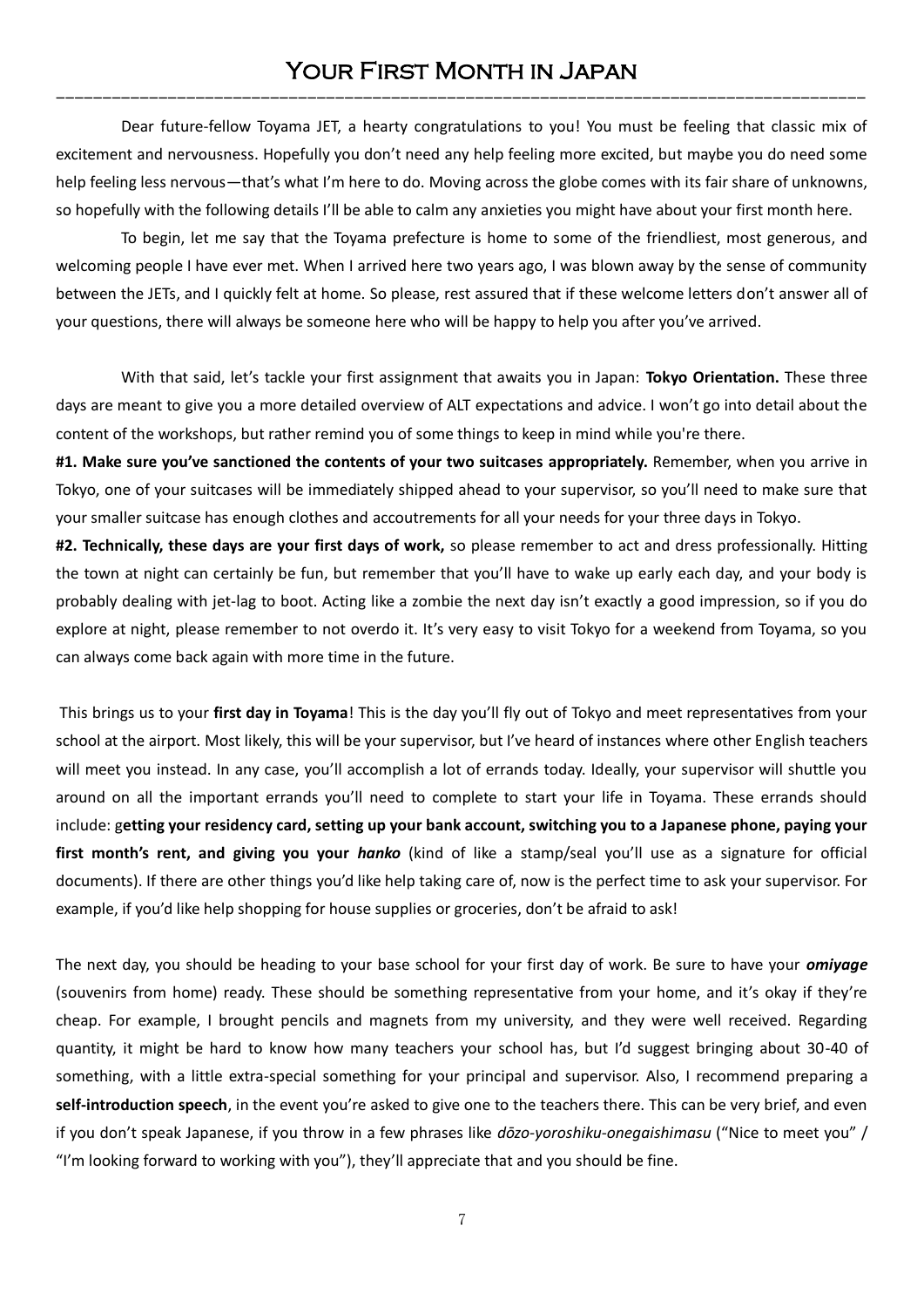Since you'll be arriving in August, the schools will be on summer vacation for the rest of the month. This is great news, since there won't be any classes, which means you'll have plenty of time to settle in to your position and get acquainted with the school. If you're wondering what you should be doing during this "free" time, I have some suggestions.

**#1. Talk to the other English teachers (JTEs).** If your supervisor isn't one of the heads of the English department, find that person and discuss your role as an ALT in the classroom for each grade. Find out what textbooks they use, what they would like you to prepare for each class in general, etc. With the whole month free of classes, you should be able to prepare for the term ahead pretty well. Also, to get a better grasp of the students' English ability, I recommend asking if you could sit in on one of the classes.

**#2. Prepare your self-intro lesson.** Regardless of what the JTEs want you to do in each class, chances are extremely high you will do a self-intro lesson with each class. This lesson should introduce who you are and your home country to the class. Remember that you'll need to keep the students engaged, so only talking at them will put some of them to sleep. I recommend using lots of visual aids, or to incorporate some sort of game into the lesson. For example, I had them guess facts about me (i.e. "What activity did I do in high school? a. Sports / b. Photography club / c. Drama club / d. Band"), and then briefly explain about each answer.

**#3. Explore the school**. Get to know your surroundings! Find out what kinds of equipment you'll have access to in your classroom(s). Is there some kind of public "English Board" you can use? Try to find where the vending machines, the cafeteria, and the break room are. During your wanderings around the school grounds, you'll probably run into students doing club activities too, so feel free to say hi and start getting to know them! They'll probably be pretty excited to see you, too.

During August, you'll also attend Toyama Orientation with your supervisor. This is a 3-day event where you'll meet many other JETs from the prefecture, and also get some more in-depth information about school goings-on. You'll learn about how to take vacation days, when the first *enkai* (work party) is, information on income taxes, and more. On the third day, you'll actually be climbing Mt. Tate with most of the JETs in the prefecture, which is a great time to get to know everyone.

Finally, a word about the weather: Toyama summers are HOT and HUMID. When I walked out of the airport with my supervisor to run our errands, I was already sweating through my shirt and suit. So, please ready a small hand towel to wipe yourself down with! This might sound odd, but these are actually very common among Toyama-ites. Drink lots of water and don't hold back on your air-conditioner!

With that, I think you should be ready for Toyama! Honestly, everyone here was—and has continued to be since my arrival 2 years ago—exceedingly helpful and friendly to me. I'm certain it will be the same when you get here! If you want to go exploring around your new home (which of course I recommend), you shouldn't have any trouble finding a partner in crime to do it with.

Safe travels, and I look forward to meeting you!

Anthony Rinaldi (Oregon, USA) Toyama City Toyama Higashi Senior High School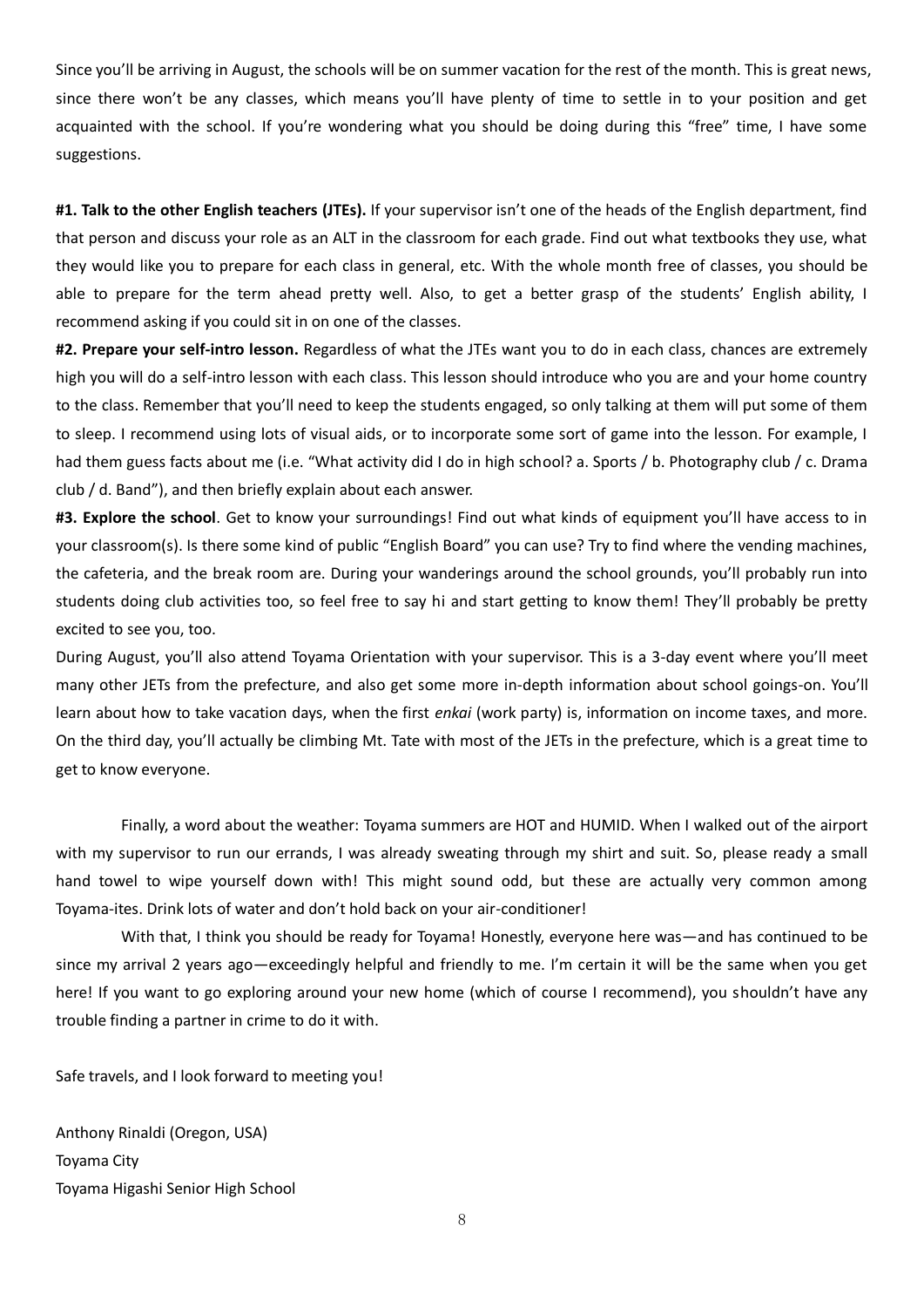---------------------------------------------------------------------------------------

What you get out of JET will largely be a function of the relationships you build and maintain in Toyama. These include both your relationships with your fellow foreigners, with the Japanese community, and, very importantly, with your school. In order to ingratiate yourself to your community, it is important to build strong foundations with good first impressions. Luckily, this is not actually very hard to do.

Making a good impression in the foreign community is easy. You share a language, and likely similar interests with a lot of people here. Check the community facebook page, introduce yourself, and go to events put on by AJET and your regional representative. Don't be a jerk, and don't complain more than everyone else is. You'll make friends quickly. The meat of the advice I will give is concerned with making good impressions with your coworkers and with your students. However, there is one point that I want to make.

**Be yourself.** This is very cliché. However, it is also very important, not just because people should like you for who you are, but because you won't be able to pretend that you are someone else for very long. For example, imagine you are only mildly interested in sports. If you present yourself as someone who loves sports, and plays them all the time, because you want to fit in, you may find yourself in a situation where you are expected to play sports with coworkers and students all of the time. This will leave you miserable, and lead to an awkward time of entangling yourself from invitations and expectations. On the other hand, if you pretend to not really like anime, even though you love it, because you don't want to be seen as a "typical foreigner" then you will miss out on conversations and bonding that you might have had with coworkers and students who share your hobby. Sincerity is probably the best approach to most situations.

On to more specific tips:

# **Tips for bonding with coworkers**

**1. Look the part.** Wear a nice suit when you first get to school. Then, figure out what everyone else is wearing, and dress to that level of formality.

**2. Go to enkais.** Enkais, Japanese drinking parties are chances to bond with your coworkers. It is certainly your decision if you want to go to these, but I would definitely at least go to initial ones. This shows people that you are interested in meeting them. Be open minded about food. If you don't feel like drinking, no one will care. A lot of teachers will have to drive home afterwards, so you won't be the only one not drinking. Also, while enkais might be expensive, your school might have a "club" you can join, which will reduce or eliminate the price for parties in exchange for comparatively cheap monthly fees.

**3. Learn basic Japanese.** You don't have to be fluent, but learn things like "ohayou gozaimasu" and "shitsureishimasu." People get used to certain actions or phrases eliciting a response. Imagine how you feel when people you say "Good morning" to someone, and they do not respond. It is unsettling. However, keep in mind that you do not have to present yourself as a master right away. If you struggle through the phrases, that is evidence that you are at least trying to learn.

**4. Don't oversell yourself.** If you don't speak Japanese fluently, don't tell people you do. If you don't understand everything that's going on at school, or how to plan a lesson, don't pretend you do. The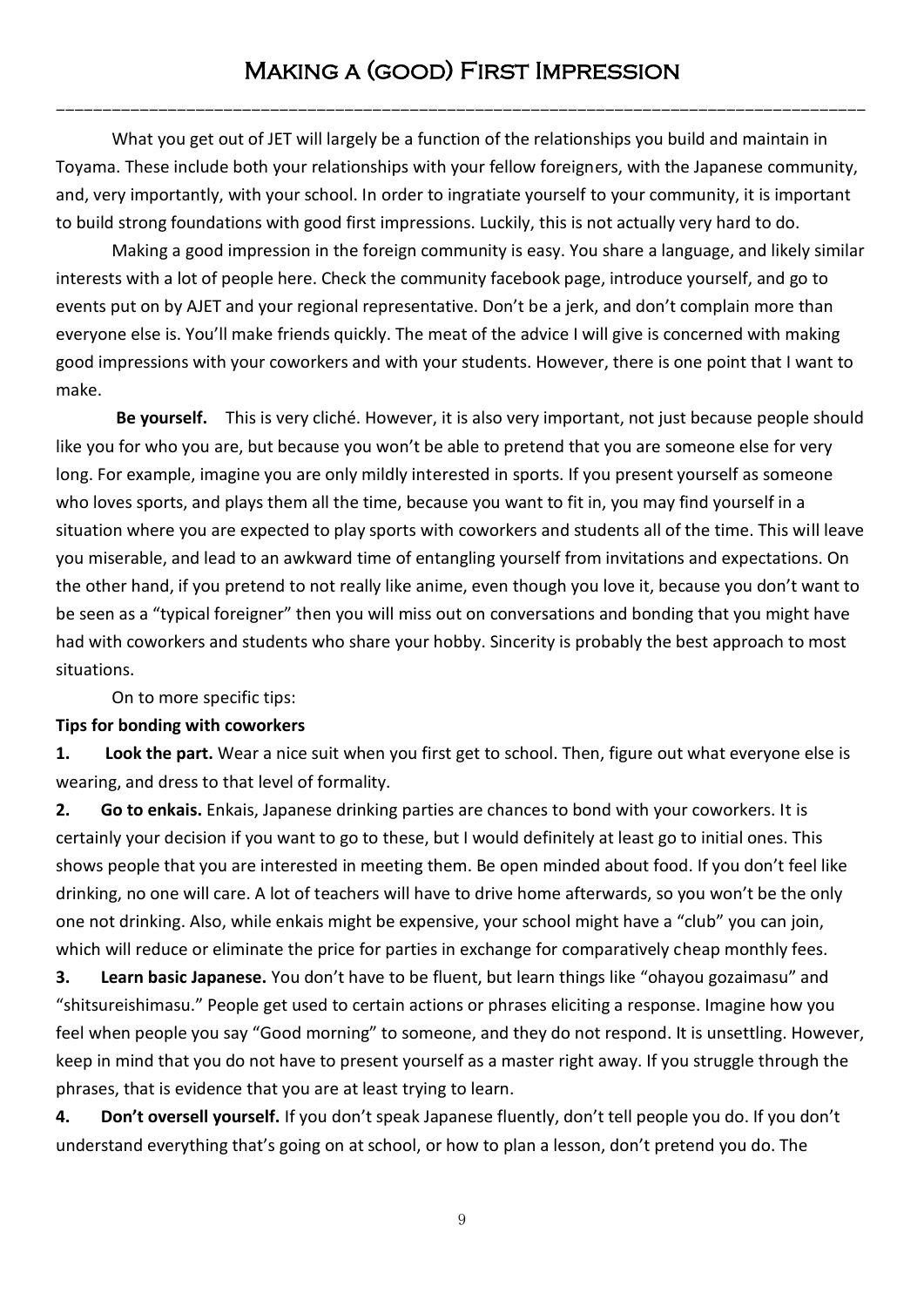respect you might initially garner for your feigned competence will be overshadowed by the frustration people will feel when you fall short of expectations.

**5. Let people teach you things.** People are going to want to teach you a lot of things about Japan and Japanese culture. Even if you are already well versed in how to use chopsticks, or a particular aspect of Toyama Japanese, if they seem adamant about teaching you something, just go along with it. Teachers might, at first, be at a loss for how to interact with you, or what to talk about. When they teach you how to say "sumimasen" you can use it as a jumping off point to ask about other grammar points you are having trouble with, and to make a friend at the same time.

**6. Bond with students.** Your coworkers are teachers. For the most part, teachers get into teaching because they like children. The best way to endear yourself to teachers is to be kind to students, and to prove to them that you are an asset to their education, who cares about them as people.

In general, you want to structure your initial interactions with teachers to portray yourself as someone who knows that they still have a lot to learn (because you do) but who is willing to improve, and who is enthusiastic to be teaching at their school.

## **Tips for bonding with students**

**1. Greet them.** ALTs are often advised to be "Genki" a Japanese term which means "healthy" and "energetic." It implies that we should exhibit a high degree of outgoingness. I think that this advice isn't necessarily great. Many of us are not particularly extroverted, and being "genki" is not in our natures. This is fine. However, you should definitely at least *greet* students in a way that shows you are happy to see them.

**2. Remember them.** More than anything, the most important part of bonding with students is getting to know them as people. Ask about them, and then remember details about them that you can refer back to in future conversations (especially their names). For example, if they say they want to be nurses, and they later say that their favorite class is biology, reference the pertinence of their favorite subject to their career interests. That shows that you care about them enough to recall information.

**3. Ask them advice**. One thing I like to do is to point to a vending machine, and then ask students which drink I should have. It's a little thing, but it makes them feel respected and important when you ask for their advice. Ask them about things they know; like things to do in Toyama, or good restaurants, and then follow up on their advice.

**4. Talk to them.** Just is implied by the above three answers, but it's important. Talk to your students when you get the chance. If they understand English, you should use English; but don't feel too self conscious about using Japanese, if you speak it. Building a relationship with students will benefit their English more, in the long term, than limiting your conversations to what they can speak about in English.

5. **Be patient.** They are children, after all. They might ask rude questions, or sleep in class. Don't let it get to you too much, and don't give up on them. On the other hand, don't do them the disservice of expecting less of them than they can give.

Overall, if you want to make a good impression on students, just treat them with respect and compassion. The same is true for bonding with coworkers. Japan is full of great people for you to meet. Don't be a jerk, learn some of the language, take an interest in the people around you, and you'll be fine. Have fun! William Leroux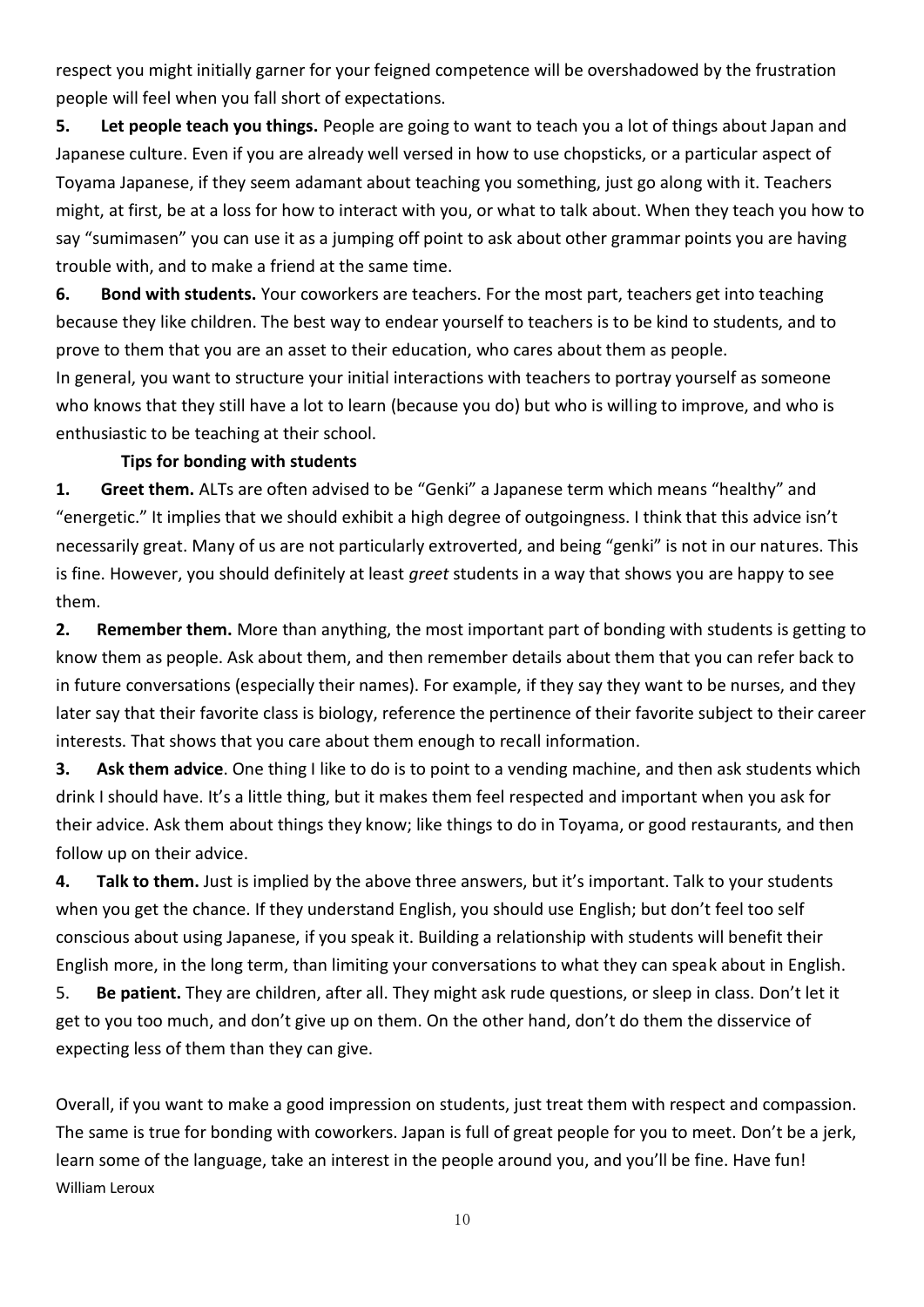---------------------------------------------------------------------------------------

You made it. You are here. Here on the first day of classes. You look professional. You went through the introduction ceremony. You have met your coworkers. You are in the classroom. It is the first time to meet the students. Now, you might be thinking, "How the heck is this gonna go?" Well, you are not the first one to think that and you will not be the last. If you are freaking out about how to make a good first impression on the students, have no fear! For here is a list for you to look through on how to make the perfect self-introduction presentation.

# Tip #1: **Make it genuine.**

The students can smell BS and it's not a good way to start out. Besides the students are honestly curious about who you are and want to know about you. Something that you might think is boring about you might be amazing to them. Show them the real you.

# Tip #2: **A picture is worth a thousand words.**

You can explain yourself as many times as you want but it will not have the same captivation as pictures. Students will want to see picture from your home, family, friends, food, everything. And if you want some extra brownie points throw in gifs.

# Tip #3: **Show your roots.**

No, not your hair. The students will want to know where you are from. Gather as much information about your home as you can. What kind of food do you eat? What can you see? What is your home famous for? It doesn't have to just be about your home, either. What about your family? What are they like? How many siblings to you have? Do you have pets? Students will want to hear all about it.

## Tip #4: **Games!**

One of the best ways to get students on your side is through games. After I talked about myself, I included a quiz game about my home state at the end. Other games that could be fun are riddles, three hint quiz, true or false; there are many options.

## Tip #5: **Spell it out.**

Sometimes you have to make it painfully obvious of what you mean for students to understand you. What do I mean by that? I suggest labeling pictures, writing sentence points, and miming out what you mean. And the good ole' "Do you understand?" can get them on the right track.

## Tip #6: **Keep it simple.**

Remember, these students are still learning English so it is best to keep it as simple as possible. Students should be able to look at your slide and understand it right away. If there is a word you think might be too difficult to explain and you have the ability, put the Japanese translation down. If your presentation is complicated, they won't listen.

## Tip #7: **Become Question Master.**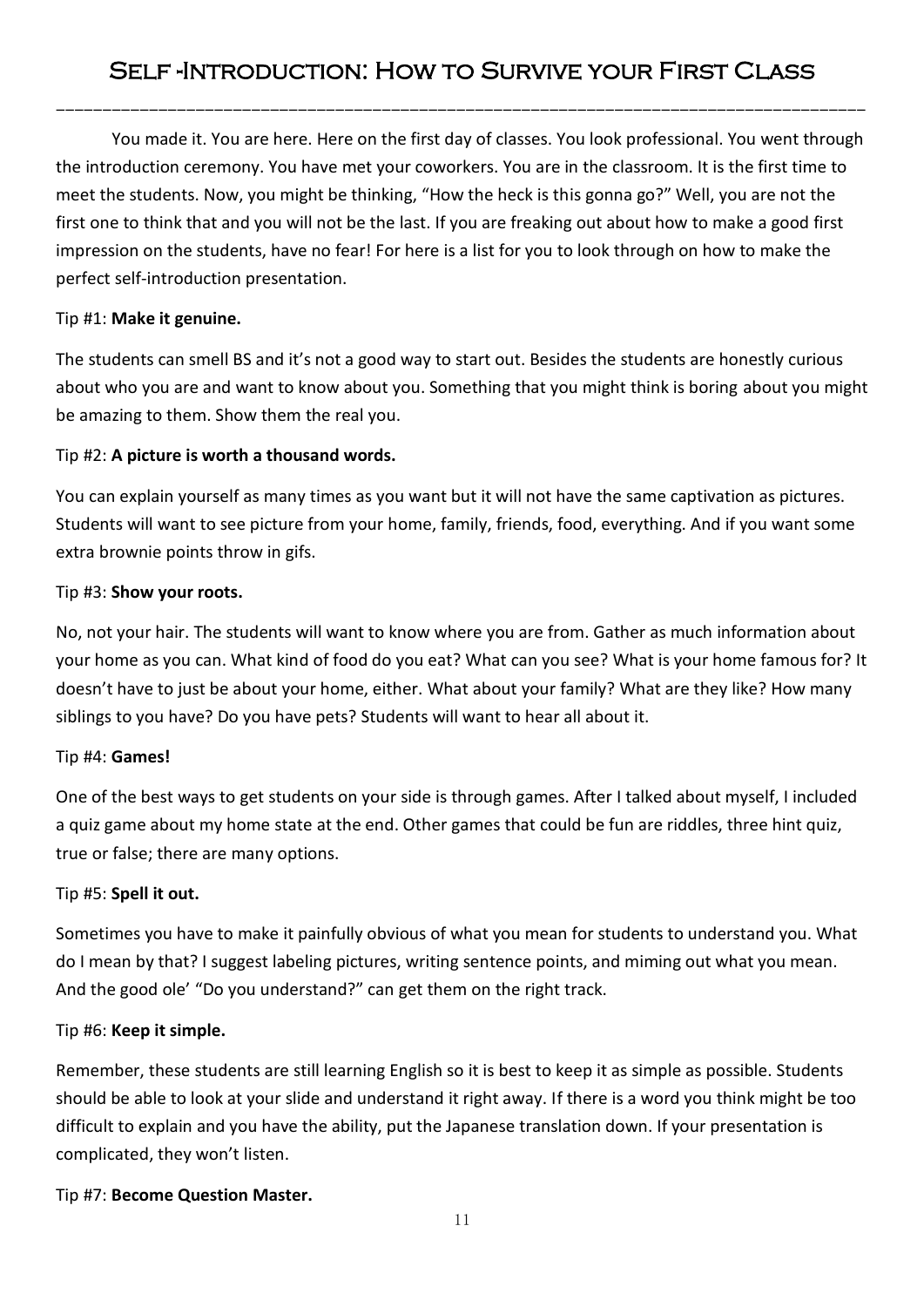You want to keep them engaged, right? Ask questions through-out your presentation. Ask them such things such as "What do you think?" or "Do you know this?" Make sure to leave some time after your presentation for the students to ask you questions as well. And a warning, you will be asked strange or personal questions. It ranges from the usual, "Do you have a boyfriend/girlfriend?" to "You're American, why aren't you fat?" Be mentally prepared when you give and receive questions.

# Tip #8: **Worksheets**.

Let's start off with your new best friend. Always a useful tool to make sure students are listening; plus, it's good reading and writing practice. You can make it a quick five question worksheet. Or in case you will not have access to a working computer to have a multiple-choice quiz sheet for the students to work on and you can reveal the answers afterwards. I suggest putting a little section on the worksheet for them to write a short self-introduction. You want to get to know them too, right?

## Tip #9: **Bribery**.

JK, but not really. It is common for ALTs to give out stickers to students who answer questions or engage with the ALT. Some schools even have sticker worksheets for the students. Bring some stickers from home with some English on it or buy some from Daiso in Japan.

### Tip #10: **The more the merrier.**

It is best to be prepared for any situation and to make several presentations. I recommend making a long (30 minutes) and short (10 minutes) PowerPoint presentation. You won't know what your JTEs will want so it is best to be prepared for whatever. Make a non-computer friendly presentation, too.

## Tip #11: **Prepare for "It's not working" moments**.

So, this can and does happen. I cannot recommend enough to test out everything on the equipment that you have well in advance to your lesson. Also, have a back-up plan just in case the computer is down or any other unforeseen complications.

### Tip #12: **Relax and have fun**.

At the end of the day, it is just a regular class. Not to mention you will be doing this presentation for at least two weeks so you will get the hang of it in no time. Have fun with it and the students will follow suit.

Well, there you have it. This is just the basic guide for your presentation but I hope that this has been useful. So, settle your nerves and you will be fine! Best of luck to you all! And Congratulations and welcome to Toyama!

Devon Redlin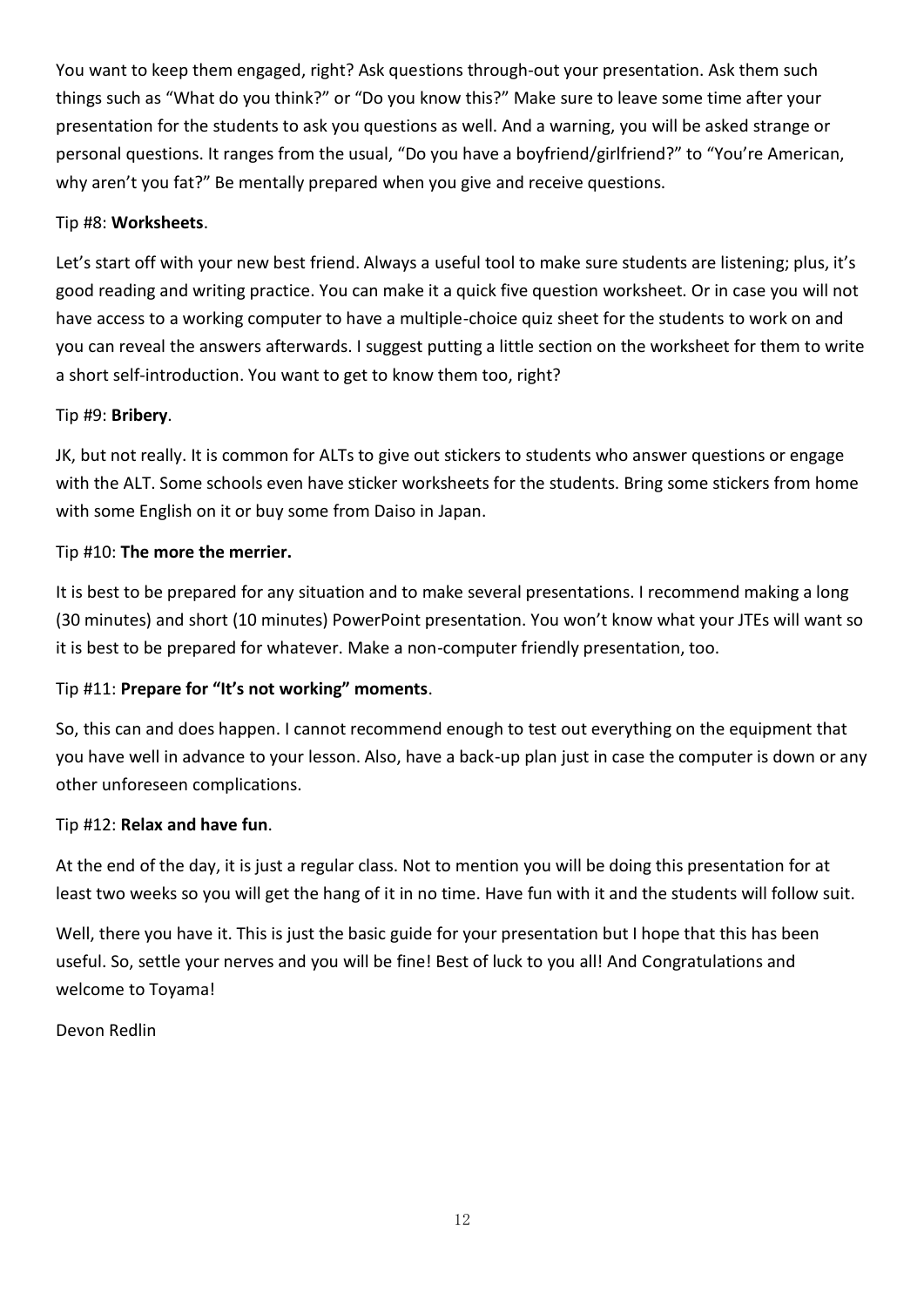Welcome to Toyama! Congratulations on getting one of the best placements in Japan. This is for the new ALTs who have been told they will be working with elementary schools. Maybe you just have one. Maybe you have four or more. Either way, here is some advice on how to make the best working with the little ones.

### **Think of your favorite things**

During the first couple weeks of school or longer, you will be introducing yourself to your new schools. Even though the kids might not be as upfront with their excitement as kids from other countries, they have been waiting for this moment to meet you. Usually, children want a way to connect with their new teachers. When creating your self-introduction presentation, think of what interesting facts about you that would intrigue an elementary school student. What's your favorite color? What sport do you like? What cartoon character is your favorite? What animal do you like? What's your favorite TV show? What's your favorite food? What's your favorite book? Believe it or not, I had some difficulties coming up with answers to these simple questions, but having an answer is better than "I don't know." Remember to keep your presentation in easy English. This is not just for the students, but also for the Home Room Teachers (HRTs) so they can translate. Speak slowly and clearly. If you have anything that you can bring that you don't mind the students holding, bring it. Remember to smile.

### **Remember when you were in elementary school**

Ask yourself, when you were an elementary school student, what were some characteristics of your favorite teacher. Were they someone who smiled at you in the hallways and always said hello? Were they someone who would play sports with you after school? Were they someone who would help you one-on-one with a task? Think of those characteristics and how you can become that teacher for your future students. You don't have to try to be someone who you are not. Just try to be the best version of yourself for the young ones.

### **Your work schedule**

I'm going to be honest. I have no clue what your schedule will be like.

My schedule in Kurobe looks VERY different from other ES ALTs in the prefecture. Your Board of Education will give you your schedule. Your contract will explain what your hours are. Most likely 8:30 to 4:15. Try to get to work at least 10 minutes early. You most likely will be using *Hi, Friends!* unless your BoE has its own curriculum. You may only work with  $5<sup>th</sup>$  and  $6<sup>th</sup>$  graders weekly and the lower grades once a month. You may have 3<sup>rd</sup> through 6<sup>th</sup> grade once a week and only 1<sup>st</sup> and 2<sup>nd</sup> once a month. You may only see one of your schools every couple months. My advice is: don't worry too much about this now. Everything will be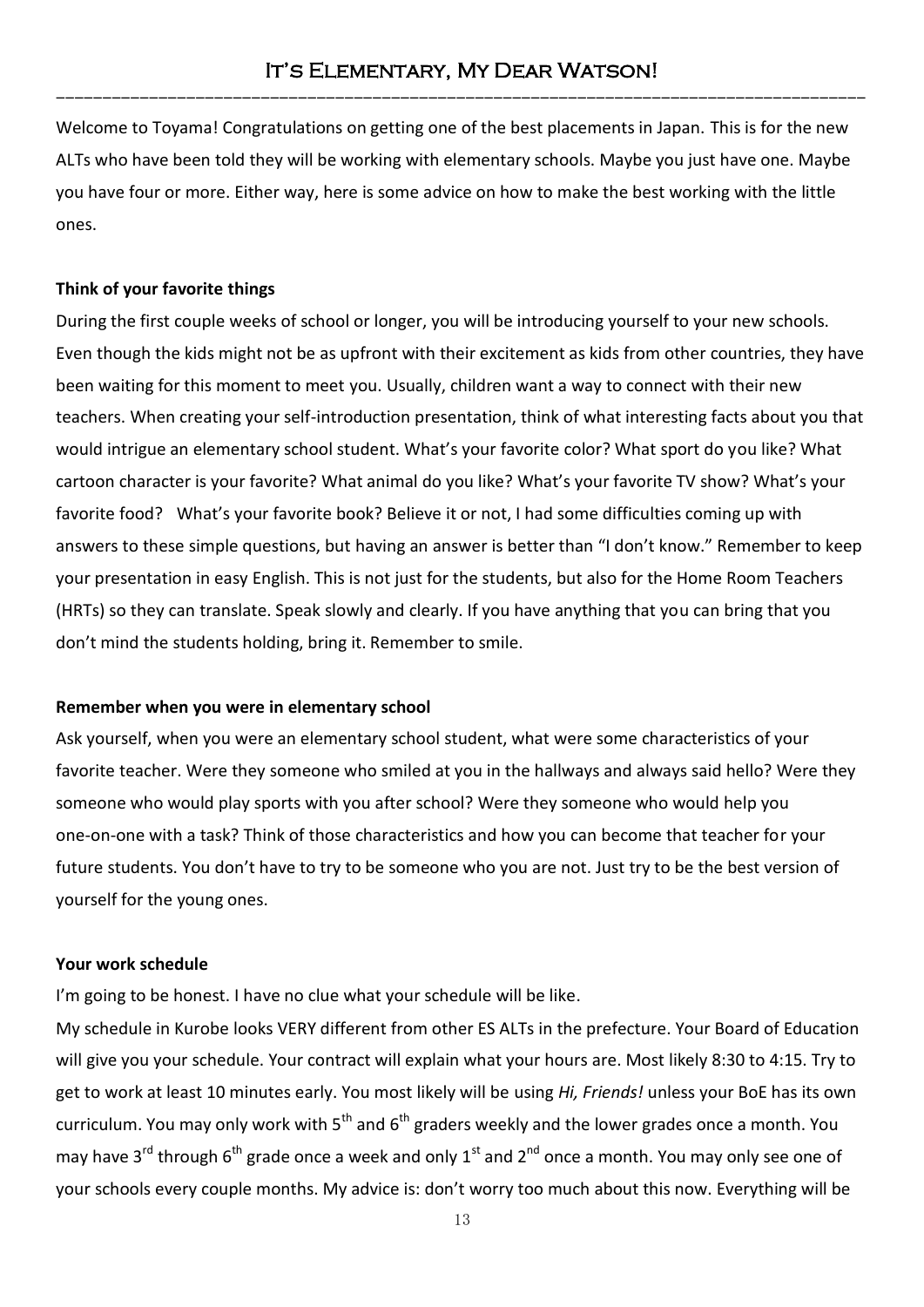explained to you once you get to your city. Just make sure you have a suit jacket available for the first day and opening ceremony. You can change to more comfortable clothes after the ceremonies are over. For elementary school, it is ok to wear sportswear as long as it's not raggedy.

# **I don't speak Japanese. How am I going to remember all my students' names? How will I be able to bond with them?**

I would be very impressed if you remembered everyone's name. Try to look at their name tags as much as you can, but don't beat yourself up if you forget. Give them high fives. Say hello to them in the hallways. Ask them simple questions for them to practice outside the classroom. Cheer them on during their Sports Day. If you're sporty, join them for a game of basketball. Ask someone if you could attend one of their club activities. Acknowledge them if you see them around town. A smile goes a long way here.

### **Things to remember**

Don't be nervous. They're just little human beings.

Be flexible. Schedules change ALL THE TIME.

Be a good representative of your home country.

Learn greetings to say in Japanese to your co-workers.

Take pictures of your family and around your hometown before you leave.

Understand that you are seen as a teacher and should behave as such, even outside the school.

Ask your fellow ALTs for help and advice if you need any.

That's all the advice I have for now. I'm sure you will have more questions as your departure date draws near. Please feel free to email me any questions you may have or say hello during Toyama Orientation. Again, congratulations of your placement and good luck with everything!

Samantha McGuire Sakurai ES Ogyu ES Wakaguri ES [mcguiresa@gmail.com](mailto:mcguiresa@gmail.com)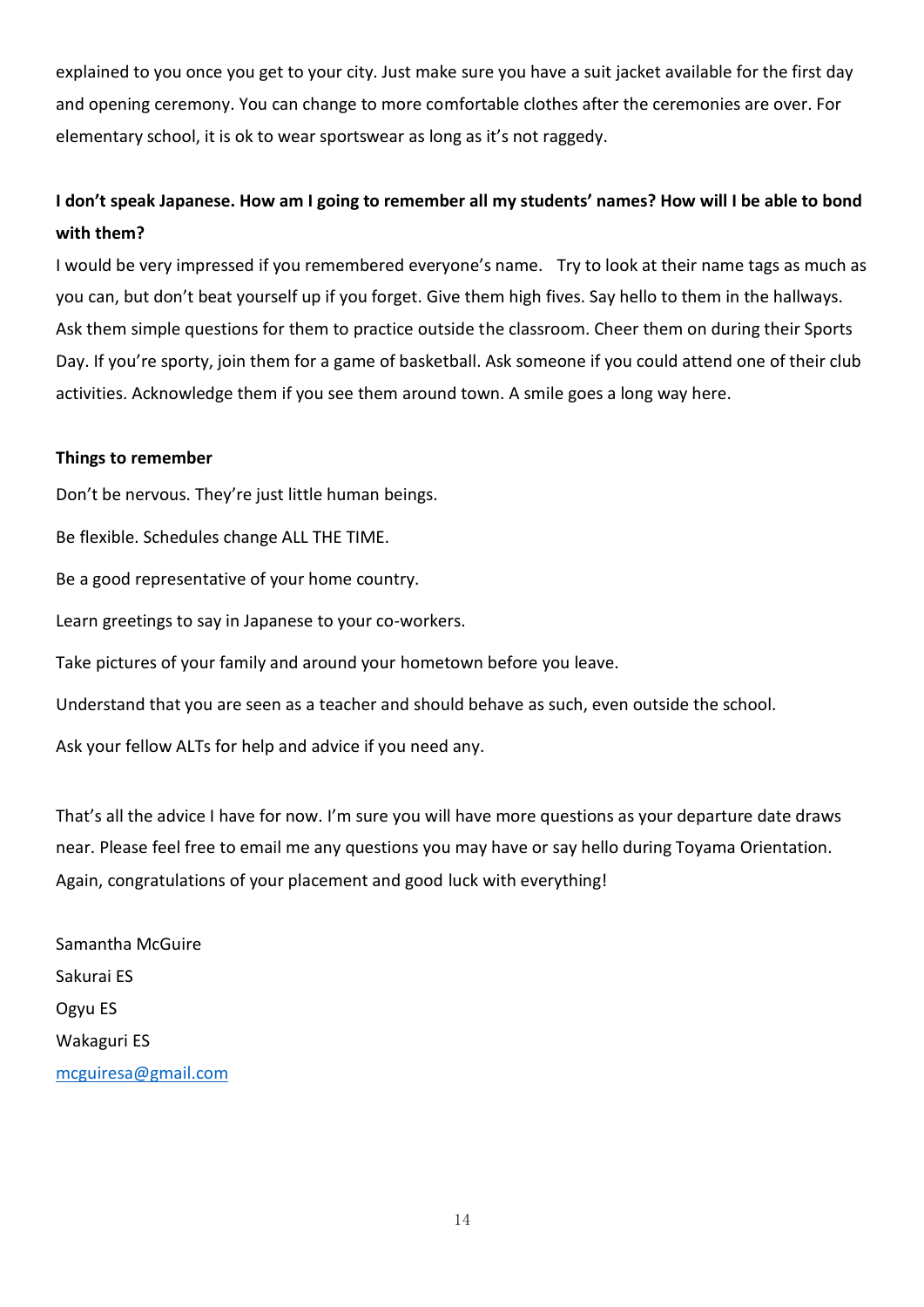Hello, all. Welcome to the Toyama JET family!

Life in a brand new country can be extremely difficult. I am here to give you a few tips on how to make your stay easy, rewarding, and fun by sharing with you my experience as a junior high school ALT. With the right mindset and information, I think your life here will be like early April breeze blowing on *sakura* trees! Let's get started.

## **Daily routine.**

# **8:00-8:15**

This is the time period when all the students should have arrived at school. However, there will always be students who are late. Try to be punctual yourself.

## **8:25-8:30**

Staffs of each grade will hold their own meetings to make announcements or discuss curriculum and/or events. Some schools might require their ALTs to participate in this meeting, so make sure you find out if you are expected to be present. For me, I was never asked to join these meetings.

## **8:30-8:40**

Homeroom teachers go to their classrooms and hold a meeting. You can do some last minute preparation during this time, but be sure to leave enough time to communicate with the teachers that you are having first period with.

## **8:45**

The first period starts. There are four 50 minute-periods in the morning, with 10 minute breaks in between each. The fourth period ends at 12:35. Sometimes the schools run on a shortened schedule due to events, and classes are 45 minutes each. Check with your school or JTEs on which days are shortened so you can prepare your lesson plans accordingly.

## **12:35**

Lunch starts. Since my school is huge, I eat lunch in the staff room with teachers who do not have a homeroom class. Homeroom teachers eat with their classes. You can ask to join students for lunch, but not every school has this tradition so try to be understanding. You are also welcome to bring your own lunch if you don't feel like Japanese food every day or have allergies. You will be asked at the beginning of the year if you would like to have school lunch. For me, the school lunch is cheap, tasty, and nutritionally balanced. I recommend it.

## **1:35**

The fifth period starts. There are generally two periods in the afternoon.

## 3:30-3:45

During these 15 minutes, all the teachers and students clean the school. You're welcome to help, but with everything in Japan, always ask for permission first.

## 3:45-4:00

Another homeroom meeting is held to sum up the day and make announcements about the following day. 4:10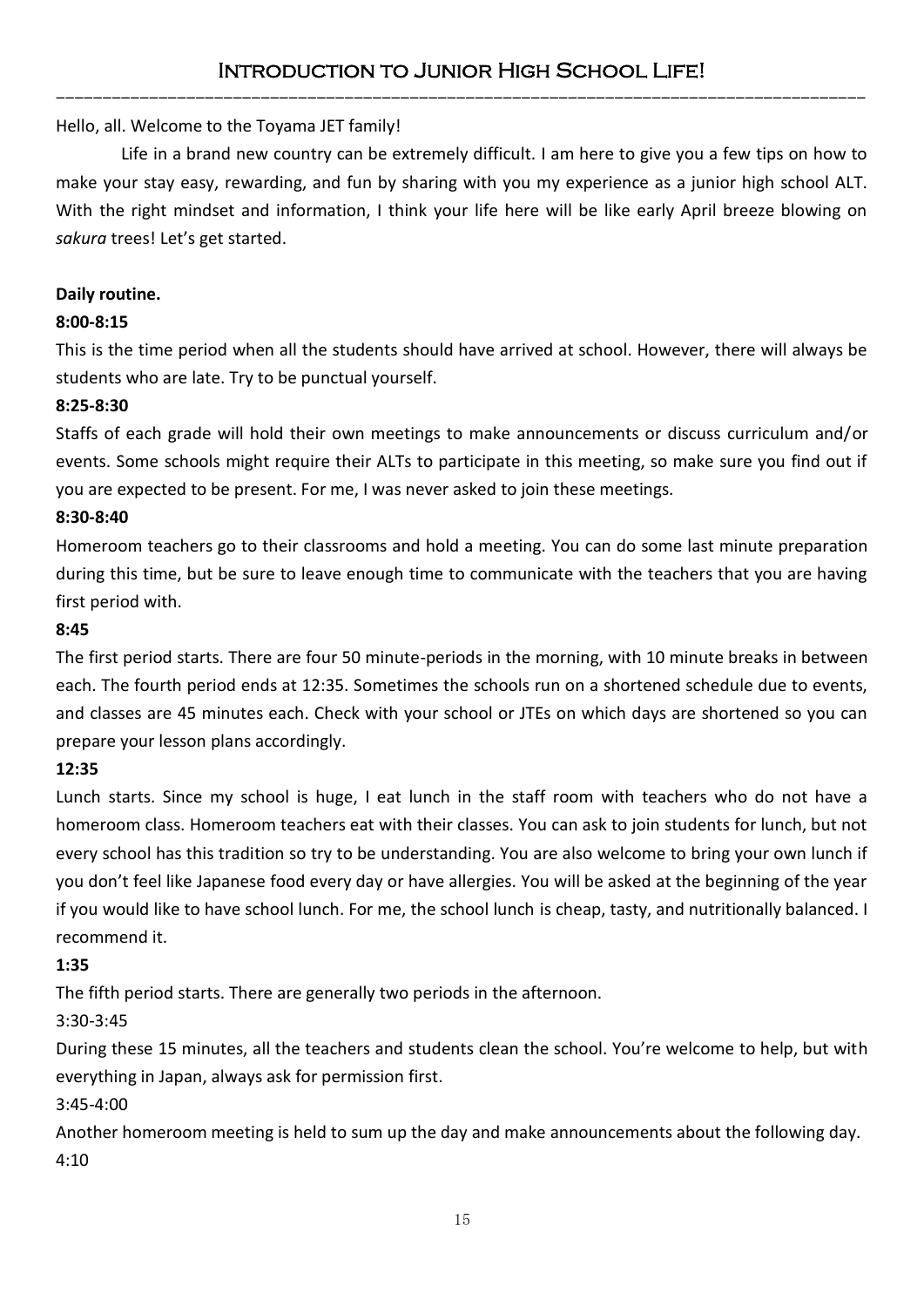Club activities start. Your work ends at 4:15 but you are welcome to stay and participate in club activities. Again, it might be wise to ask club advisers for permission first. Clubs usually run until 6:00 in the summer and 5:15-5:30 in the winter. As for me, I am heavily involved in school clubs and will usually stay until after club activities end. The staffs at your school will probably appreciate your efforts, but don't feel obligated to stay if you are busy.

### **Team teaching**

Junior high school team teaching is quite different from that of elementary school. Since you will be teaching all three grades, it is very important that you have a good command of the contents of all three textbooks.

Depending on the JTE, your role might change. Some JTEs expect ALTs to be in charge of the lesson plans, while others will just have you join their classes and be a human tape recorder. Personally, I find coming up with your own plan to be more interesting for both you and the students. Students get tired of their everyday textbook lessons, so a change of pace can be helpful, and that's where you come in. Content wise, some JTEs would like you to have more verbal communication with the students, and some will prefer reading and writing exercises instead. Either way, if you are given the chance to make lesson plans, try to incorporate fun and interactive games. I tend to make game activities focused on reading and writing, but again, ask your JTEs what they would like.

As ALTs, it is a good idea to be flexible. After you plan your schedule, check with your JTEs to see if it is convenient for them. If not, then try your best to work around their schedule. You are expected to teach on average 3-4 classes a day, so keep that in mind when planning.

### **Teaching and life in general**

There will be bad days when classes are total disasters, and there will be times when your relations with coworkers or students take a bad turn. In these cases, I find it most helpful to stay positive and optimistic. Keep in mind that you are representing your country and working as a professional at a public school. No matter what happens, be positive and professional. Did I mention stay positive?

Life is already hard enough working in a foreign country, and will only worsen if you let something at work get to you. If there is a problem with the students, you can ask their homeroom teachers to discipline them. Even if something turns personal, try to be lenient as they are only minors. With co-workers it can be a bit more complicated, but I have found "time" to be the most helpful thing when being optimistic fails. Let time wash away all the negativities.

The most important thing is probably BE YOURSELF while also being professional. I think that all JET participants are hardworking and highly qualified people who have goals, so being yourself can bring out the best of you. Your good qualities will automatically translate to the students and coworkers. Good luck!

Michael Sun Yoshino JHS and related ES [ac090887@yahoo.com](mailto:ac090887@yahoo.com)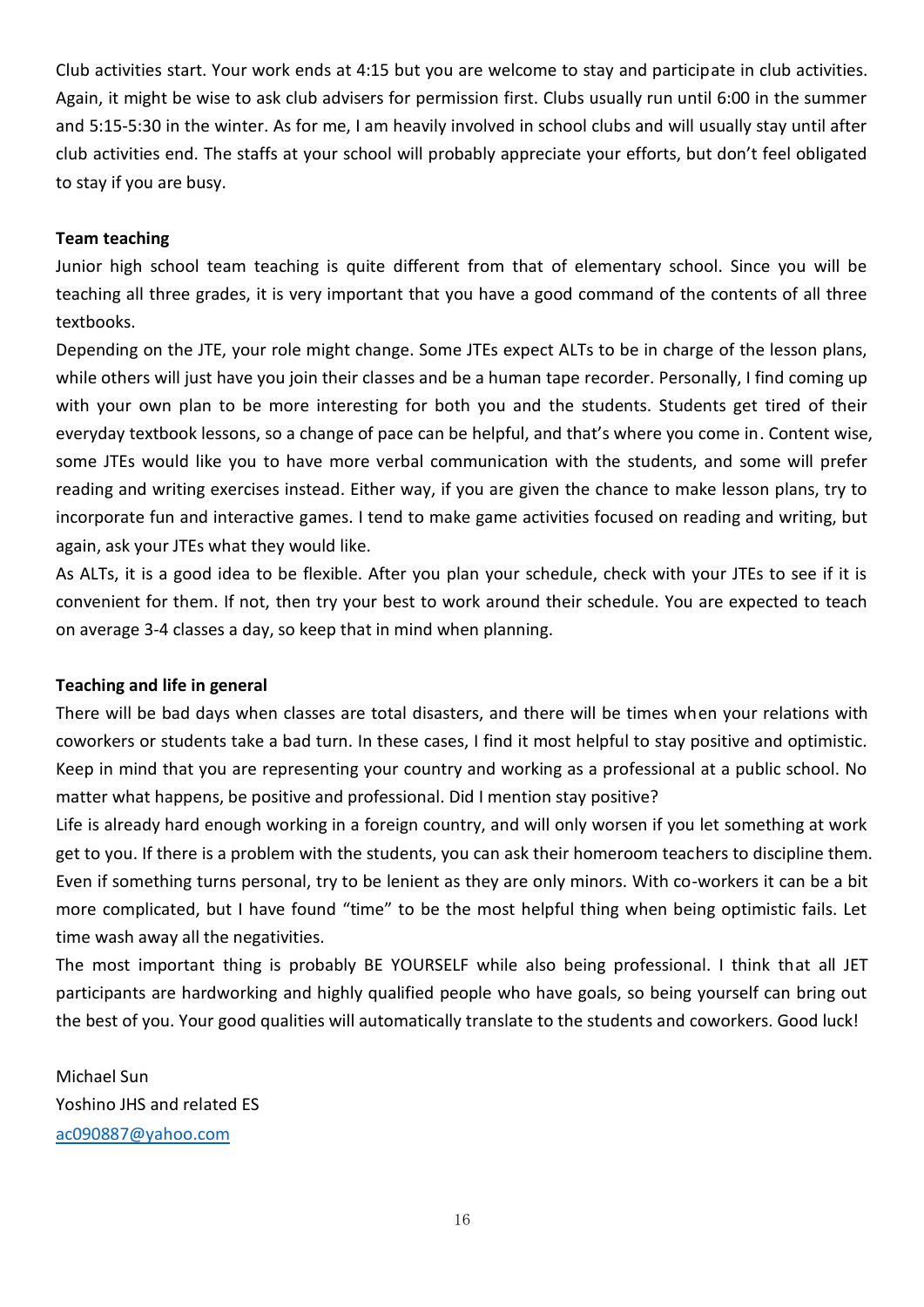Hey new Toyama person! Welcome to this prefecture. I hope you enjoy the mountains and snow and strange street sprinklers and great sea food and fun community. You've got all of that in store for you and much more.

If you are reading this, I assume you are going to be a Senior High School teacher or are just overly curious. Either way, you are in for a great time. I came into JET hoping to work with little kids and by my first week of High School, I realized I wouldn't want to be teaching any other age range. The kids you teach will have strong opinions, personalities and a huge range of interests. It is your job to get them to open up and help them enjoy their time in High School as well as improve their English communication ability as much as you can.

That being said, your individual experience is going to vary wildly from everyone else's. The amount of classes you teach can vary from three total per week up to twenty plus. On average, most people teach around fifteen a week, it seems.

Furthermore, the goals of your school are going to be quite different as well. Broadly speaking, most Senior High Schools are going to be aiming to get their students to pass the college entrance exams. For some high academic schools, this will be the sole focus. Classes will be taught rigidly and will not divert from the textbook due to a lack of time. With schools that do not prioritize college entrance exams, it seems like more opportunities for variation and fun kind of classes open up, though overall participation may go down. My school, for example, is a big, private, sports school so my students tend to be very energetic, though their overall English ability is somewhat low. Regardless of where you wind up working, remember that your situation is going to be unique and to read the surroundings for yourself.

Typical work days are going to be from 8:00ish to 4:00ish. In my situation, there are seven periods everyday plus a lunch and cleaning time. I tend to have between two to four break periods a day to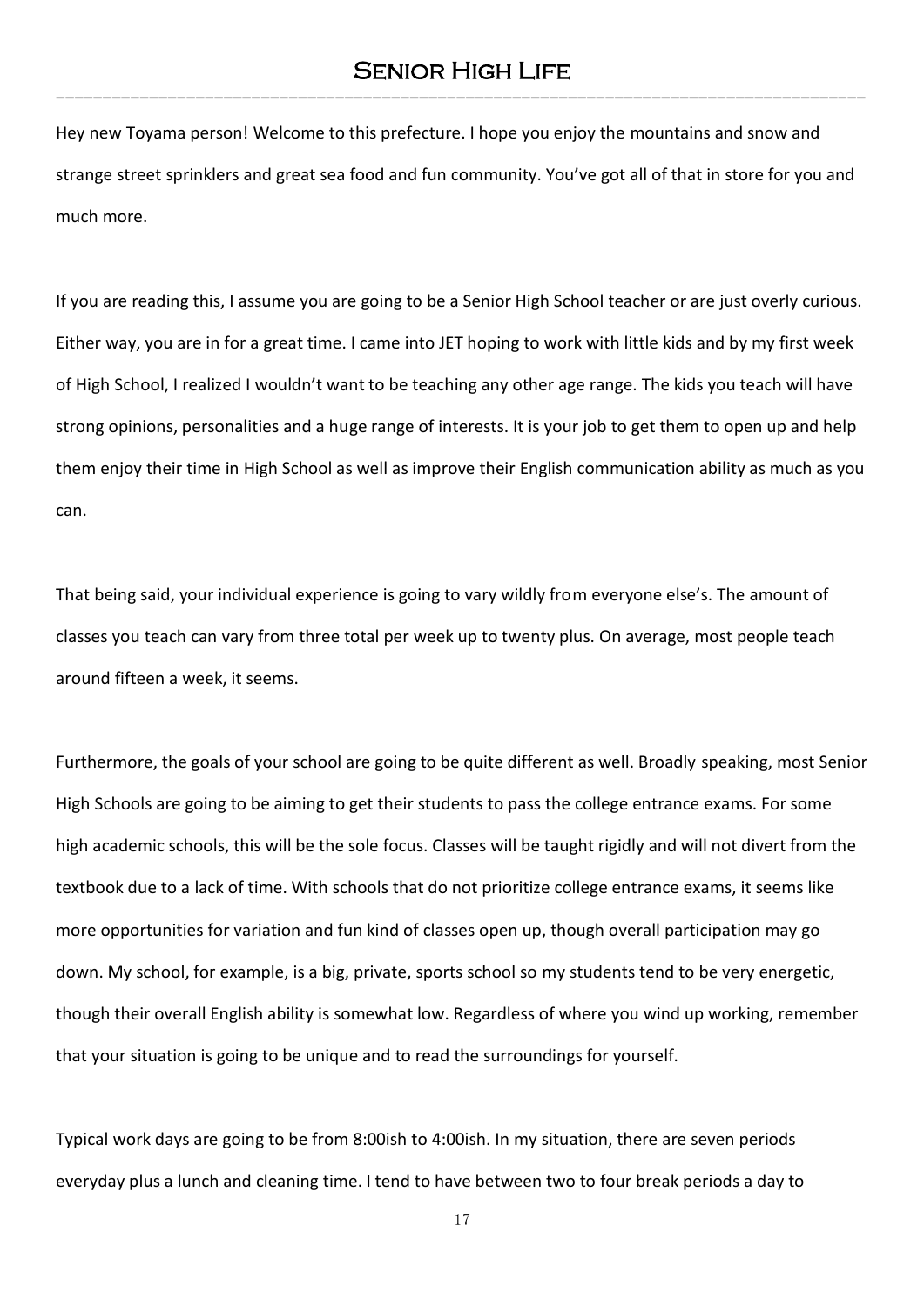prepare and talk to the JTE's that I work with. You will also occasionally be asked to work on weekends or after your contractual time ends, but you should be reimbursed that time as an elective day or time off.

Speaking of time off, there are roughly five large breaks in the school year. The first you will experience will be winter vacation. This typically starts around the 25<sup>th</sup> of December and lasts until the 2<sup>nd</sup> week of January. This is time off for everyone, and you can take more vacation time if you want to travel. Next will be spring break. During spring break the kids are going to be out of school but, most likely, you will have to show up and sit in your desk. It is very boring; bring a book or something else to occupy yourself with. After that is golden week, a collection of national holidays near the end of April or beginning of May. This is one of the biggest vacation times in Japan so nearly everyone will be off taking some kind of trip or vacation. Next is summer break. Again, desk sitting without students or work. Finally, another collection of holidays is called Silver Week and that occurs in September sometimes. It gets a little confusing.

The times when you don't have students are going to be prime travel times for you to use your vacation days. Typically schools will not have any problem with you using your vacation time when students are not in.

I hope you enjoy your time in Japan, Toyama, and your return to High School. No two schools are going to be the same so enjoy learning and adapting to whatever you are thrown into. Remember that you are not alone and you can always reach out to any of your other JET compatriots. Feel free to contact me with any questions that you have.

Good Luck!

Ryan Riches [r.r.riches@gmail.com](mailto:r.r.riches@gmail.com) Toyama Daiichi High School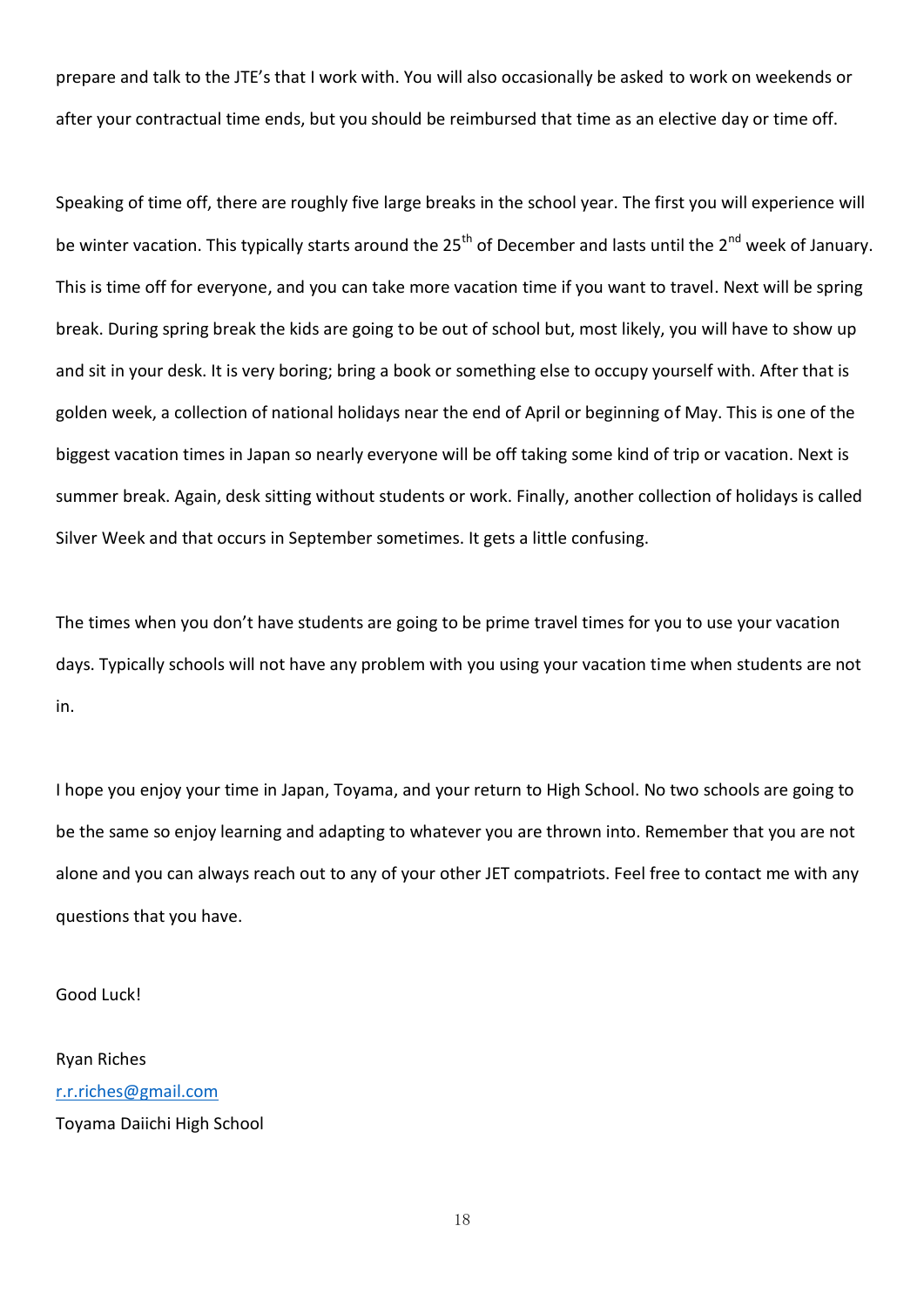Dear Incoming Toyama JETs,

First and foremost, allow me to take this opportunity to congratulate you on your position on the JET Programme. Though Toyama is one of Japan's lesser known prefectures, the surrounding natural environs, welcoming local community, and delicious regional cuisine make it one of the best placements to bag!

I am a currently a third year CIR working at Takaoka City Hall. Though my tenure on JET will end this August, one of my fondest memories of my time at work and on the programme is having the opportunity to teach a group of adults English conversation. Unlike ALTs who teach in classrooms inside elementary schools, junior high schools or senior high schools, teaching adults provides you a sense of freedom and liberation. There are no textbooks. There is no syllabus. It all comes down to you and what you want to teach.

During my three years on the JET Programme, I taught an 8-10 week course of English conversation twice a year. I was responsible for teaching an introductory, beginners, intermediate, and advanced conversation class. Given that most adults have long had English grammar points drilled into minds since their high schools day, I decided that I wanted to better utilise the class by giving all of the participants an opportunity to use the English they had learned over the years through group discussions for higher levels and situational learning for lower levels.

I enjoyed both the group discussion lessons and situational learning lessons for very different reasons. During the intermediate classes, I wanted the participants to feel excited when discussing weekly topics with their classmates and tried to present them with situations which would stimulate their desire to use English and their imaginations. Every week, I would present the class with a situation. This varied from becoming sales assistants in a travel agency designing a bespoke tour for foreigners, to becoming matchmakers reading through imaginary dating profiles trying to find me a wife. I found that bizarre yet relatable lesson materials often got the participants animated in conversation and laughing along as they verbalized their thoughts and feelings.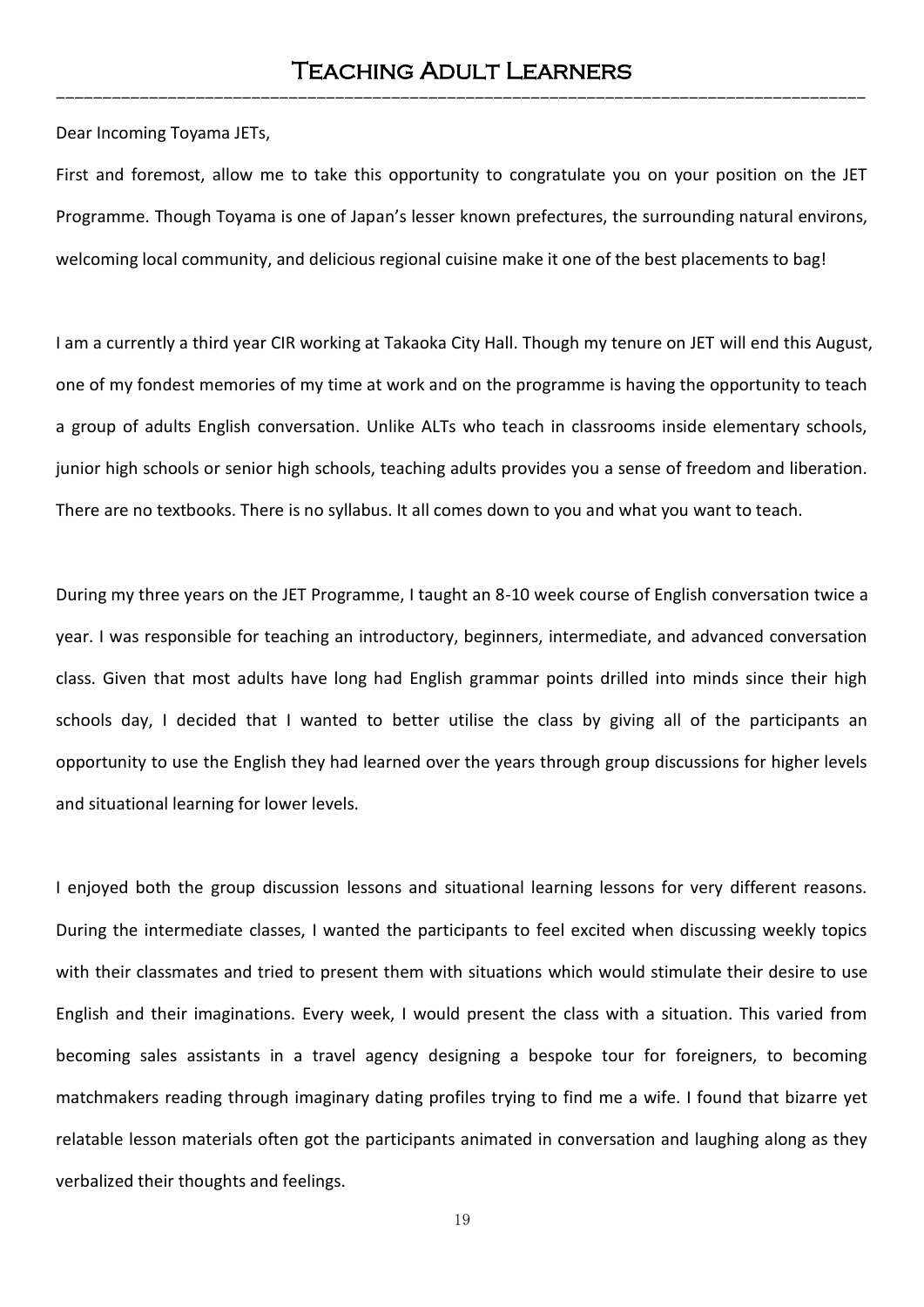In regard to the advanced level classes, similar to the intermediate English conversation class, I wanted the participants to engage in group discussion. However, the topics which I set were often discussions which had no right or wrong answer and required a lot of further thought. I found that bbc.com, japantimes.com, japantoday.com, breakingnewsenglish.com were excellent sites for finding resources and lesson materials. Furthermore, I would often split the class into two groups and have each side debate for or against a particular topic. This would force participants to argue an opinion which they may not necessary agree with personally. However, in doing so, this would further develop their debate and discussion skills, along with their English ability.

I found that group discussion was a little too difficult for the lower level conversation and instead found situation learning far more effective and enjoyable. During the customary self-introduction lessons, I asked the participants what their motives were for taking part in the course. The most received response was learning enough English to get by when travelling overseas. I took inspiration from this and decided to model the eight week course like the class was on a trip overseas. Participants were taught English they are likely to hear when reserving/changing a hotel reservation, checking-in, dining out, and purchasing souvenirs and how to respond appropriately.

Finally, the most important thing to remember when teaching adults is to have fun. I found that if the teacher doesn't find the topic stimulating or the lesson enjoyable, neither with the participants. Within this type of English conversation class, you are able to inject your own personality into the course and get to know all of the participants on a level which goes beyond the student-teacher relationship.

Once again, congratulations on your position on the JET Programme, the application process is finally over and the fun is about to begin!!

Nick Lavin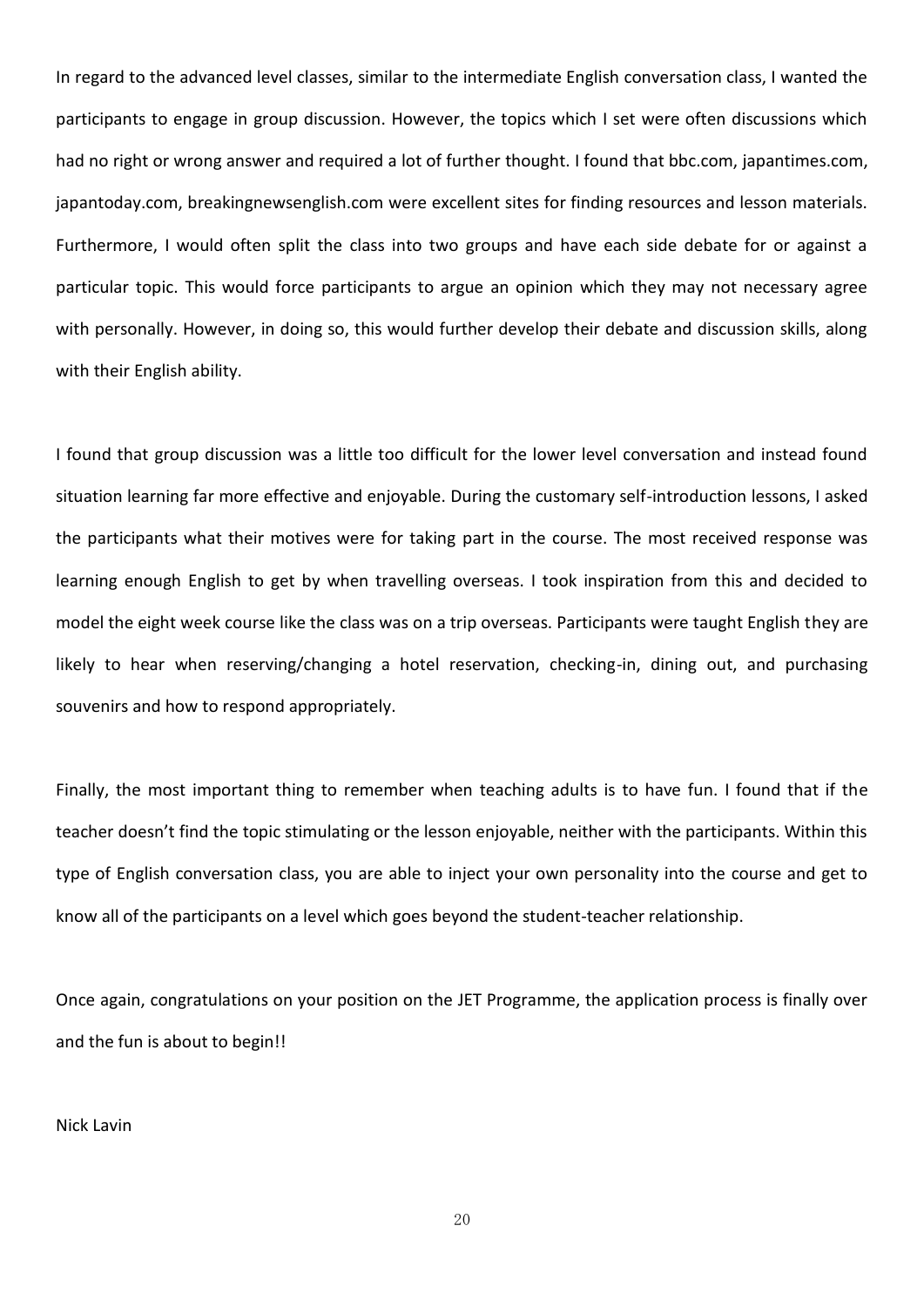Congrats on making it to JET and welcome to #amazingtoyama!! And now, you're also one of the lucky few that get to work in a special needs school or a *Shien Gakko*!

The well-known JET mantra of ESID (Every Situation is Different) never rung truer for me than when I teach at my special needs school. My school has elementary, junior high AND senior high divisions and I see all types of students here. Some students are wheelchair dependent. Some have limited motor skills and may be non-verbal. Some have serious medical conditions. Some have varying degrees of learning disabilities and just need to be in a class with fewer students. There are also other special needs schools that cater strictly for students with visual impairments, hearing impairments, etc.

The teaching/teacher situation can also be very varied. Class sizes are small ranging from 1 to 10 students. I teach some classes with a JTE. I also teach some classes with (sometimes multiple) non-JTE teachers who're on duty with the students at the time of my lesson. Note that while non-JTEs MAY not speak much/any English; they're amazingly helpful and friendly. Sometimes a parent of a student or two might be in class. This is usually the case if the student has a medical need that only the parent can be responsible for at the school.

Prior to working at Toyama Sogo Shien Gakko (my special school), I had very little experience in working with students with special needs. If this is your situation, you might be understandably nervous. However, I would like to reassure you that teachers at these schools (both JTEs and non-JTEs) will be there to support and help you.

This brings me to this list of things you can do to help you help these students better:

## **1. ASK**

There must be a lot of things on your mind at this point. Make a list of it and organize a list of questions you might have. Ask your teachers!

Here are some questions I've asked that helped me a LOT: **#** What can/can't the students do? **#** Is there anything I should be aware about when teaching this student? (Some students can't handle loud noises or have a history of being bullied etc) **#** Can I have a students' name/teachers' name list in English? **#** I have this lesson idea, do you think it's within the student's abilities? **#** What would you like the student to achieve through lessons with me/us?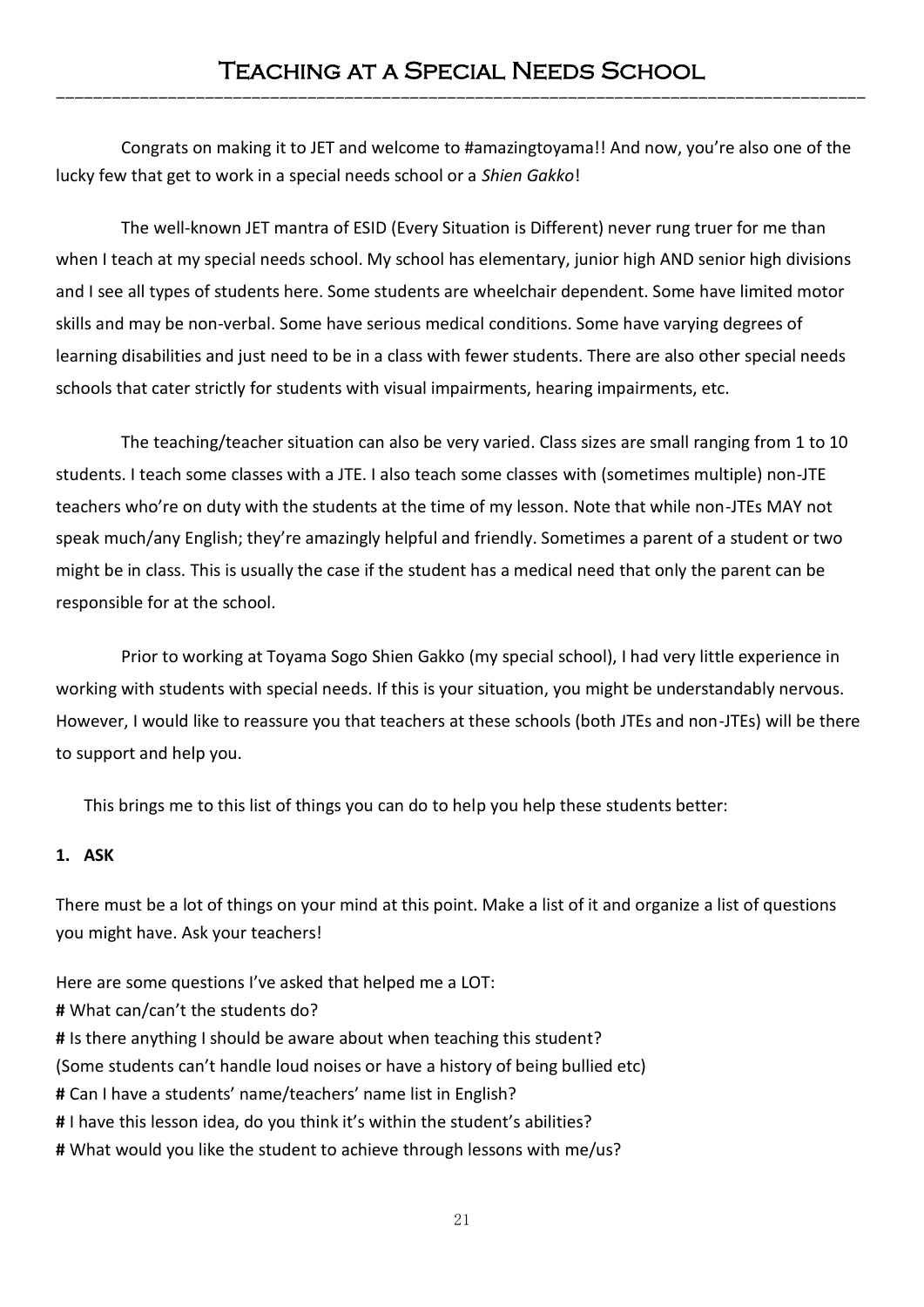**Talk to your predecessor**, and if possible try to ask for the kind of disabilities the students might have. Once you've done that, ask Lord Google for more information. Also this handy link:<http://genkienglish.net/specialneedseducation.htm>

# **2. BE FLEXIBLE AND WORK THOSE IMPROVISATION CHOPS!**

Get your yoga gear on, do a gooood mental stretch and whip something out from that Mary Poppins bag of yours. Things are always HAPPENING in my school.

Sometimes, in all the hurry, your supervisor might forget to tell you that your classes for the next week are all cancelled! Or, you might be asked to teach a different class for  $1<sup>*</sup>$  period, because the original class of 3 is all down with a cold! You may not have a textbook to follow (very possible)!

Sounds like a tough job, but it gets super fun! I now have a collection of games, children's books, stuffed toys, small instruments and music videos of nursery rhymes (on my laptop) that are good to go at a moment's notice. Make use of whatever you have and go with the flow.

# **3. STAY HEALTHY**

Keep track of your physical and mental well-being. Special needs can sometimes be a bit of a physical and emotional rollercoaster. Teaching elementary, junior high and senior high students, all in a day, can be physically exhausting. Eat a good breakfast and lunch because you'll most definitely need it! Take that rain check if you're sick. You do you.

While for most part special school is full of happy energy, there are situations that can weigh you down. There have been students who have passed on because of health complications. I sometimes come to know about some unfortunate circumstances surrounding some students. Some days, you might wonder why you are singing "Twinkle Twinkle Little Star" to a non-verbal student who is wheelchair dependent, with severe learning disabilities. Make sure you have people you can talk to on the difficult days. **It's ok to feel** and you should have a safe space to express those feelings.

The bottom line is all these students have the right to education as much as the next person does. You are a window to the world outside; something they may never have the chance to experience otherwise. Likewise, there are SO many life lessons you will learn from these AMAZING people and you DO come out a kinder person. Love and Life.

**For more info: <https://iggyinjapan.wordpress.com/> OR [a.yagnya@gmail.com](mailto:a.yagnya@gmail.com)**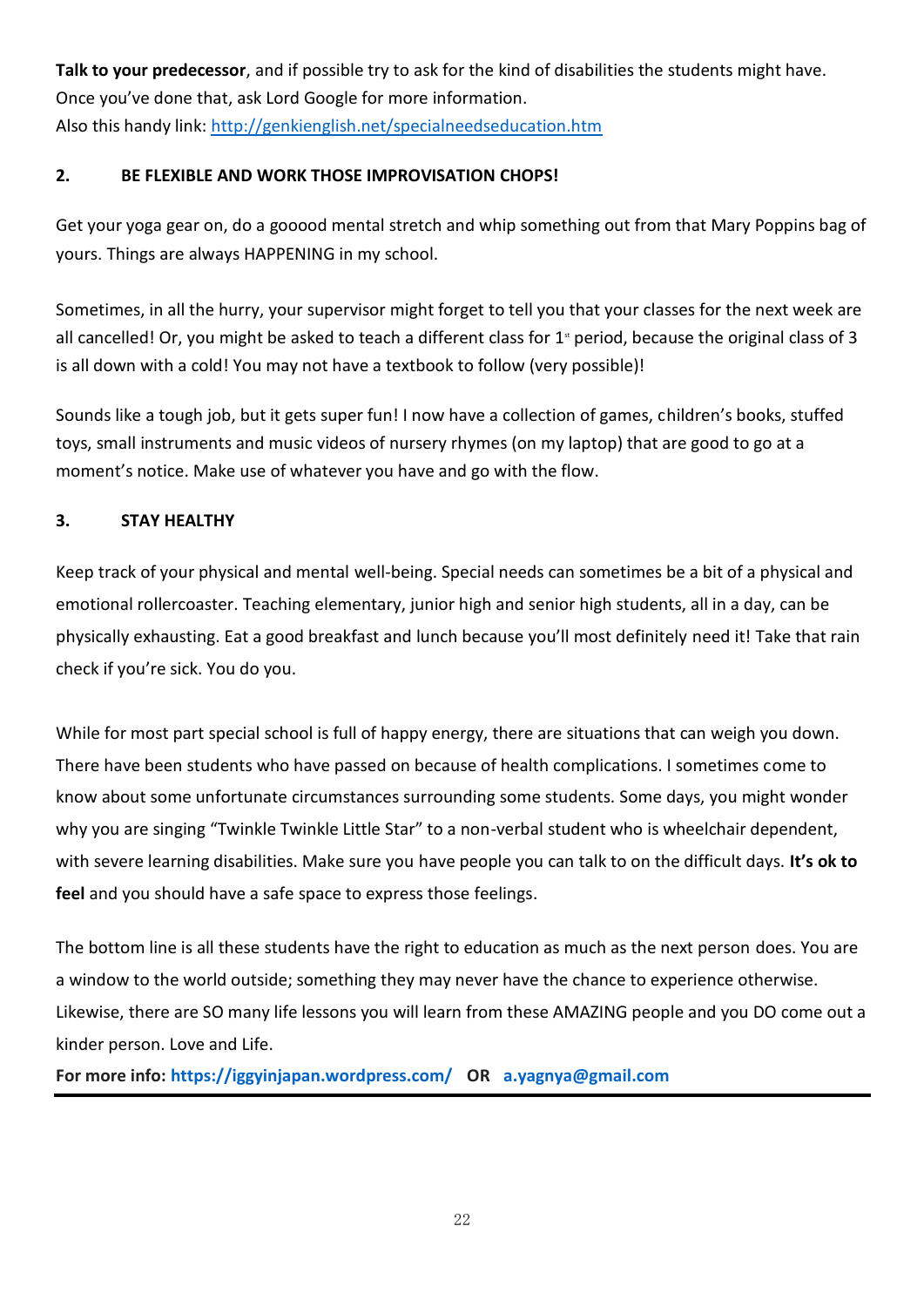# Teaching at multiple schools ---------------------------------------------------------------------------------------

Welcome to the JET Program! You probably have a ton of questions as you prepare to jump into this new experience. If, like many ALTs, you are assigned to more than one school, I want to give you some advice as someone who juggled four schools throughout my time here.

It may sound intimidating to have to keep track multiple schools' worth of students, lesson plans, and team teachers, but if you stay organized and follow a few guidelines it's really not a big deal. Here are a few tips for keeping things manageable:

**Keep separate notebooks for each school.** In each of my four color-coded notebooks, I have my yearly class schedule, my lesson plans for the upcoming week, and notes on how each class went. Recording information like this for each school in separate notebooks is way easier than cramming it all into one, even though it might feel intuitive to have all of it together in one place. Doing it this way, you can avoid confusion and carry less with you each day.

**Know what supplies each school does and doesn't have.** All of my elementary schools have an area where teaching materials are kept: flash cards, picture books, dice, games, et cetera are often kept somewhere in the staff room. Not all of your schools will have the same exact stuff, however. You don't want to walk into school B assuming they have the same game cards as school A, only to find they're missing what you need. It's a good idea to make sure the school has what you need before the next time you come in, and make note of what materials you need to prepare.

**Reuse lesson plans.** Just because you're rotating among a bunch of different schools doesn't mean you have to come up with a completely new curriculum for each one. I suggest you use the same lesson plans at different schools. But! This does mean you'll need to make adjustments according to the types of students at each school and varying class sizes. Doing this gives you the chance to experiment and see what works and what doesn't with your lessons.

**Get to know your coworkers!** If you visit two or more schools, you'll be working alongside potentially dozens of teachers throughout the school year. Try to get to know them, even if you only work with them once a week or less. It makes the team teaching relationship more productive, and it's generally a good thing to have a good relationship with coworkers, right?

Don't sweat it if you end up at multiple schools. I've actually enjoyed doing it, because the variety every day keeps things more interesting than I think they would've been if I worked at only one school the entire time. Safe travels, and enjoy your time on JET!

Simon Robinson Nyuzen Nishi Junior High School simonrobinson42@gmail.com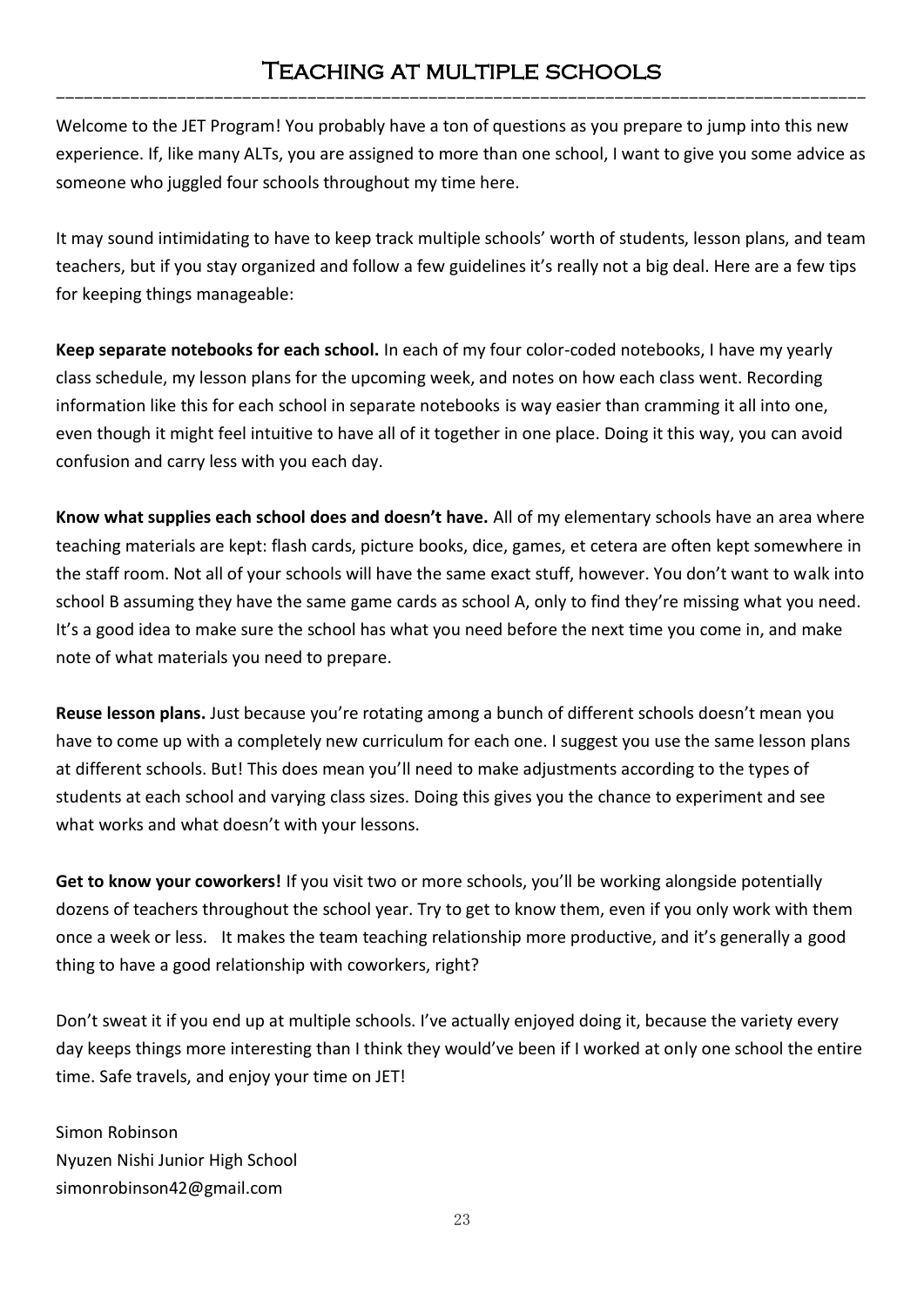First of all, welcome to Toyama! You're going to have an amazing time here! There's so much to see and do, and the community is incredibly supportive. We look forward to meeting you. If you're reading this letter there's a good chance that you find yourself in the same position I did about a year ago. The JET application and preparation process is intense, and now that you're placed there's a new potential hurdle in front of you- I had absolutely no experience teaching special needs students before this.

When I was informed I would have special needs classes at my base school and a special needs school outside of that, it was overwhelming. However, after a year of teaching these classes I have found it to be an incredibly rewarding and enriching part of my experience here. This was possible only because of the support and advice I received when I first came here, so I'd like to pass along some of what worked for me. As you have no doubt heard countless times by now, every experience is different, so I am going to focus less on exact advice and more on general ways to make a special needs class work.

First, learn your students. Special needs is a very broad category. It is entirely possible for you to have students with learning disabilities and students with physical disabilities in the same classroom. They will have different needs both in terms of the materials you make and the lessons you plan. You will not be told what diagnosis your students have, but you should be prepared for approaching the material in a few different ways. And as you learn what your students need it's a good idea to be ready to adapt materials to those needs. This is easiest if you have a smaller class, but even in a large class it will benefit you to get a sense of exactly what it is your students need to best facilitate learning!

If you get to set the pace of the lessons try to keep the language you teach simple and functional. The advice I got was to try to stick with useful and practical English. Things like self-introduction, the alphabet, numbers, and useful words for describing things around them. There are two major benefits to this approach. First, it is useful for all students of all different learning types and needs to have these tools under their belt. A simple lesson that challenges your students and ends with them being able to say their name to another person is a success, even if you could have maybe covered more ground with some of your students using a more complicated lesson.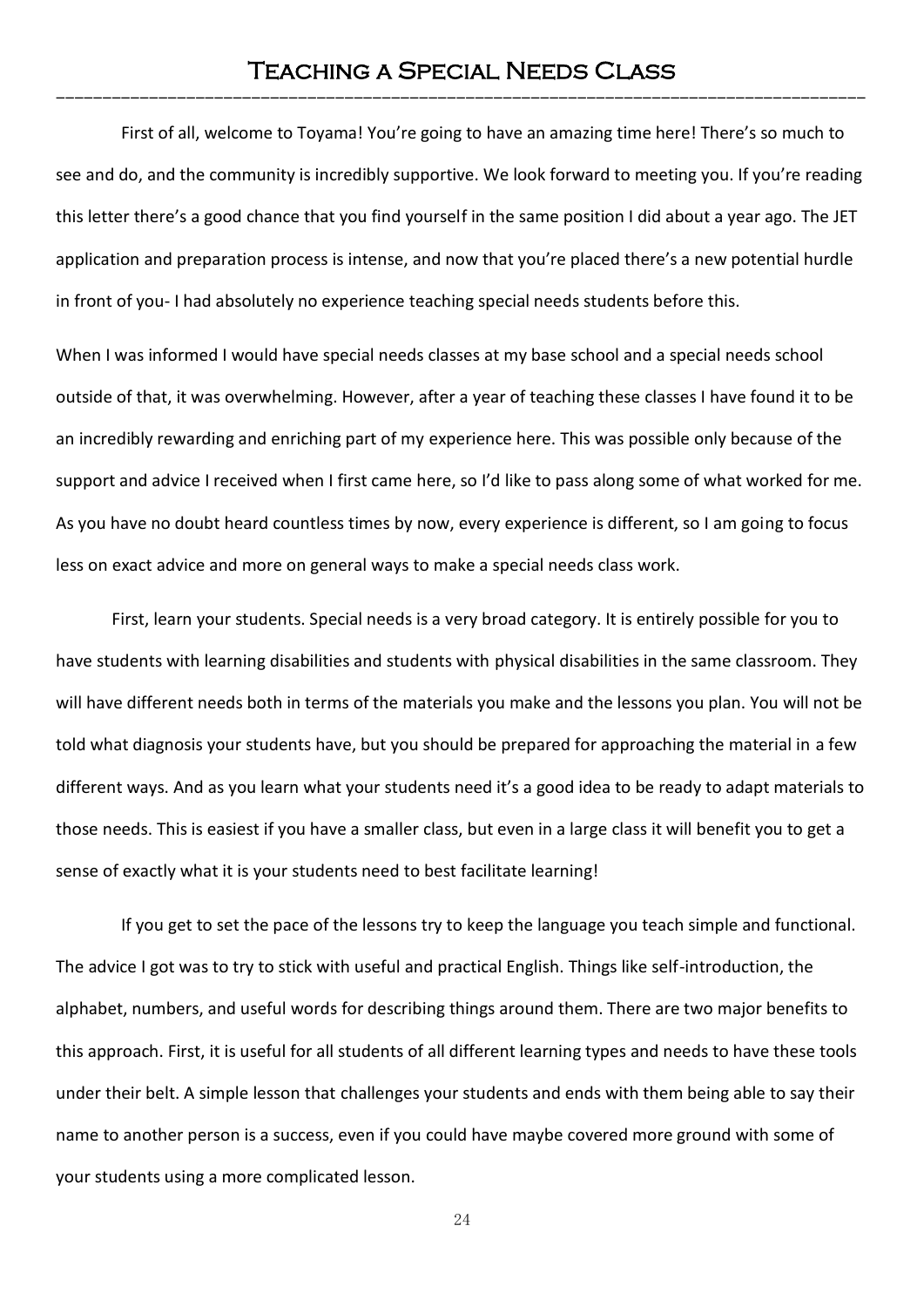That said games are your friend. As with any other lessons, keeping your students engaged will make your job way easier and ensure they are retaining more English. The general flow of one of my lessons is to think of a type of grammar or vocabulary I want to introduce, introduce that through songs or discussion, and then go into some sort of long form activity. Sometimes these activities are more like bookwork, but usually it is a game where students are able to use this language in a fun way! You will find that this is similar to how it will work in any of your other classes.

Often times there is a different and less clear curriculum for special needs students. This is often very freeing! It gives you a lot more room to be creative, and if you see something isn't working you have more time to iron it out or work with your students. The other side of that though is that you will want to try to keep your lessons flowing naturally into each other. Try to teach vocabulary in one lesson that will be useful for the next and build slowly to that. The best way to handle this is to pick a theme and plan to cover that for several lessons.

The single most important thing though is to relax and have fun! There is a lot of pressure when you find out that you're going to be teaching special needs students, but these classes have the potential to be incredible. Just put in the work. Find out what all of your students need and make sure that you are giving them all something to get from your lessons. It won't be easy, but it will be totally worth it! I don't hesitate to say that my special needs classes have been one of my favorite experiences here. They take more thought at times, but the pay-off is always worth it.

If you want specific advice tailored to your situation, please feel free to reach out to me. Welcome to Toyama!

Brandon Johnsen Fushiki Junior High School [bjohnsen1992@gmail.com](mailto:bjohnsen1992@gmail.com)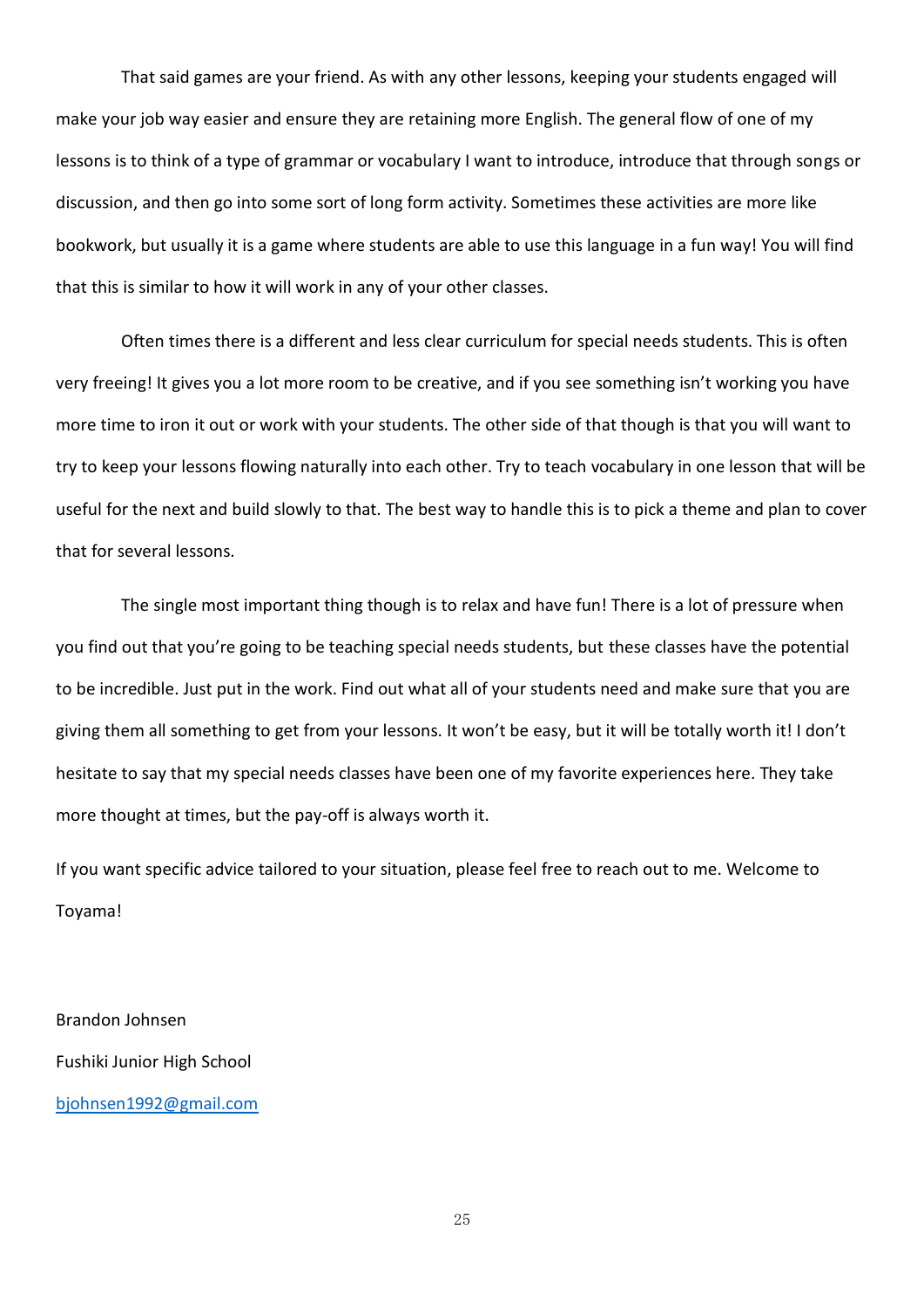---------------------------------------------------------------------------------------

Let's keep this simple.

Living in a new country is exciting, but can also be challenging. Here are some tips in no order on how to take care of yourself and your mental health.

**Let go of any expectations that you may have. Any experiences you have had in Japan before may help you adjust, but will not be the same as the one you are about the experience.** 

**Learn to be flexible.**

**Learn to laugh at yourself.**

**Learn to let petty things go.** 

**If you are on medication, TAKE YOUR MEDICATION. There is absolutely no shame in it.** 

**Go outside and talk to people.**

**Seriously, go outside. Take a walk. Enjoy that Toyama nature.** 

**Eat healthy most of the time.**

**If your weight changes, be kind to yourself. Your body needs to adjust to its new environment.** 

**Drink lots of water.**

**Moisturize.**

**Accept that you are a foreigner and you will always be a foreigner.** 

**Don't ignore your fellow expats. They are sometimes the only ones who can understand your culture shock and homesickness.** 

**Learn something new that you've always wanted to do, but thought that you were too old to start.**

**Learn survival Japanese if you don't know any already. Start with hiragana and katakana.** 

**Befriend your local convenience store employees.** 

**Greet the elderly woman tending to her garden in the morning.** 

**Understand that alcohol is a depressant and can worsen anxiety.** 

**Keep in touch with your family and friends, but avoid spending hours on social media.** 

**Understand whatever you may have going on back home is not going to disappear.**

**Don't be afraid to contact someone if you need help.**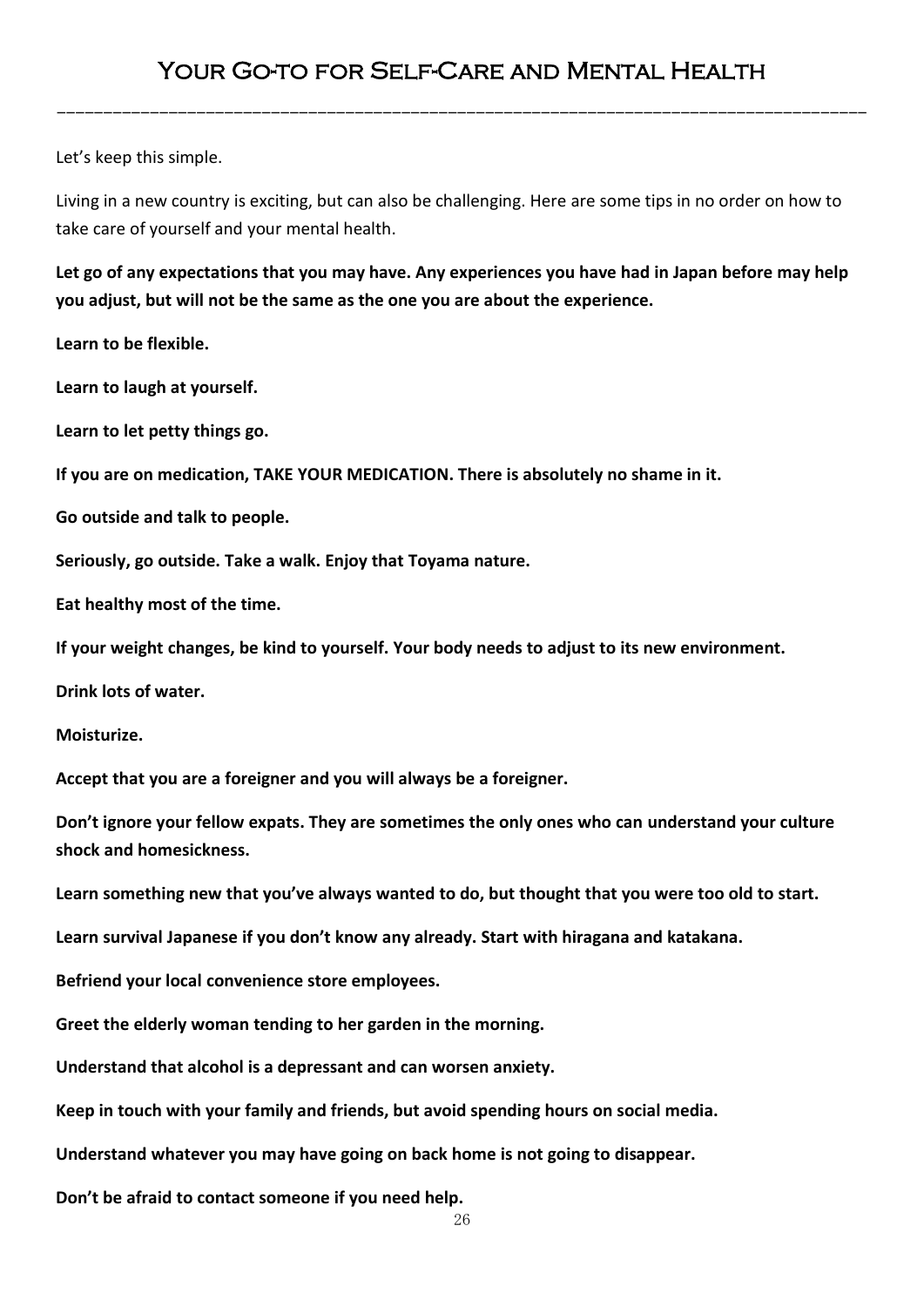**Try to keep your apartment clean.** 

**Know when to say no when you feel you have enough going on and need a rest.** 

**Connect with those who will understand your identity and any struggles you may experience while living in Japan.**

**Make the most out of your new position by doing extracurricular activities with your students or any community outreach/volunteering.** 

These are just a few tips. You probably have read more in the other letters you received.

If you need additional help, here are some resources:

### **JET Mental Health Counselling Assistance Programme**

With the aim of enhancing mental health support for JET participants, CLAIR offers the JET Mental Health Counselling Assistance Programme. This programme provides a partial subsidy (50%, up to ¥20,000 per year) for counselling costs incurred through consultation with mental health professionals in Japan not covered by health insurance.

### **AJET Peer Support Group**

PSG is a confidential and anonymous resource provided by JETs, for JETs. The volunteers are trained to listen and support callers through a wide spectrum of challenges, and put them in touch with the appropriate resources.PSG operates from 8pm to 7am, 365 days a year, and is the only overnight support service designed to serve JETs nationwide. Contact us at 050-5534-5566, on Skype at "AJETPSG", or check out the website at [www.ajetpsg.com](http://www.ajetpsg.com/)

## **Prefectural Advisor (PA)**

Our PA in Toyama is Elise Reller. You should be receiving a letter from her with her contact information and her role in supporting you.

Samantha McGuire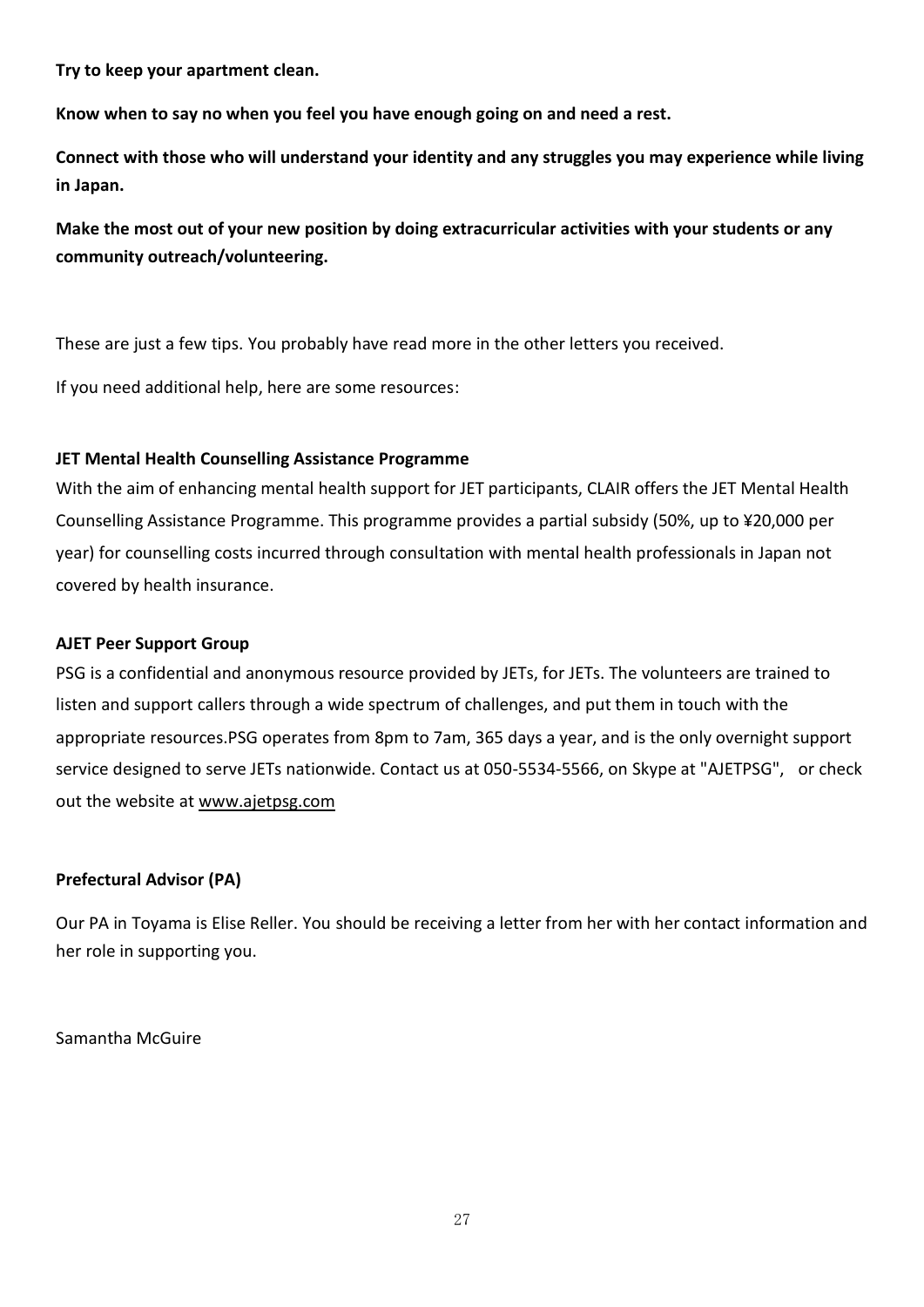# Don't Get Frustrated at Work and Life --------------------------------------------------------------------------------------

Living in a new place, spending seven hours in a building with virtual strangers, called to do tasks without yet knowing the way everything works- it can be all too easy to fall into a pit of pessimism. If your Japanese level isn't quite up to par, it can be even more difficult to work with your coworkers.

For ALTs, teachers might ask you to do nothing but have the students repeat vocab words after you, making you a glorified tape recorder. You might have some great ideas for the class, but because you're the new blood, it can be hard to offer suggestions without seeming rude. With all these challenges, you might start feeling like there's no way to overcome them, or that there's no point in trying. I'm here to tell you there is definitely a reason to overcome this feeling, and there's always something you can do.

I came to Japan never having taught before, and got more worried the closer September loomed. I'm an elementary school ALT. It didn't take too long to realize that the Japanese teacher was in charge of structuring the 5th and 6th grade lessons. Being new, this was perfect for me to get an idea of how it all worked. Then came my first 4th grade class. The homeroom teacher came up to me five minutes before it started and asked, "So, what are we doing today?" They expected me to lead the entire class myself. I was horrified. I didn't realize that for 1st through 4th grade, 'team-teaching' isn't really a thing. All I could do was take a deep breath and throw myself to the sharks that were the 4th graders of Higashi Kazumi Elementary. I'm not going to lie; It was brutal. I half-assed a lesson about vegetables. Half the class didn't listen to a word I stammered out, the other half had no idea what I wanted them to do, because I was making it up as I went along. I felt discouraged, like I was never going to be able to handle this, and like I'd certainly be fired before the first semester was over.

To summarize the first semester I suffered through in Japan, my 5th and 6th grade classes were snooze-fests that had me desperately trying to smile and pretend like learning how to say 'My name is' was the most interesting thing in the world. 1st through 4th grade classes were embarrassing spectacles of me struggling to control the class while following the lessons of my predecessor, which were 50% flashcards, and 50% bingo. I was 100% positive I'd made a mistake. Frustrated did not begin to cover it.

I knew that the situation was always going to remain the same as long as I sat there and let myself flounder. I told myself 'dammit I'm a college grad, not a fish!' So, I started to try pulling things together with my 5th and 6th grade teachers. I very politely made a few suggestions. More activities. More critical thinking. More doing, rather than just listening- I went largely ignored.

But, I tried again. And again. I continued to throw out ideas until one of them stuck. As I learned more about teaching, and gained more experience, my ideas became more polished as well. Now, the 5th and 6th grade teachers let me plan entire lessons.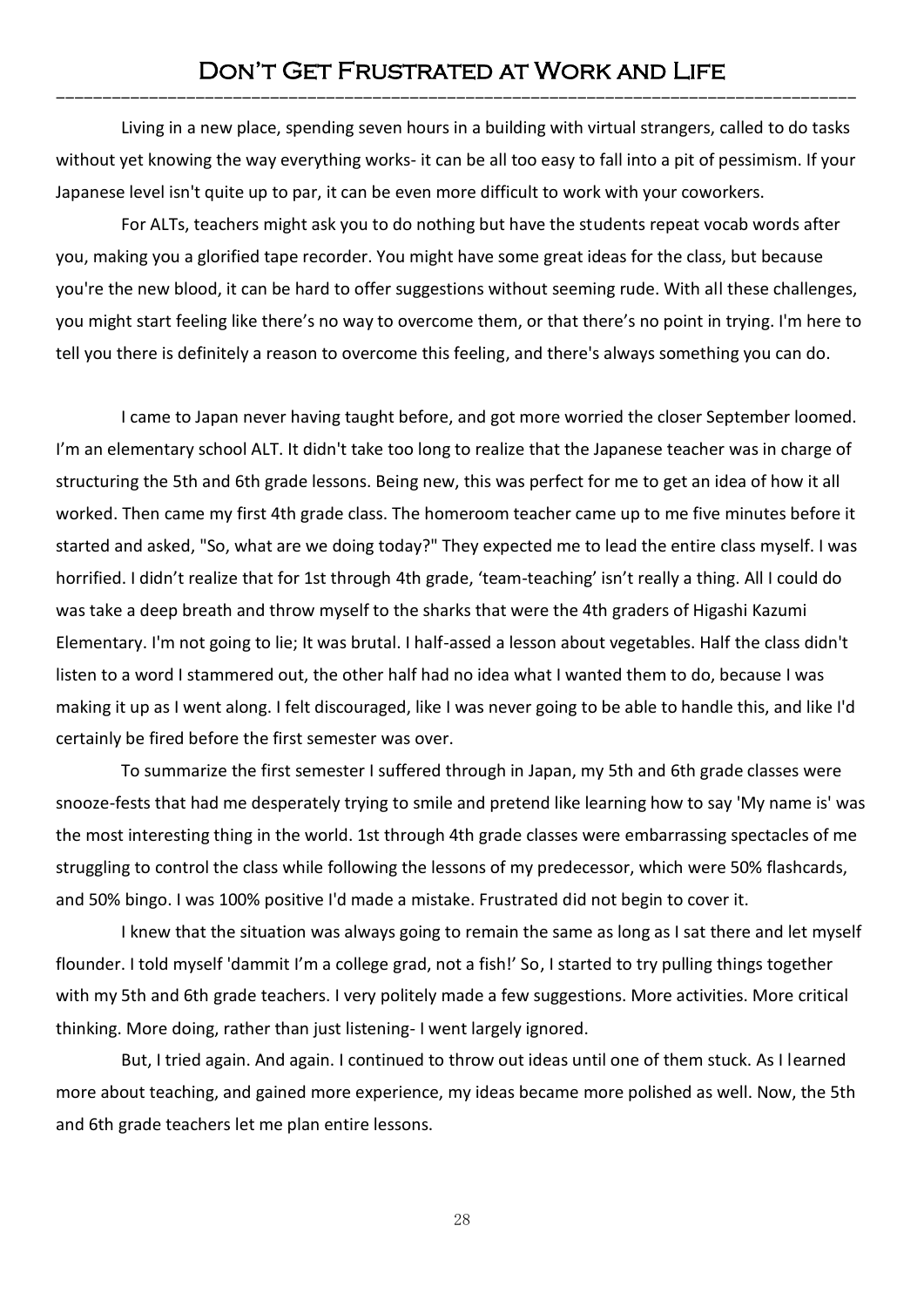1st through 4th grade became easier the more I did it. I scrapped the lessons from my predecessor and wrote ones that worked for my developing teaching style. Many of the 1st through 4th grade classes are only once a month, so every minute counts. Due to the short time you're given with them, it may seem like what you're doing has no impact. I promise, it is leaving an impression- even if it's only, 'wow, English is fun'.

You'd be surprised just how much they remember, just from doing a game, or learning a song. Even outside of class, frustration can be difficult to avoid though. Sometimes my bosses want me to sit in on other classes, like math and science, to 'foster communication' with the students. I always feel like I'm just distracting the kids, and it takes away from my usual time in the staff room to plan my lessons. I had to figure out a way to make the best of the time. So while the students work, I go around and help them if I can. I assist the teachers with paperwork. Pass out handouts. Anything to make myself more useful. If I really don't have the time to sit in, I politely explain the situation to my supervisor and principal, and they're perfectly fine with me working from my desk instead.

There will always be issues, some that can't be solved by persistence. Maybe you'll have a teacher who just won't listen to you. Maybe your class will be selected for research, and the teachers will insist on repeating the same boring lesson over and over so it's perfect when the class is observed. Sometimes classes will be cancelled in favor of making the kids run around to prepare for Sports Day. All those things will pass. If you have problems with a teacher, speaking to your supervisor, other coworkers- or even the principal or vice principal, can get it solved. Also, in Japan, teachers get rotated around with the new year. Whoever is giving you a hard time, they won't be there forever.

Acclimating is not an easy process. More than once I thought to myself: 'you know what, once the clock hits four I'm free, I don't care'. I still feel that way sometimes; but I came halfway across the world for a reason. It's impossible to keep a positive attitude twenty-four seven, but there are plenty of things you can do when you're feeling overwhelmed.

Keep your friends close for those days where you just feel like screaming. There's always a JET willing to go out and get drunk. Invite one of your coworkers somewhere. It's very common for people to seem reserved and distant at work, but in reality they just aren't sure how to approach you. Or if you're like me and prefer being alone, go to karaoke by yourself! If you get frustrated, remember that there is always something which can be done. Whether that be tackling the problem head on, changing the way you do things, or even just changing the way you think about things. Determination and a good attitude can go a long way. You are serving an important purpose here, you matter, and whether you're an ALT or CIR; you're bringing something to your work environment that only you can.

#### Miranda Reeder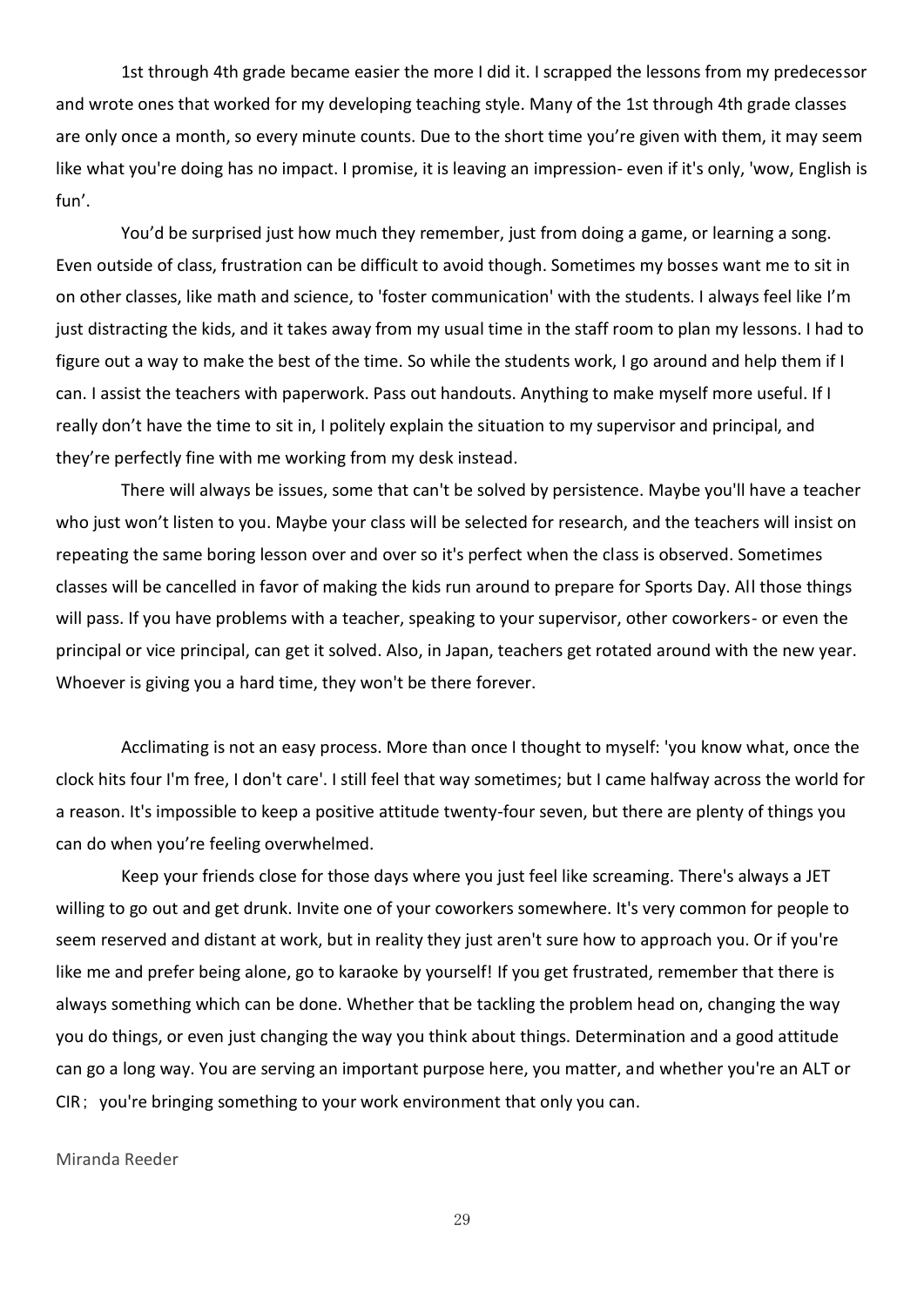# YOU'VE HEARD IT 1,000 TIMES, BUT: CULTURE SHOCK ---------------------------------------------------------------------------------------

You've just arrived in Toyama. You're excited to be in Japan, nervous about work, and have so much to do! Maybe it's your first time in Japan or abroad. Maybe it's not. It wasn't my first time nor was it my first experience with culture shock.

I like to think culture shock is a helpful part of our adaption process. It is how we compare and contrast a whole new culture and eventually come to accept it (or most of it at least). Culture shock can be sneaky and the distress often arrives suddenly. Everyone experiences culture shock differently.

As you are probably still really excited about Japan you may wish to revisit this letter in a couple months, but here I hope to share with you my advice for coping with culture shock.

1. **Homesickness**: If it's your family, your pet, your friends, a local hangout, your student life, food, or even just your own culture you miss right now then here are a few things you can do. Don't feel afraid to call people you miss because they probably miss you too. Sometimes you may feel like all you do is call them, but know it's okay to do so. It's hard to live in a new place, let alone in a new country, so give yourself some time to adjust. In the same vein, don't be ashamed to hole up in your home and keep up with your favorite TV, games, movies, and music from home.

Remember, you can always get out there and be social! Joining a club is a great way to both adapt and meet people. There are many options at hand such as local clubs, groups, courses, and clubs at your schools. There are also plenty of groups made by current JETs and AJET committees if you want to enjoy time with others sharing the same Japan experience, make an impact, or even just enjoy a hobby you did at home with others.

I also suggest getting out! Go walk or bike around and find new hangouts. If you like to shop seek out new second hand stores and shops. Love nature; find all the good parks and hiking trails. Look for a new favorite restaurant or bakery. Hunt down a food from home you miss. Locate a pool or gym. Be a tourist in your new home and find all the must see spots here because Toyama is beautiful.

2. **Making a new home**: You've arrived at your new home. It's lonely and empty. Or it's full of stuff that isn't yours. It helps to make a house a home. Decorate, furnish, personalize, and clean. Make this place yours. You may begin to feel that everything is temporary but it is actually quite a while that you will be here. Settle into your home, your desks at work, and your community.

3. **Hobbies:** You now have a lot of time on your hands so if you have an interest in something start it now. Pick up a new hobby! All the time you put into it will distract you and sometimes that is just what you need. When I first moved here I picked up knitting. I had to watch videos, ask people for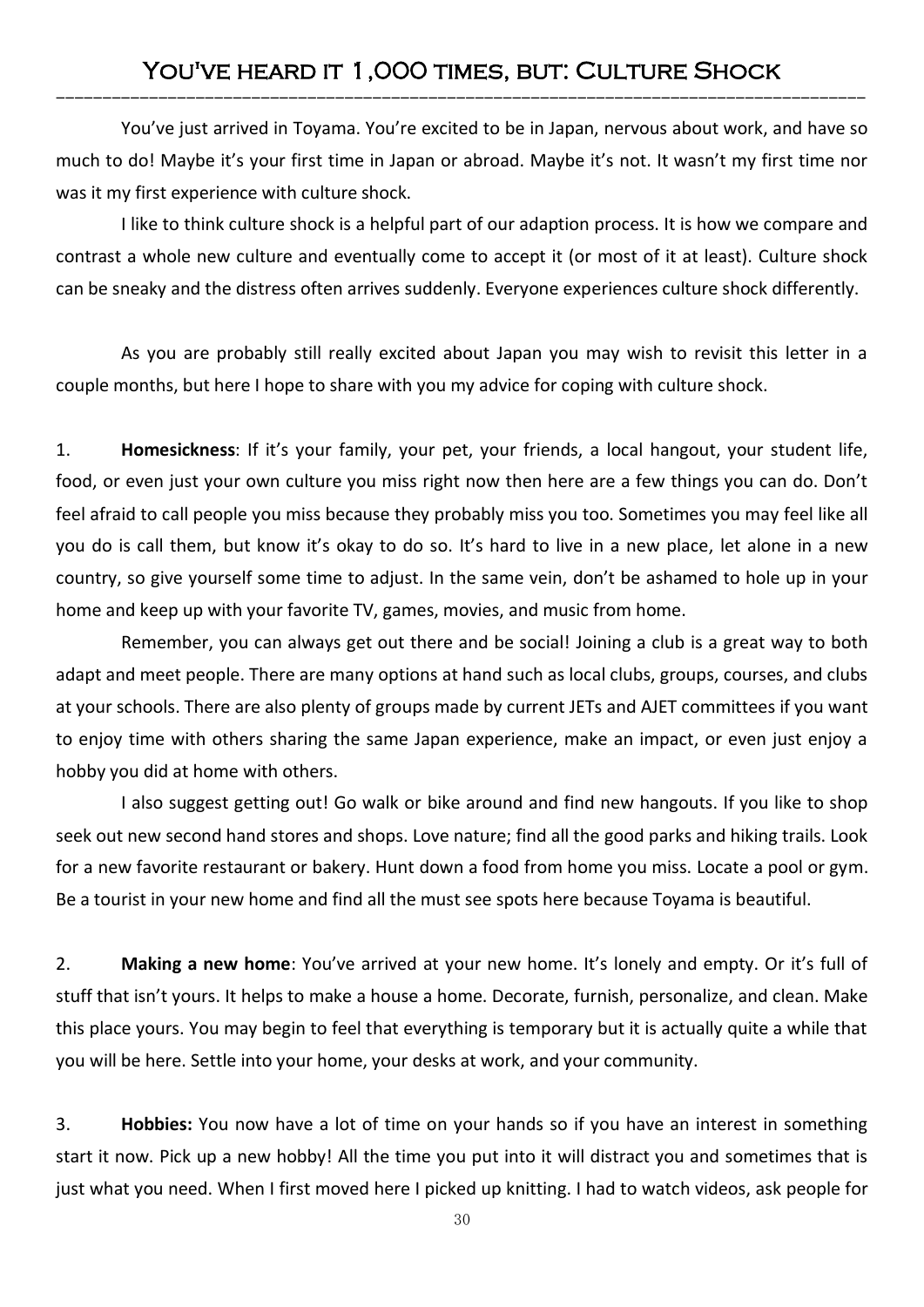help, buy supplies, learn a bunch of new Japanese, read books. It was a lot of fun and it got my mind into a culturally shared space. Knitting will always be the same no matter where you go.

4. **Don't sweat the small stuff:** Sometimes things will happen that irritate or frustrate you. This may happen a lot. When it does, remind yourself that you are in a new place and that a lot of things are different here. Some days will be hard and you just have to give yourself time to deal with it. Don't worry about things that happen too much and if you must then try to give yourself the time to process them.

5. **Rely on friends**: The people you meet here may seem amazing at their jobs and well put together but they were once you too. We all started at year one. Don't be afraid to ask for help or rely on others. Everyone in the Toyama community is very friendly and willing to help.

6. **Integrate at work:** What a great experience, all your coworkers are Japanese and they know very little about your home and culture. Share! Your coworkers may be busy or shy (or both) but know that they understand this must be hard on you. If you want to know more about Japan; ask them questions, attend enkai, share lesson ideas, or share English boards about your home culture.

Culture shock often creeps up on us. Maybe you really want to enjoy Japan but culture shock has you down. Maybe if it's really bad you just have a longing to go home right now. We all can have these feelings and many of us have gone through this already. Remember that you are not alone and resources exist to help you with this experience. I hope your time in Toyama is amazing. Welcome to the land of beautiful mountains and firefly squid.

Joan Conte jecinwv@gmail.com Takaoka Seibu JHS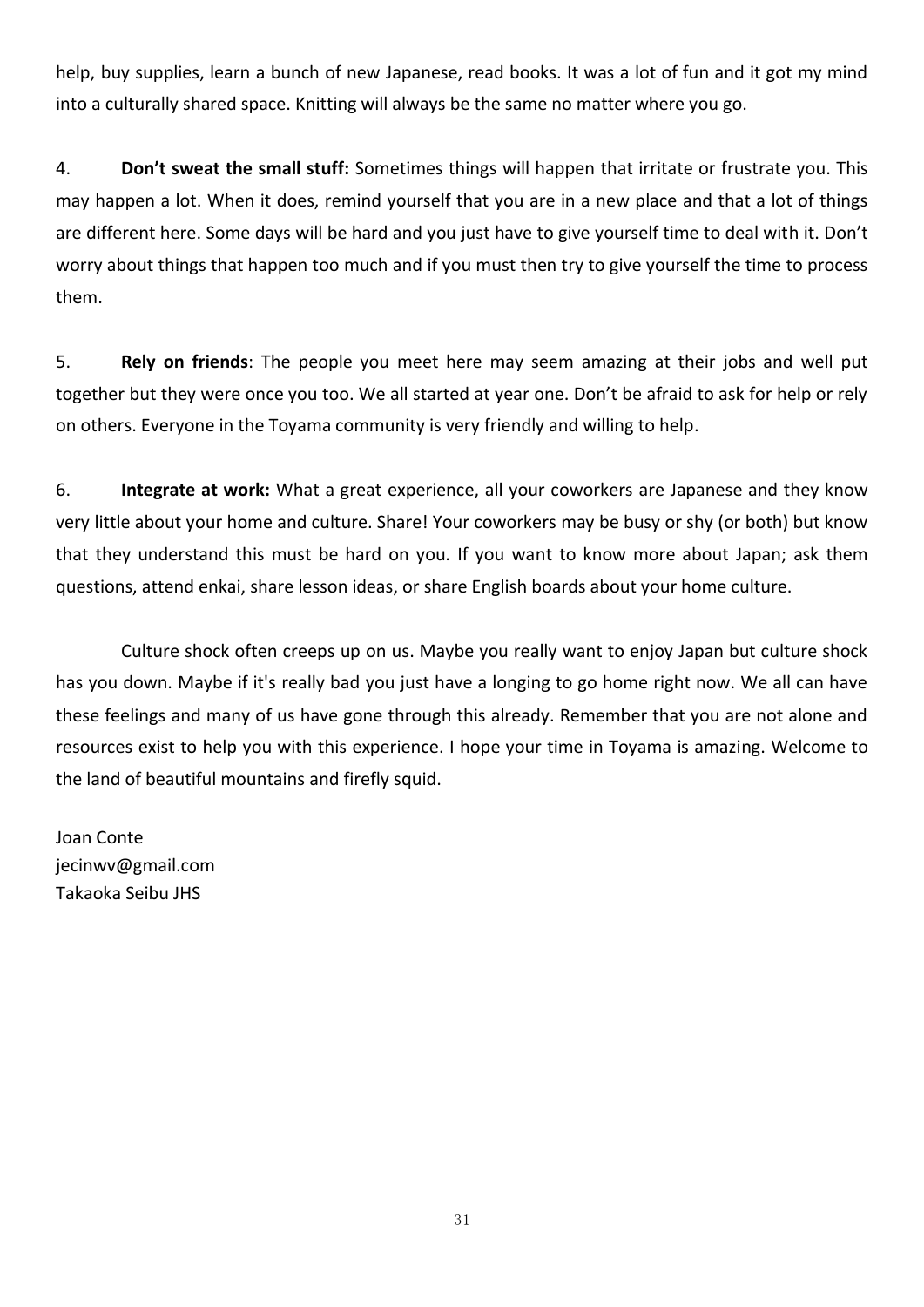# Living in Rural Japan – a survival guide ---------------------------------------------------------------------------------------

Rural Japan, otherwise known as the "*inaka*," is a barren and wild place. A place where giant "*mukade*" (centipedes) roam, eliciting shrill cries from children unfortunate enough to encounter them, as they run in fear to their mothers for comfort. A land where Nature is master over man, and people survive only through the sweat of their brow and the good fortune of the gods. This is a place of forest spirits, which talk through the rustle of the leaves of the trees, and where the rivers constantly sing their gurgling song. A place of danger and beauty. Your new home.

This survival guide is intended for all those fortunate enough to find themselves with rural placement on the JET program. It will detail how best to survive in the wilderness of Japan.

This guide is separated into four headings: Expectations, Transportation, Food, and Fun. Please make use of the information contained herein to make the most of your time in nature's prison: the *inaka*. **Expectations:**

So you're moving to the Japanese inaka from the city? WONDERFUL! Kiss your social life goodbye and plan to spend the foreseeable future arguing with the many bugs who take up residence in your living room as you slowly go mad. And while you mumble repeatedly all the warnings your friends and family gave you prior to coming to Japan while casually stroking the empty husk of a summer-cicada, you can recite the "Every Situation Is Different" mantra JET gave you.

Don't expect the inaka to be like the city, and don't expect Japan to be like your home country. If you come with an open mind and the desire to grow as a person, you'll do just fine!

For those of you coming from a rural place in your home country, the shock will be likely less for you than for those coming from the city. Though it is still advised you repeat the "ESID" mantra to yourself, at least once a night.

#### **Transportation:**

In your home city you may have taken a bus, train, taxi, or tram to the store to find food, but in the inaka you will need a car. You can construct one from twigs, river pebbles and spider-silk. This takes about forty-five minutes. Or alternatively you can buy or rent a car from a dealership.

Survival without a personal motor vehicle is possible, but one should be careful to note bus schedules and train time-tables so as to facilitate convenient movement throughout the vast countryside, as many trains and buses run less-regularly than in the city.

Walking is also an option, however care should be taken since it's likely your legs (yes, those two spindly things you "stand" on sometimes are called legs) are likely weak from underuse because of a largely sedentary lifestyle playing video games all day. Walking is a great way to get from one place to another while enjoying the beautiful Japanese countryside, and likely an option you won't be able to refuse anyway, so why not enjoy it. Caution: increased oxygen intake can lead to improved cognitive function.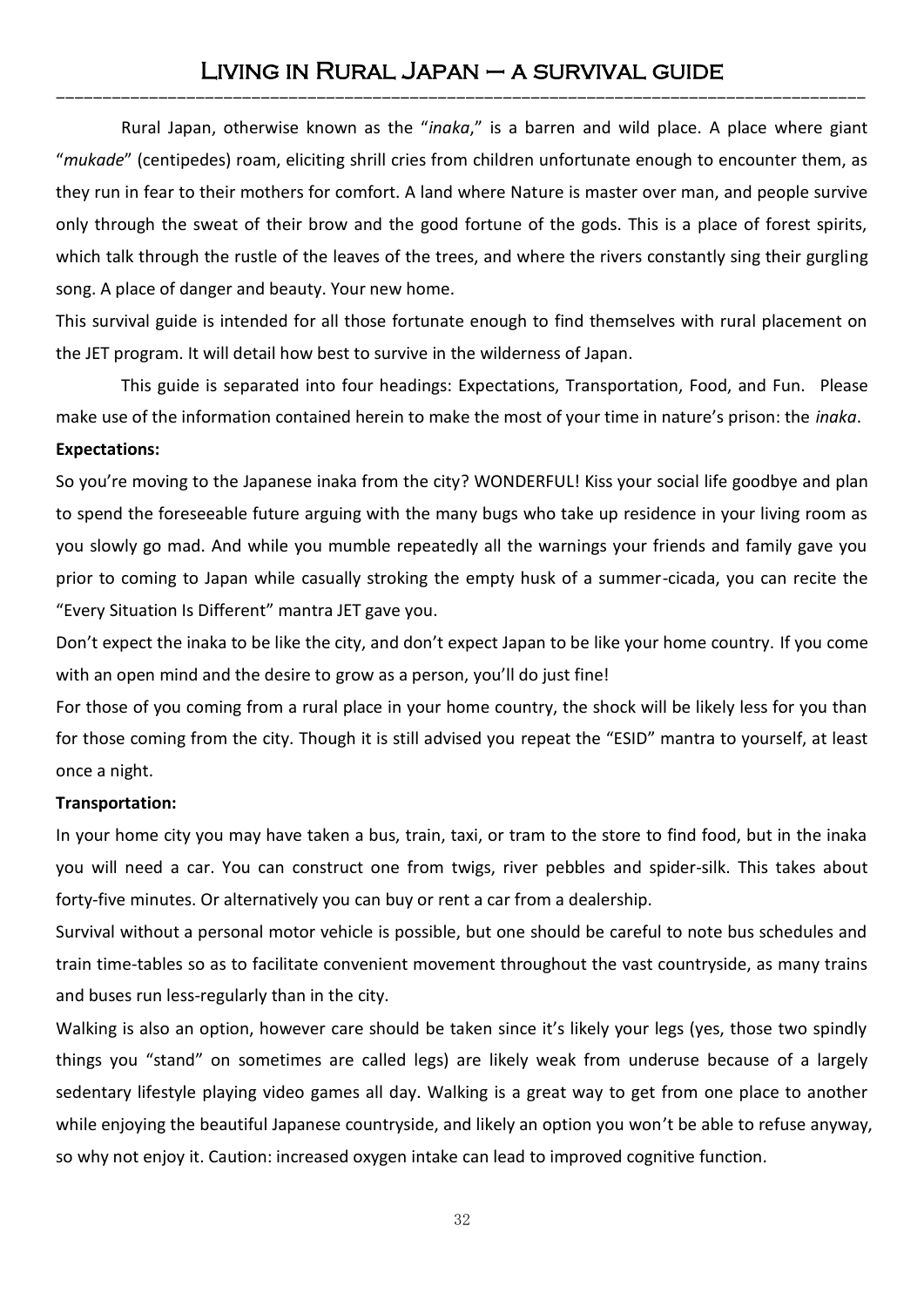#### **Food:**

In the event of finding yourself in the Japanese inaka, it is important to know what can and cannot be eaten. At first glance the inaka looks barren of things to eat. Do not be fooled! Even though the inaka looks empty, there are a great many ways to find food. The many "*conbini*" (convenience stores) that litter the Japanese inaka are full of edible things. One can find bento, beer, and melon pan in abundance in these places.

For those looking for a more cost effective or varied means of consumables, the occasional supermarket can be seen, though these are placed farther apart than *conbini,* and therefore transportation may be required.

One may be tempted to eat the many plants one sees growing in the *inaka*, but this is inadvisable, as many of these are inedible, and those that are edible are fiercely guarded by sweet-looking *obaachans* wielding various farming implements.

#### **Fun:**

Many a JET has gone mad from loneliness in the Japanese *inaka*, the trick to avoiding such a fate is planning, effort, and friends.

One should plan to have friends. One should make the effort to have friends. And lastly, it helps if one's friends have friends.

Because of the distance between you and others, you should expect to spend more than the usual effort in making and keeping friends. But don't worry, JET is a community that is very supportive of newcomers and will likely make your early months here easier in any way they can.

Resources:

For more information on living in rural Japan, I recommend the documentary, My Neighbor Totoro (by Studio Ghibli), for a more in-depth look at surviving in the *inaka*.

Final Note:

In all seriousness, however, there is too much about living in the Japanese inaka to be expressed in two pages. Much of it has to be learned from first-hand experience, because a great deal of it has to do with your expectations, your personality, and where you're coming from. But the most important things to remember are; keep a positive outlook on life, plan for the worst and hope for the best, expect to be challenged and look forward to the challenge as something to help you grow, and finally, make friends. Friends will help you in almost every imaginable way.

There's a reason this letter was written in a joking, light-hearted, way. Because a great deal of hardship can be overcome with a good attitude and a positive outlook. If you have that, you have everything you really need. All the rest will fall into place.

Daniel Galloway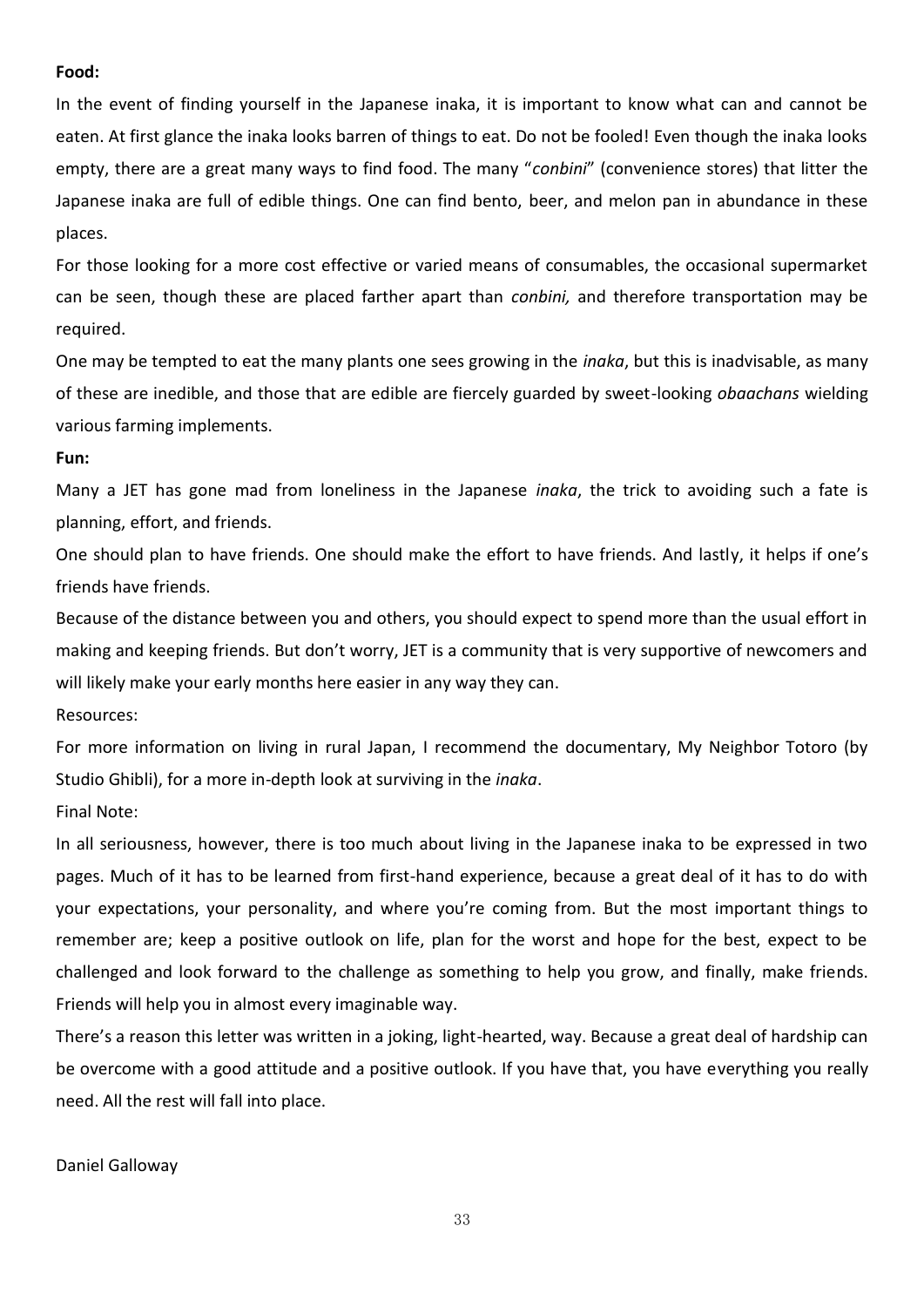# Don't Worry, It was My First Winter, Too ---------------------------------------------------------------------------------------

Coming from the U.S., I spent most of my life in warm, temperate places with strict climate control and insulated indoors. In Japan, you will find the opposite. Your apartment will most likely have little to no insulation, and the air conditioning unit will have limited capabilities to heat or cool your entire home. On top of that, energy costs are higher, so leaving an appliance running all day can lead to a high electric bill at the end of the month. What gives? Well, surviving your first winter in Japan requires a three-pronged approach: Insulating your home, heating it, and preserving your bodily warmth.

First, make sure your home is as insulated as possible. Line your windows with bubble wrap, cover cracks in the windows and doors with foam-backed tape (called すきまテープ sukima teepu), and block drafts as much as possible. You can use a stop panel, "cozy" board, rolled up towels, or bean-filled socks near doors and windows in order to block drafts, but it is recommended you do so after applying the すきまテープ. Most Japanese homes have hardwood floors, which can also get quite cold. A rug at the very least will provide a barrier to the cold seeping up from the floor, but a heated carpet (or "hot carpet" ホットカーペット hotto caapetto) is even better. There are silver sheets you can purchase to go under the carpet and reflect the heat upwards, thus maximizing your investment. A large area where heat is lost is the large glass windows and sliding doors, so make sure to purchase thick floor-length curtains. I have noticed a marked difference in temperature between the curtain and the window in my apartment.

Next, for heating your home there are a variety of options with different benefits and disadvantages. Kerosene stoves and fan heaters are widely used in schools and homes in Japan, as they are cheap and very effective. Kerosene (called 灯油, とうゆ, touyu) is sold along with heaters at home centers all around Japan, and in spite of certain risks they are highly recommended for inexpensively heating your entire home. Gas and oil heaters are also available, but cost more money to operate. You can provide spot heat via halogen, carbon, or infrared stove heaters if you only need a small area warmed, but they can be a bit pricey to purchase or run. The most beloved option is the kotatsu (こたつ)- a short table with a heater underneath covered by a blanket, or comforter. You put your feet and legs underneath the comforter, and enjoy its radiating warmth. It is very cozy, and great for when you plan on binge-watching Netflix on your computer. Warning: the kotatsu can suck out any productivity, as it is very easy to get *too* cozy under there. In order to conserve the heat in your apartment, use a humidifier (加湿器,かしつき, kashitsuki). Winter can be very dry indoors, and a humidifier will help you breathe easier at night. Even better, hang up your laundry indoors where your heater is going and as they dry they will humidify the air. If you must use your air conditioner to heat your home, try to limit its use for the evenings only and just layer clothes during the day.

Most importantly, keep your body warm. Before bed, take a nice hot bath to raise your internal body temperature, and put on some full-length pajamas. Then, while you sleep you can use an electric blanket (電気ひざ掛け毛布, でんき ひざ かけ もうふ), or a hot water bottle (湯たんぽ, yutanpo) to keep you warm. Just make sure that the yutanpo is tightly sealed- you don't want to wake up to a wet bed! At home, make sure to wear slippers or thick (fleece-lined) socks. Buy several pairs, so that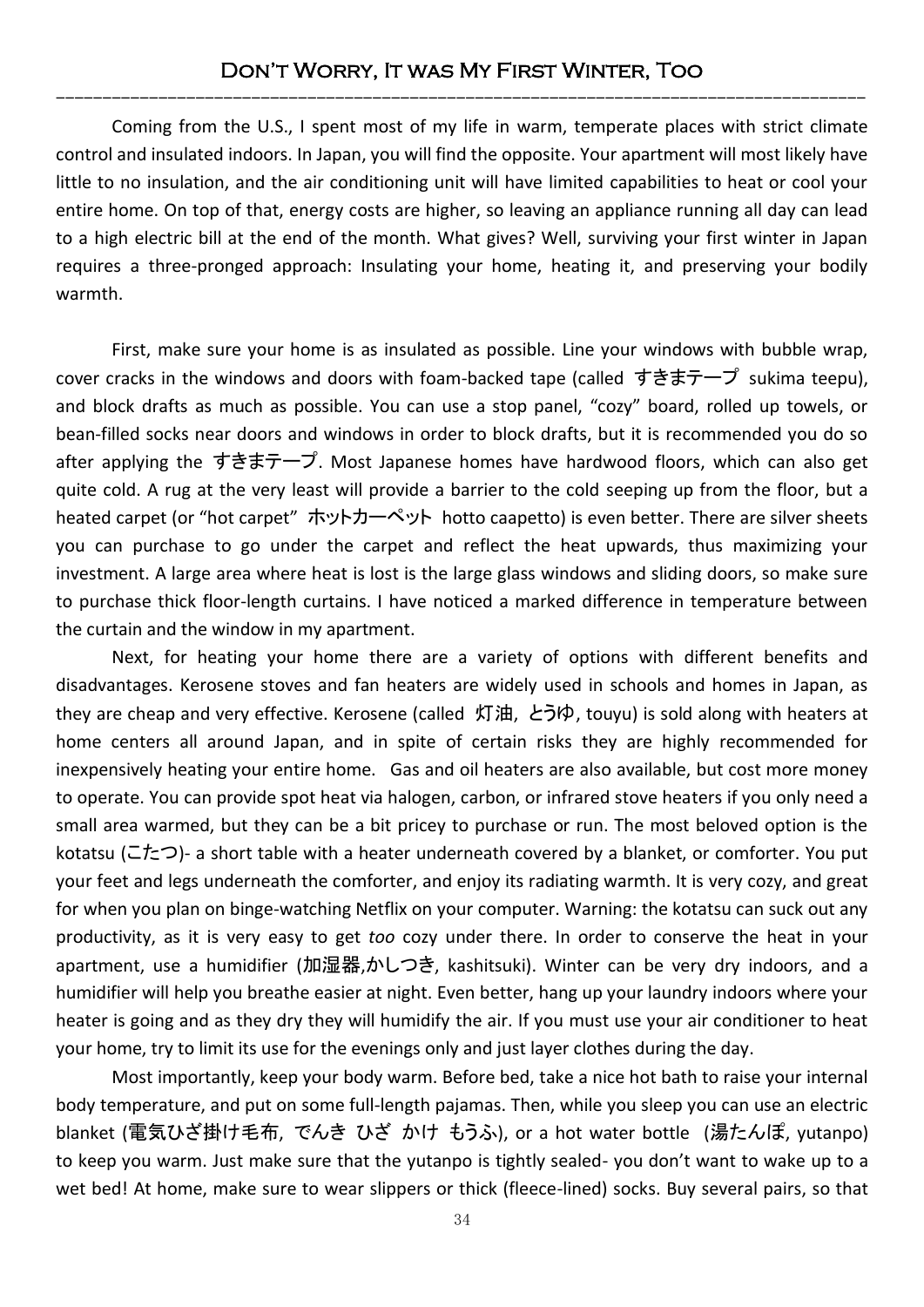you have a few for guests. Moreover, winter is a great time to have friends over to your apartment, as the added body heat keeps the place warm. Sharing a nabe (hot pot) while underneath a kotatsu is also a fantastic way to keep the winter blues at bay. You may also want to buy a thick, long housecoat to wear at home. They can be bought for around 2000 yen at the mall. In America, I wasn't used to wearing layers but going through winter in Japan has made me a believer. Some people swear by Uniqlo's HeatTech products, but I think that stockings, regular thin, long-sleeved shirts, and (multiple) leggings underneath sweaters, pants, and long skirts works just as well. There are also a variety of body part warmers sold in drug stores and at the mall, from scarves (a.k.a. "mufflers") to stomach warmers (haramaki) to 80's-style leg and arm warmers. Don't forget about mittens, gloves, hats, and earmuffs as well!

Keeping your body warm with layers of clothing and warm accessories is important because your commute to school will definitely involve trudging through snow. Roads are not salted in Toyama in order to prevent contamination of the abundant rice fields, nor are most sidewalks widely cleared, so it is imperative that this is considered during your commute to school in the winter. If you drive, you will probably have to make time in the morning to shovel the snow away from your car, and take extra precautions while driving. Reduce speed, and turn corners more carefully in order to avoid hydroplaning. "Black ice" can also be a problem on both sidewalks and roads. And once you get to school, the hallways and corridors can be freezing cold. Only the rooms in active use tend to be heated, so that means mainly the staff room and some classrooms are warm at all. Some teachers may even have lap blankets draped over their legs while at their desk. Bathrooms, staircases, and the gymnasium are often left unheated.

In addition, take advantage of the free heating in public indoor spaces and walk around your local AEON mall. Just moving around helps to keep you warm. A cheap way to keep parts of your body warm are adhesive hot packs/pocket warmers called "kairo" カイロ. Some last 24 hours, and cost only 30 yen for a whole sheet. Kairo are quite helpful when you will be outside for long periods of time, in the snow, or biking to work. They vary in size and shape so that you can slip them in pockets, shoes, and bags-just don't place them next to your skin! My favorite way to stay warm during the winter is constantly imbibing hot drinks. There are many different coffee and tea shops to enjoy in Japan, and as soon as the weather starts to cool even vending machines start to carry hot beverages. You can even stop by a convenience store and grab a drink from a heated case.

If all else fails and you need an escape from the winters in Toyama, traveling to balmy countries in Southeast Asia or even Okinawa can provide an affordable respite from the cold. Look into cheap flights from Japan's discount airlines like Peach or Vanilla Air for winter break. My first winter in Japan was full of learning experiences, and living in the snow belt of Japan came with some particular quirks. With some resourcefulness and determination, you don't have to spend a lot of money or drive up your electric bill in order to keep warm. Many things, like a kotatsu, can be purchased from secondhand stores and your fellow JETs. You can find a lot of specific information about dealing with Japanese winters online, on websites like Tokyo Cheapo or Surviving In Japan. Good luck!

Amelia Knight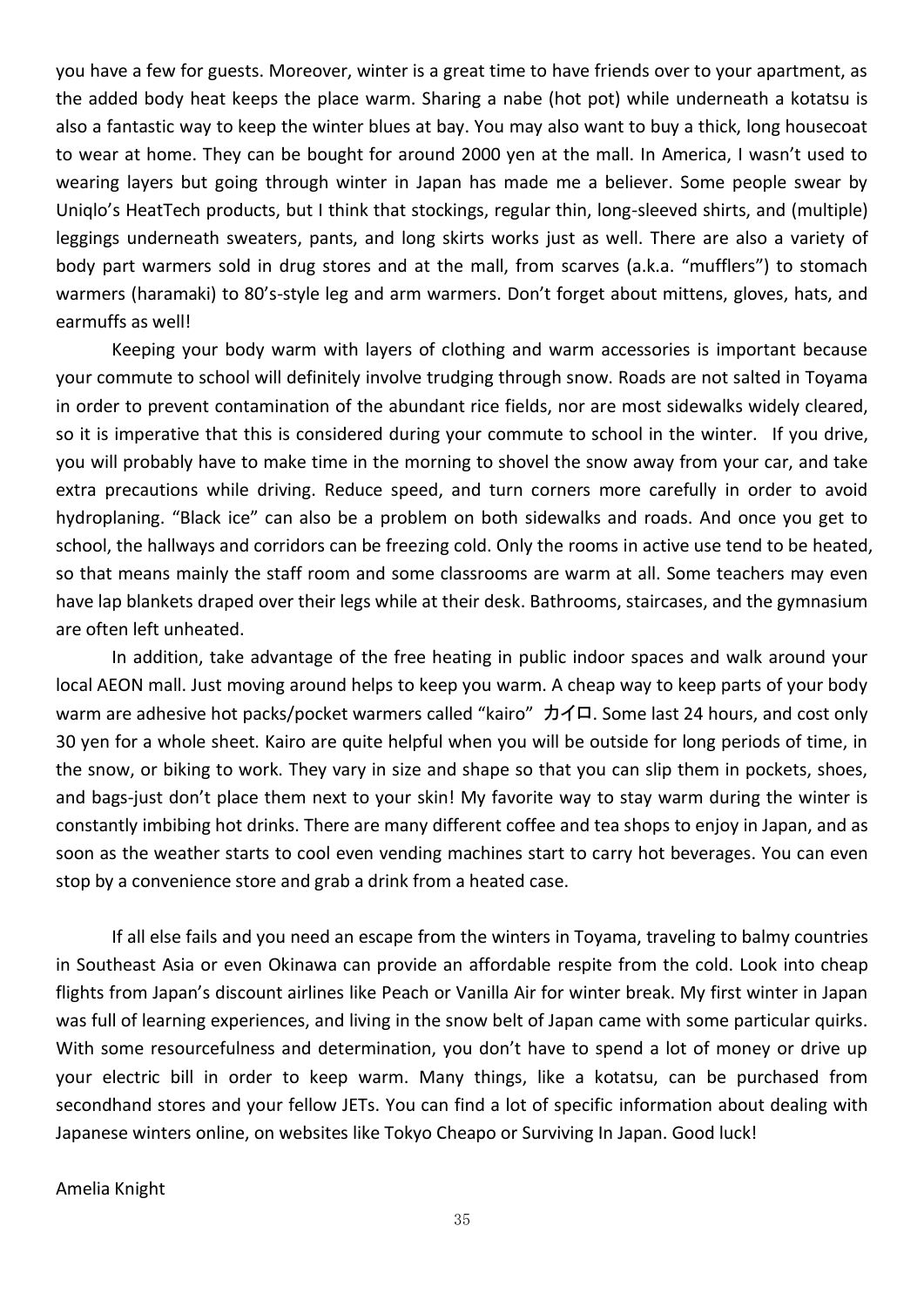# Shopping; A Curious Adventure ---------------------------------------------------------------------------------------

First of all, welcome to the Toyama community! Congratulations on being placed in Toyama prefecture. You'll have a great time here- after the jet-lag wears off! There are a lot of new things, but this guide to shopping will help you out a bit. Your first paycheque will come soon, so start spending those yennies! Hopefully, you'll be able to get in touch with your predecessor before you come to Japan. They can tell you about things they have available already in your apartment. They may ask to sell you some of those things, especially larger appliances. You don't have to agree to this, or you can always ask for more pictures of things before agreeing to buying anything. You'll most likely be left with some smaller stuff that your pred won't mention, such as cutlery and serving ware. It's best to do an inventory of what you've been left before you head out to go shopping!

### **Going to the Store!**

Before going to the store, ask the people around you for some recommendations. They'll probably know the closest convenience stores, drug stores, grocery stores, and ¥100 stores.

For **small household goods**, check out a ¥100 store first. The most common chain of these stores is Daiso. Daiso is amazing. The products are usually of good quality and often you can find what you need there. Do note that although they are of decent quality, sometimes you might want to invest in something sturdier. I destroyed about 3 Daiso whisks before I cracked and bought a higher quality one on Amazon.

If you're shopping for food, definitely ask around. Sales at grocery stores in Japan may be a bit different than what you're used to. Back home in Canada, there is a weekly flyer with sale prices, which last for a week. In Japan, sales change daily. Most supermarkets have special sale days, for example one store near me has ice cream on sale every Wednesday. There are also special campaigns; at the store closest to me they give out coupons for Saturdays and Sundays if you spend more than ¥1500.

For **foreign foods**, there are stores like Yamaya, Jupiter, Gyomu Super, and Costco. These stores are in different locations around the prefecture, with some being more convenient to access than others.

**Clothes shopping** can be a bit difficult for some people. If you want to shop around at many different stores, going to one of the two more popular malls might be best. There is an Aeon Mall in Takaoka and Favore in Toyama City. They both have a wide variety of stores. I do a lot of my clothing shopping at Uniqlo. Their prices are relatively cheap, with a wide variety of sizes available – especially online. Unfortunately, the stores only carry sizes S, M, L, and XL, so clothes can be difficult to try on if those sizes don't fit you. Another good store to check out for women's clothes is Shimamura. They sell some larger sized clothes along with a wide variety of home goods. There are some other clothing stores in the prefecture that carry larger sized clothes. You're probably best to ask someone near you where the closest store is.

For **shoes**, you can likely find some at one of the malls, unless you have big feet. I wear a women's size 10 in North American sizes. I can't find women's shoes that fit me most of the time, so I usually order shoes online.

If you're having difficulties finding something in stores, you might have luck checking online. Amazon.co.jp is super convenient – there is even the option to change the language of the site to English. Shipping is quite fast and in most cases very inexpensive. Another great site for online shopping is Rakuten. With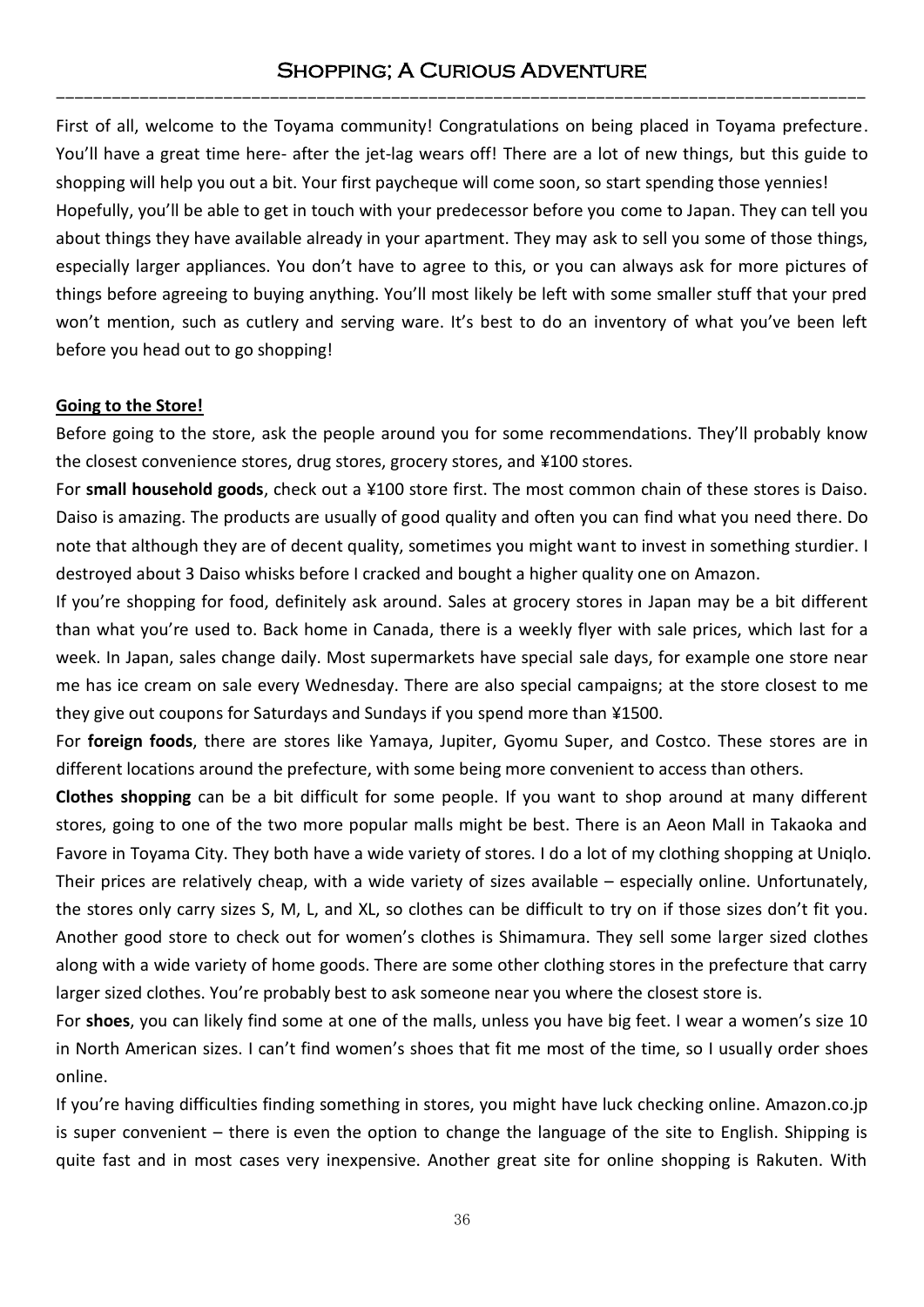Amazon and a lot of other online sites in Japan there are multiple options for payment, which I'll talk about next!

### **Payment**

When shopping in a physical store, you will soon come to realize that Japan is a cash based society. Be prepared to pay for everything in cash. Credit card usage in Japan is getting increasing, but know that for the most part paying with a credit card will not be an option unless you're in a bigger city or at a chain restaurant or store.

It is important to note that bank ATMs in Japan do close; be aware of this so as to not end up in a situation where you don't have any money. There is also a fee for using bank ATMs on certain days and after a certain time. Be sure to learn what the hours are at your bank. You can also use ATMs at convenience stores, but there will be a fee.

When you buy something online here, there will be a few options for payment: These include cash on delivery, credit card, and paying at convenience store. Cash on delivery is very convenient, but there is an additional fee for this convenience. In my opinion, the easiest way to pay for online purchases is at the convenience store. In this case, you will be sent a payment number that you will need to input into the machines at the convenience store of your choice. As each convenience store chain has a different machine, you'd be best to google how to use them. There are English guides for all of the main chains' payment machines. Using those machines at the convenience store is also a way for you to buy tickets. You can buy bus tickets, concert tickets, and movie tickets at the machines! Wow, so convenient!

Along with paying for online orders at the convenience store, sometimes you may need to pay some of your bills there. For some bills, you will receive a payment slip in the mail. You just need to take that slip and your money to the register to pay. It's quite simple and you don't need to say anything.

Another method of payment is bank transfers, called *furikomi*. For this, you need to know the banking information of the recipient. There is a great guide to *furikomi* on the Toyama JETs website, so check it out if you need to pay using this method!

You can also pay for online purchases using prepaid cards. You can usually buy these at the convenience store or sometimes even at your local supermarket. Some of these cards do require you to set up an account on a Japanese website, which can be quite confusing. These prepaid cards do come in handy because there are times where your only option is to pay for your online purchases using a credit card.

This a basic guide to shopping in Toyama. There are loads of great stores around the prefecture and you should be able to find most of what you need for daily life nearby. Whatever you can't find nearby you can usually find online. If you're craving a big city shopping experience and don't want to go all the way to Tokyo, Kanazawa in the neighbouring Ishikawa Prefecture has some great shopping spots that you can check out.

Hopefully this information will be helpful for you! My main piece of advice would be to talk to the people who live near you – they likely know a great hidden shopping gem! Happy shopping!

Beck Gingrich, Sakurai Senior High School, rgingri@gmail.com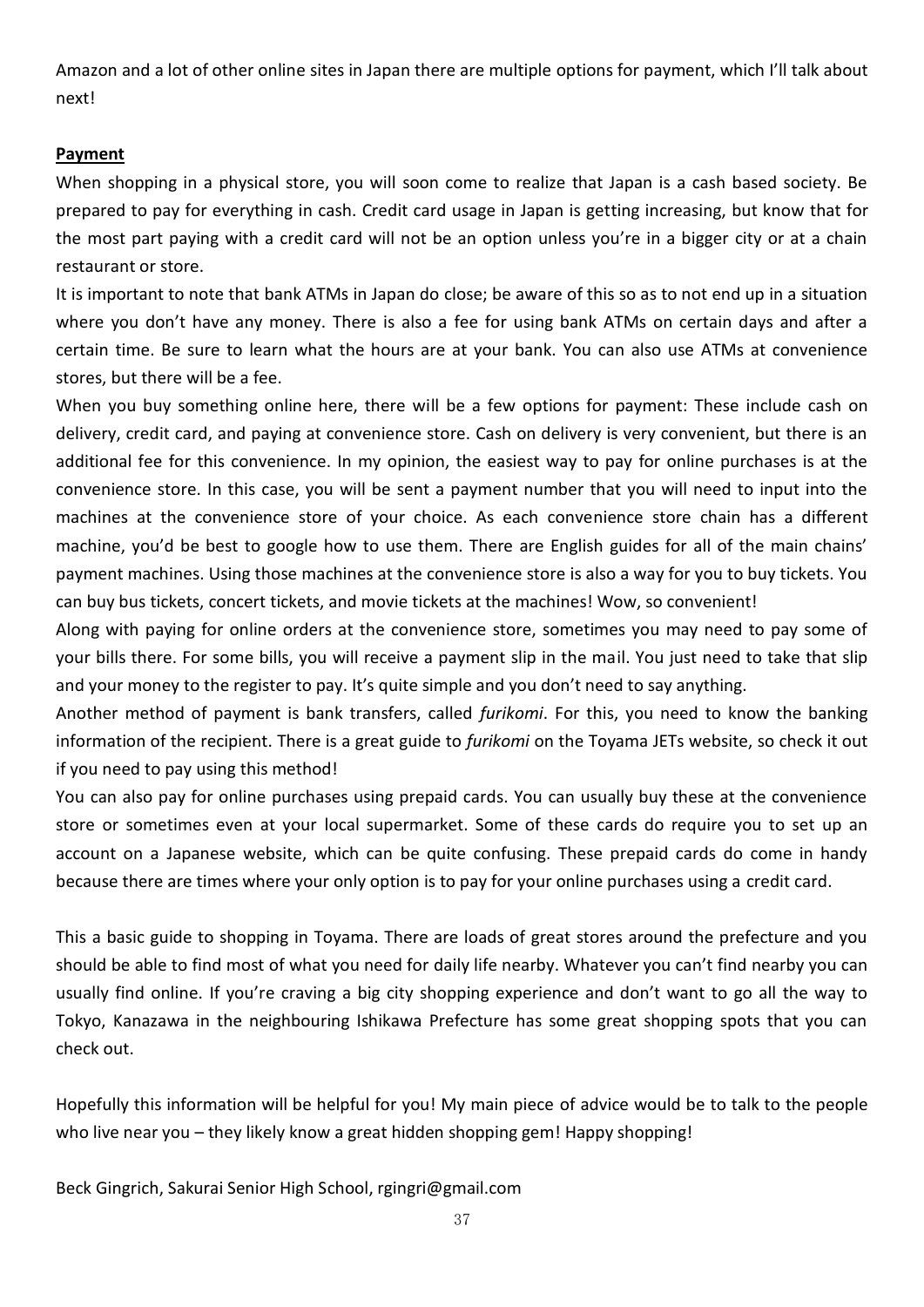# Professionalism as an ALT ---------------------------------------------------------------------------------------

You know what professionalism is. And just in case you forgot, your home country orientations and the Tokyo Orientation will definitely remind you. A lot. You will hear it repeated from many sources: "You are expected to be professional at all times, even outside work, because you are a public servant, whose pay check comes from taxpayer money, and you are also representing your entire country to Toyama citizens."

**Big responsibility.** Fortunately, you can handle professionalism. You might have had a job which required a high degree of professionalism, but even if you haven't, the concept is very familiar. Professionalism means, basically,

- Punctuality,
- Following the dress code,
- Getting your responsibilities done well,
- Respecting your peers.

The question I'm going to answer here is *What does professionalism look like, as an ALT in Toyama?* 

#### In General

Professionalism as a teacher, anywhere, means devoting a lot of energy and time. In Japan, teachers sometimes come to school 7 days a week, staying until past 6pm. This is not expected of you – *regularly –* but it might happen once in a while. Depending on the situation, if you're asked to stay late, you might be compensated with time off later.

What will make those long days easier is awareness of your schedule. The quicker you get a grasp on your responsibilities, the quicker you can learn your schedule and any upcoming events. Do your best to ask questions when you don't know something – "Where do I have to be, when? What exactly are we doing? What should I prepare?" You can always ask your supervisor for help.

However, even if you asked ALL THE QUESTIONS beforehand, got all the answers, and prepared everything perfectly, surprises will come at you. Very often this will be because A) nobody remembered to tell you, or B) something genuinely unexpected. When this happens – and it will – what you need is *grace under pressure.* Adjust, go with the flow, keep moving, be frustrated later. Professionalism requires flexibility.

#### The First Day

First impressions count. Guys, definitely wear a suit, until you get a better idea of the dress code for the school. Ladies, wear a suit as well. Probably after the first week you will find that summer dress code is a little different than other times of the year, but pay close attention. Every school is different.

Politeness also counts. You don't have to speak Japanese to smile, nod, or look apologetic if you interrupt someone. It can be very overwhelming. "Here is your desk, here is the office, here is the password to the computer, do you know about this? Here is a page of Japanese, here is your contract, here is the map to the nearest supermarket." If you need to take notes, or make videos on your phone to remember where things are, do it. No shame.

#### Lateness

Toyama JET Darren Hamilton said this best:

"Punctuality in Japanese society is sacrosanct. People are on time. Always. Meetings begin and end when they're intended to, and trains arrive on the dot." ...Okay, this is in fact the ideal, and the reality cannot live up to it, but Japanese sure try their hardest. Do not be late to your job, your classes, your dentist appointment, or anything. In fact, try to arrive no later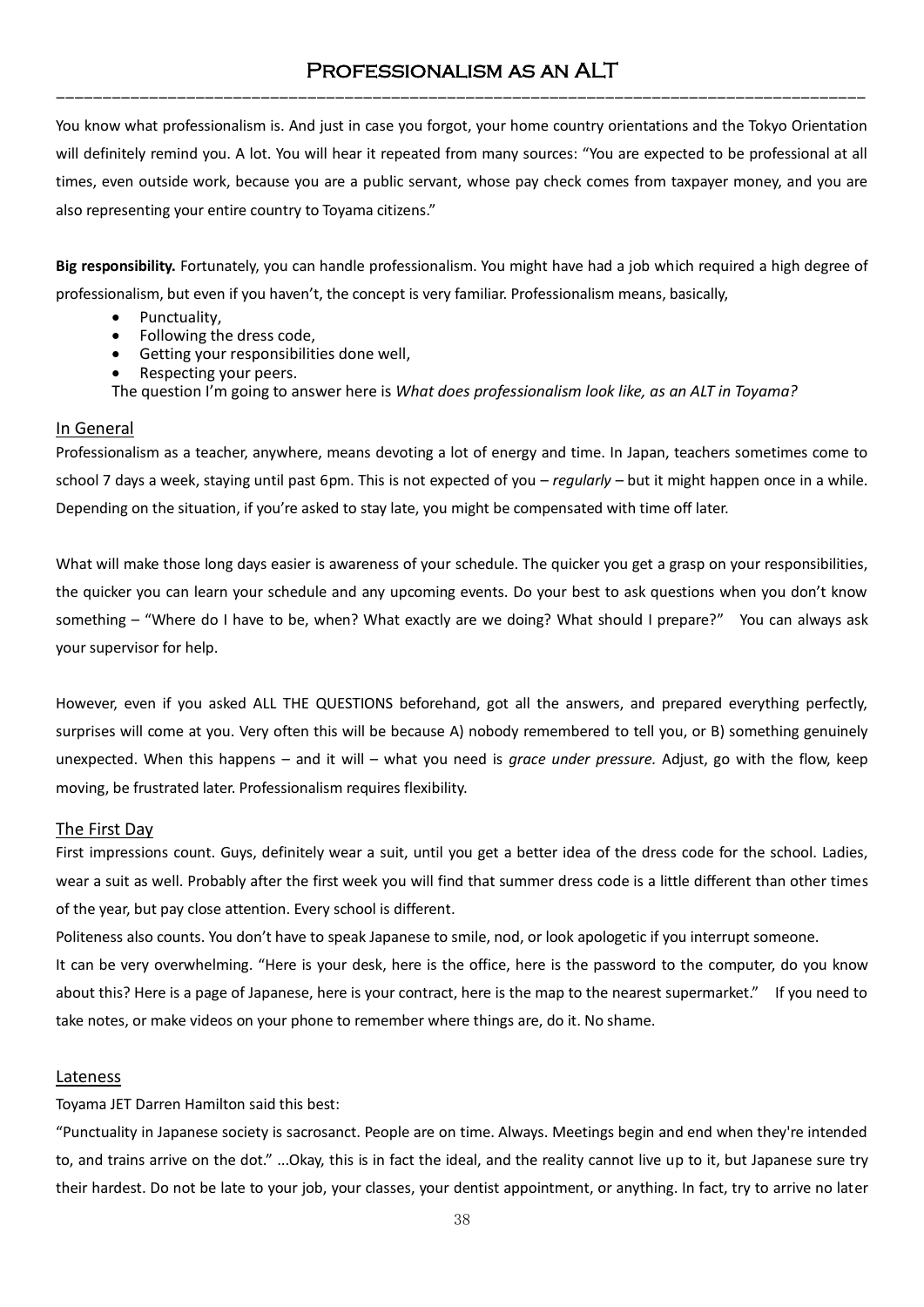than five minutes before any obligation. Arriving one minute before something starts is the same as being late to the average Japanese worker. Everyone will get one or two screw ups, but your frequent lateness will definitely be noted."

#### Appearance: Piercings, Tattoos and B.O.

Most Japanese schools are very conservative. Stick to the dress code of your school(s), which in general opts for modesty and cleanliness. It's fine if you have piercings, but take out any facial piercings or spacers before work. Guys, it's definitely not okay to wear piercings in the classroom. Also, tattoos have a very negative stigma, so also cover them up while you're at work (or at least, in front of the students).

In that same vein, *bathe regularly.* In the heat of summer this is particularly … noticeable, shall we say. A pungent odor, a dishevelled set of clothes, messy hair, or an accidentally unshaved face not only reflects badly on *you –* but it contributes to a bad stereotype of the "unkempt foreigner."

#### Leaving Early

Your quitting-time is generally earlier than other teachers'. So even though you're technically leaving *on time,* it still might feel early to those who are still hard at work. As you pass the other teachers, or as you walk out the door, you can say,

*Osaki nishitsureishimasu. –* "Excuse me for leaving early." This is considered polite and standard, because you're apologizing to the team for "deserting them" early. Another, probably more common phrase is *Otsukaresamadeshita.–* "Thanks for the hard work." That one emphasizes how hard the other person has been working, and it's also both standard and polite. It's usually said after a long day or a tiring activity.

#### Requests from Other Teachers

Japan is a society of team-oriented accomplishment. If a teacher in your school asks you to do something, such as answer a grammar question, write a random speech in English, correct a pile of tests, or supervise a project, make every effort to do it. If you don't have time right then, explain that it will be done in the next few days.

#### The "A" stands for Assistant

Remember, in general, you are hired to help the Japanese Teachers of English. That help can take lots of different forms, different amounts of work, etc – but in the end, you're the assistant. You are expected to follow the guidelines/instructions of the lead teacher, who is truly responsible for the class.

#### Remember What's Not Your Job

It's not your job to model behavior typical in your home country. It's not your job to experience Japan to the fullest. It's not your job to learn or use Japanese at all. It's not your job to reform or change the school system in Japan. And it's not your job to magically deliver your students to English fluency.

Are these things beneficial, and useful? Yes. Should you try to do them? Definitely feel free! – But remember, your contract is about team-teaching the English language, one class at a time. Place priority on what is expected of you, and make all other goals secondary.

Good luck. Enjoy your new job, the new environment, and the new students who will benefit from your knowledge and energy.

And enjoy beautiful Toyama!

#### Kate Grayson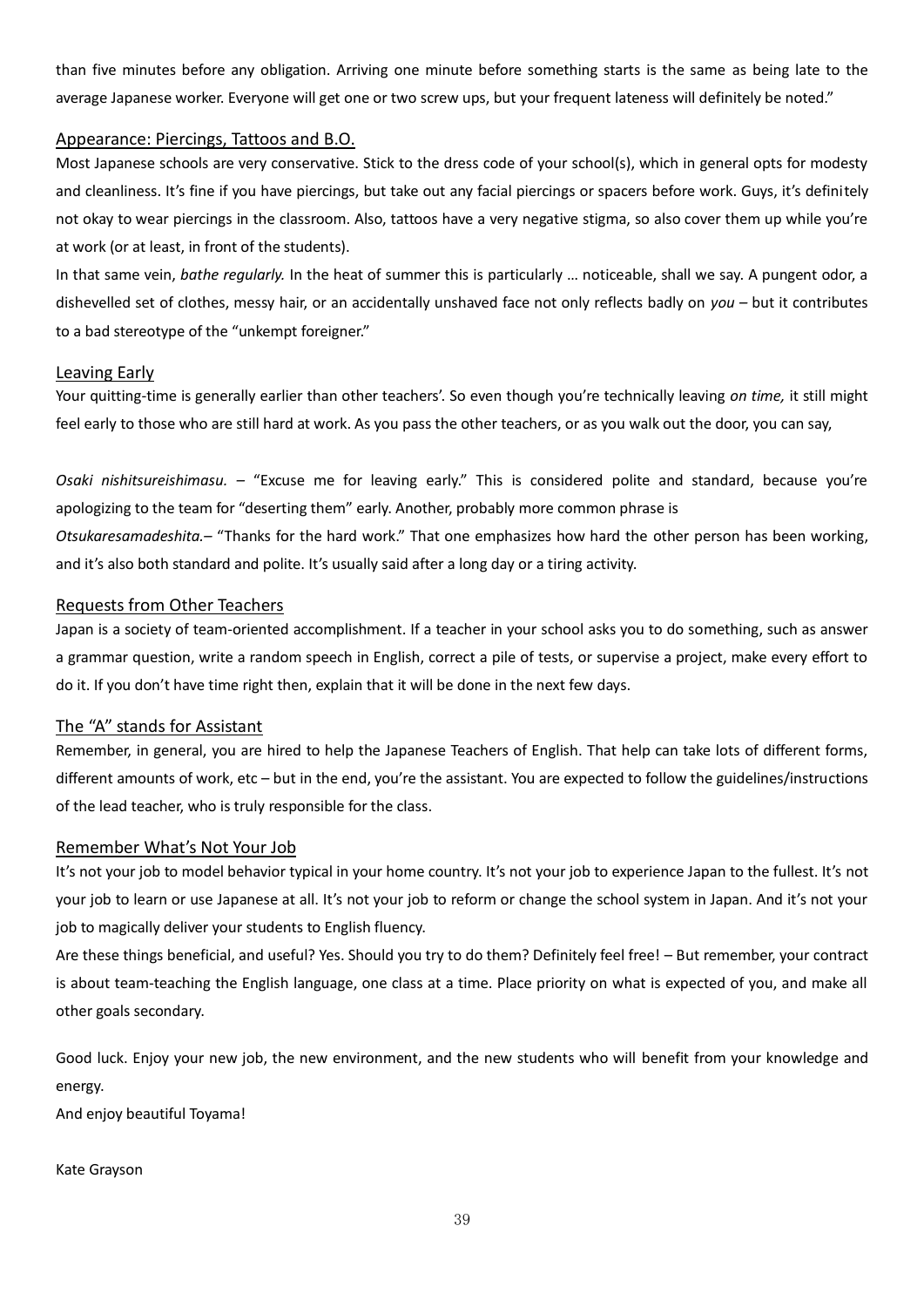Dear friends, congratulations on being selected as a Toyama JET! We all cannot wait to see you here soon!

My name is Tanya Britcina, and it is my  $4<sup>th</sup>$  year on JET Programme. I am CIR for Toyama Prefectural Government and I want to share some information about CIR's activities.

A CIR's duties depend on the organization of their placement, and country one represents. Most of us conduct a variety of activities: translations of business correspondence, newsletters, and tourism information; interpret for courtesy visits; run language classes and visit schools; provide consultations for foreign residents.

Once a year in February CIRs, in cooperation with ALTs and other volunteers, organize the JET World Festival. To plan this event, all the CIRs have monthly meeting in Toyama City, which provides us with the opportunity to discuss other issues related to work and daily life. Meetings usually happen on Wednesdays, and if you do not have plans after work (seriously, do not plan anything for the evening!  $\odot$  ), you can hang out with other CIRs in less formal atmosphere.

Some of us can be loaded with work, and others can get bored with nothing much to do. If you have tons of free time, you can think of your own project, like language classes, blogs for tourists, lectures on your culture etc. If you need money for your activities, you can get the budget money after getting through necessary procedures, but there are ways to do it without using even a penny. You are welcome to ask me for tips on how to do this.

Another important thing is to accept requests for work- even if it is not mentioned in your contract. You can take advantage of it and get incredible experience in various areas. Even if you feel unconfident, just give it a try! Later you will be able to polish new skills that might be important for your future career. For example, even though I am Russian, I have done cooking classes and played in the tourism promotion video in English (because Japanese people believe that every European-looking person speaks English). Well, it was good opportunity for me to learn something new.

Speaking about learning, do not miss Japanese English Translation Interpreting classes and other workshops or internships. It helps to level-up professionally, and gives you a chance to travel and hang out with JETs from other areas. By the way, every year in November CIRs from all over Japan gather in Chiba for the Mid-Term Conference. There you will take part in professional workshops, discussions and exchange your experiences with other CIRs. The conference is usually held in Tokyo Bay Makuhari hotel, and you will have to book a room to stay there for 3 days. You can share a room with other CIRs to share expenses. Ask your senpais for advice on this.

Last but not the least thing is to prepare to meet your new bosses and coworkers. Do not forget to bring sweets or small souvenirs to show your consideration. You can ask your predecessors about the quantity.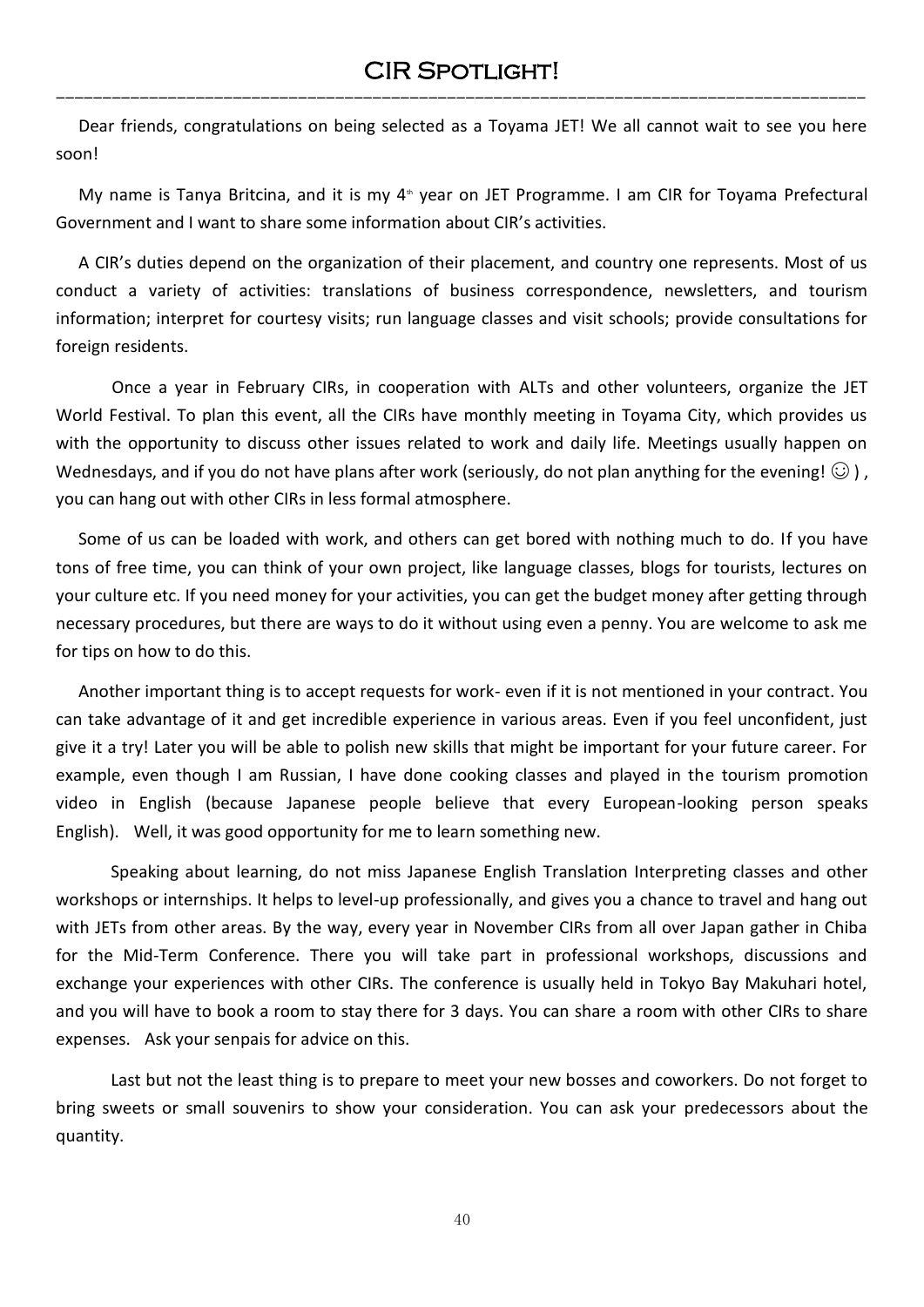I hope you enjoy your work in this beautiful prefecture. Breathtaking views of Tateyama mountain range, warm welcome of the best JET community and wonderful adventures are waiting for you in Toyama!

# Toyama AJET ---------------------------------------------------------------------------------------

Welcome to Toyama! You may have been worried before getting notice of where you were going, but do not fret, have one of the best placements on the JET Program!

You've obviously heard of the JET Program, but have you heard of AJET? AJET is an independent, self-supporting, volunteer organization run by Japan Exchange and Teaching (JET) Program participants. AJET promotes community and peer fellowship, provides support and resources, and acts as the representative body of JET participants.

There are two levels of AJET: national and prefectural.

Toyama AJET is one of the most active prefectural chapters in the country. Many prefectures are unlucky in that they have few JETs spread throughout their area or it is not easy to regularly host events. Some prefectures don't even have AJET!

Last year, we were lucky to have twelve active participating Toyama AJET council members plan trips around the country, social events within the prefecture, raise over 100,000 yen for charity and continue to create and publish The TRAM (Toyama's online magazine). Every April, applications for our prefectural chapter open up and the council changes positions.

These representatives (Toyama JETs!!) plan fun events where we can all participate together. Currently, as you pack your bags to leave your home country, we are planning welcome parties, welcome weekend, an excursion trip to the next prefecture and more to celebrate your arrival!

By participating in AJET events, you can build stronger relationships with not only fellow JETs, but also meet people, both Japanese and non-Japanese, within the community. By participating in events or writing as a contributor for The TRAM, you will inevitably network around the prefecture and feel more connected to Toyama. One of our main objectives is to be inclusive to all, not just JET participants.

Volunteering time to continue to standard of involvement for Toyama JETs is what gives our prefecture such a good reputation. We hope to have you attend and volunteer with us in the future as we grow this community!

If you would like to receive AJET emails prior to arriving, please reach out to us at **[toyama.ajet@gmail.com.](mailto:toyama.ajet@gmail.com)**

We are also on Facebook! Please search: **Toyama AJET Social Events** , **Toyama AJET Charity**, **Toyama AJET Excursions** (we have a lot of pages!)

Looking forward to meeting you! Lilly Hart (2016-17 Toyama AJET President)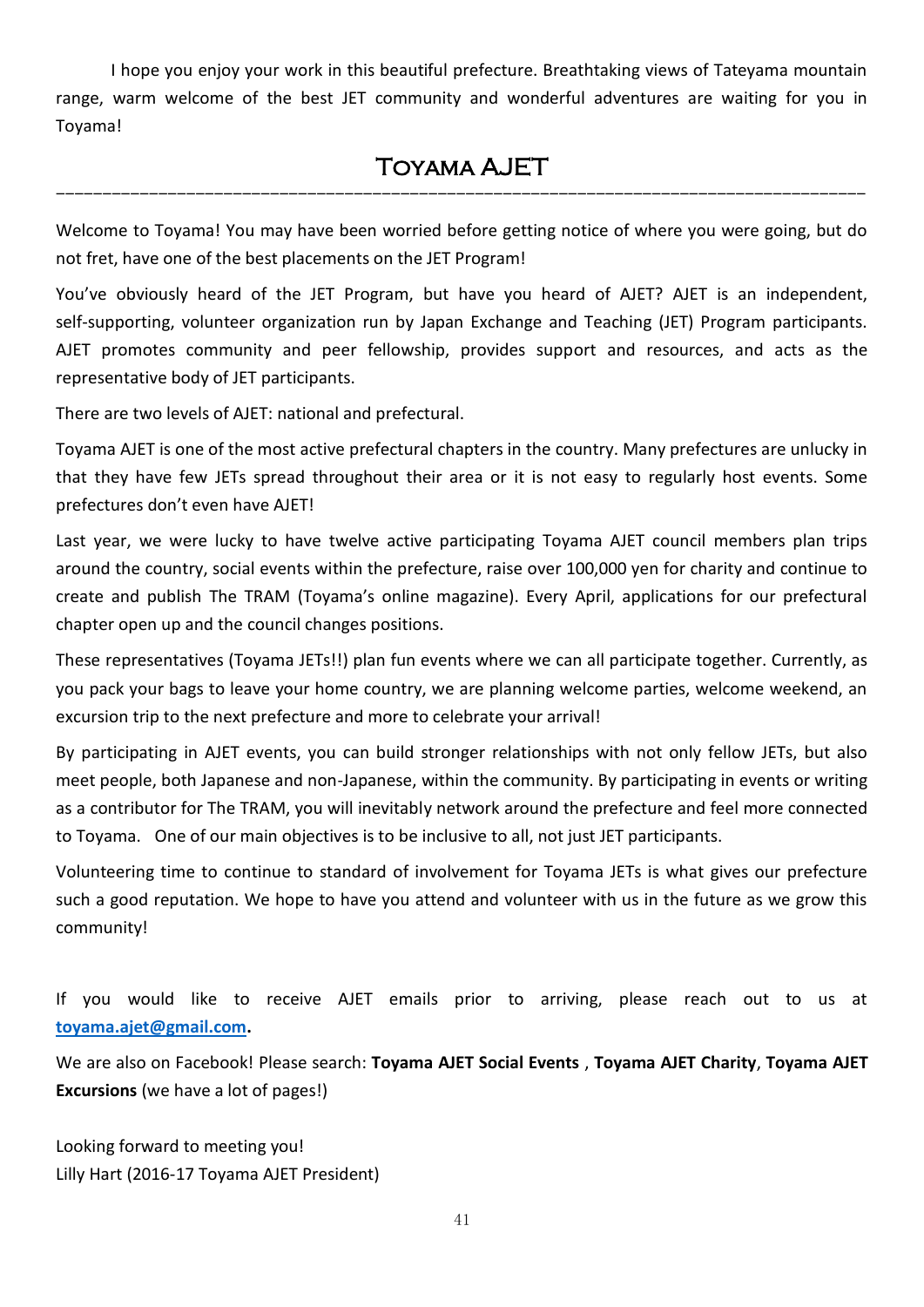# What ARE you?... The Asian JET

Welcome and Congrats on making JET!

So you might have already read a TON about this phenomenon, the "Ninja" foreigner or the "Invisible" ALT. I'll try to colour it in with some Toyama and personal perspective.

---------------------------------------------------------------------------------------

Also, before I go into that, I'd also like to take a moment to point out that ASIAN is a very broad term. Asian can include people of Chinese, Korean, Japanese, Indian, Malay, Filipino, Indonesian, Vietnamese and even Russian descent. Asia is a HUGE continent. So, being a Singaporean-Indian girl, I can't possibly give you the know all see all breakdown. My experiences are VASTLY different from that of, say an American of Vietnamese descent or a Brit of half-Japanese descent or a mixed-race Asian.

The great thing about being an Asian JET is the exposure your students (and the people around you) benefit from and the interesting conversations you'll have. I've met a number of people (even fellow JETs and foreigners) who have a very narrow idea of what an English-speaking country is or even what an English-speaking person looks like. I've been told that my English was really good or really clear and I have no reply to that except, "I sure hope so. Hahaha." It's also not uncommon to be asked what my native language is especially when I say I'm from Singapore. For the record, it's English (and Tamil, because most Singaporeans are bilingual).

Personally, I've also been spared most of the stares and unwanted attention unless someone notices my foreignness. As a 150-something cm female with black hair and black eyes, I don't attract much attention. Talking to most other Asian JETs I hear similar stories. My Singaporean-Chinese friend used blend so well into Toyama that even fellow JETs would jump when she walked up to them. Some have even bowed to her before realizing it was her. So, there's that.

If you're brown like me, or just not very "Japanese looking" (that's another debate there), people will recognize that you're a foreigner and as of now, I'm pretty well recognized by the station master, at the shopping center near my place, the Starbucks and the cafes I frequent. However, and this is just my opinion, so you can take it with a pinch of salt. I've never gotten stared at the way some of the blonde haired JETs get in the trains. Maybe I'm that obtuse, but, I've worn Kimonos on the tram and I still turn less heads.

**Racism…**As far as racism goes, it's mostly ignorance. Some of the most memorable questions being, "You don't have trains and mobile phones in Singapore, do you?" or "Do you speak English?"(after conversing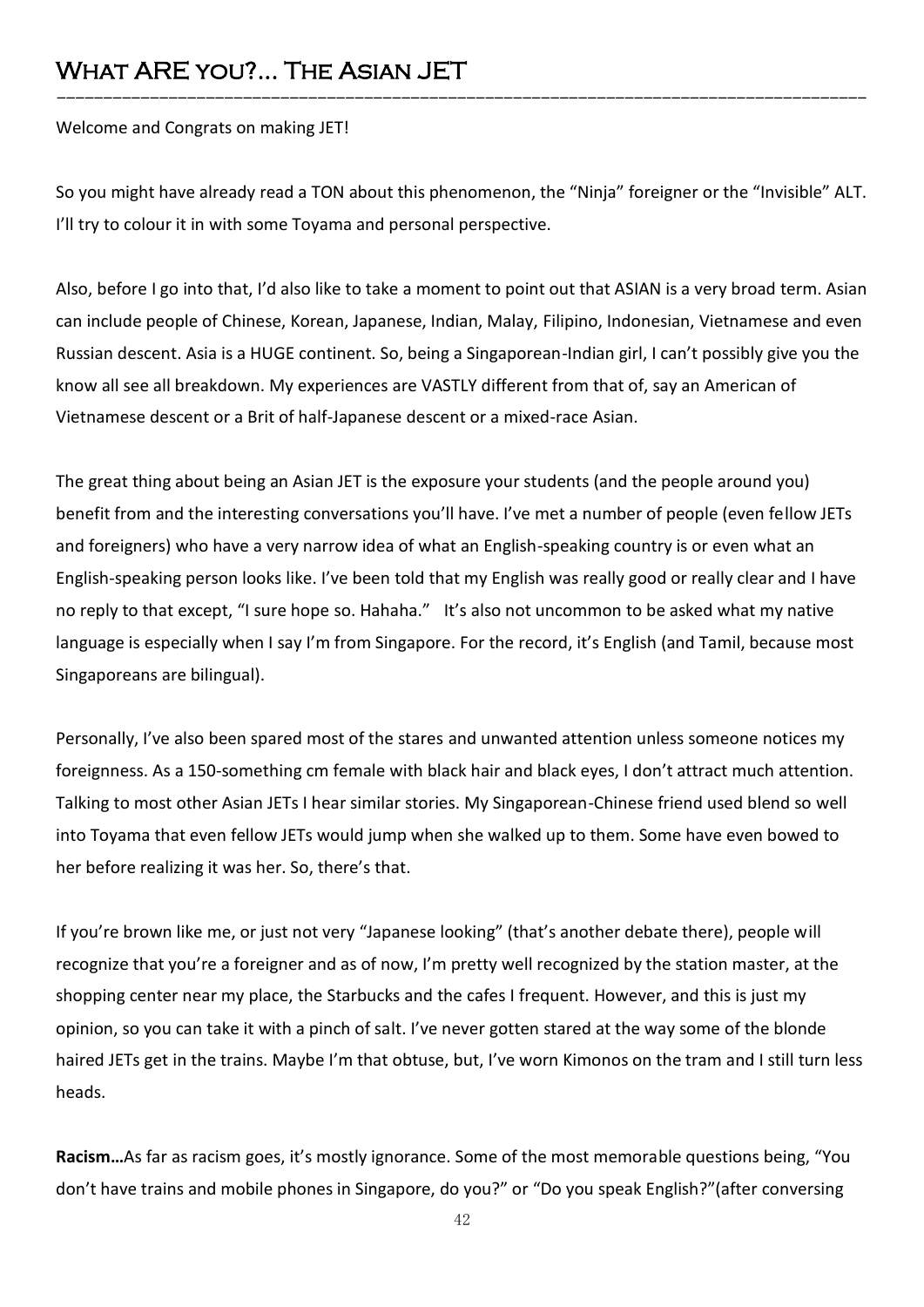for 10 minutes in English) or "So what's it like in Indonesia?" (one year into knowing me) or "So which part of the United States is Singapore in?" or "Foreign men are such gentlemen aren't they? I'd love to have an international marriage and a HALF-baby!"

Sometimes, people also talk about skin colour in a way that's not seen as acceptable in many other countries. I've had a teacher put his arm up against mine and say, "Oh look! My skin's darker than Yagnya's!" and a student say, "You've got just the right skin tone! Not black, not white!"

All that makes me want to say "Nooooooooooo! YOU CAN'T DO THAT!!!!!" But instead I take everything as a chance to just conduct mini impromptu lessons on life and the world. It's worth it for most part, and sometimes I get the great satisfaction of watching a light bulb switch on behind their eyes. I would even go as far as to say that these conversations have made me much more aware of my own identity, especially since I took my existence for granted, back home.

In conclusion (or as conclusive as this 2 page-ish letter can be), life isn't all that bad. There will always be cases that leave a bitter after-taste in your mouth but communication, kindness and patience goes a long way with people in general. Don't feel like you have to dumb down a conversation to satisfy people. Your identity is sacred. At the same time, you're also not obliged to answer intrusive or rude questions or anything you're not comfortable with. You do you!

### **Links and Groups**

### **Asian Pacific Islander Association for Japan Exchange and Teaching (API AJET)**

The mission of API AJET is to provide peer support for the Asian Pacific Islander (API) community in Japan, as well as to raise local and global awareness about the diverse range of issues that face this community. The group is open to any and all who wish to share experiences and/or promote cross-cultural understanding through discussions, events, activities, etc.

Find more on the AJET webpage: [http://ajet.net/community/special-interest-nationality-language-groups/](http://l.facebook.com/l.php?u=http%3A%2F%2Fajet.net%2Fcommunity%2Fspecial-interest-nationality-language-groups%2F&h=7AQGhrQad)

A. Yagnya [a.yagnya@gmail.com](mailto:a.yagnya@gmail.com)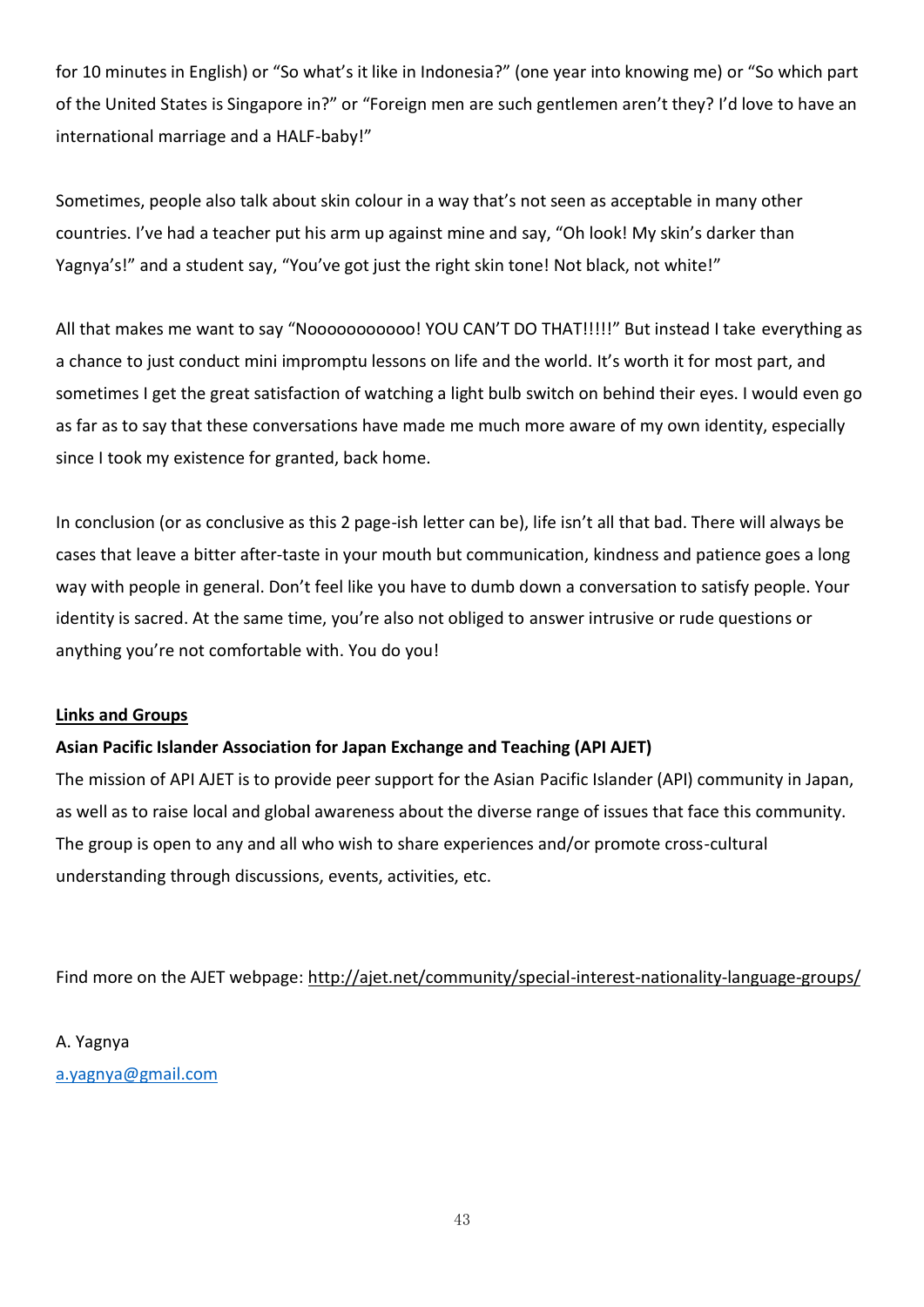# JETs of African Descent: No, chocolate is not my favorite ice cream flavor

---------------------------------------------------------------------------------------

Congratulations! You've made it! You're going to Japan. Most importantly, you're headed to Toyama. If you don't already know from the previous letters here or your own research, you're headed to the pristine, luxuriously rich in nature and views, Japanese countryside. Yes, the country. Of course there are cities, but nothing major like a Tokyo or an Osaka. So, you might be thinking to yourself, "Are there any black people in Toyama?" The serious answer is, "YES, of course!" The hilariously real answer is, "Ha! Not really, bro."

As always, there are advantages and disadvantages of being noticeably different. Advantage: You are beautiful-work it! You're about to come in contact with a lot of people who have had very little experiences with foreigners, let alone those of African descent. Show them that pride you have in your melanin! It is so important to build bridges of understanding and acceptance as a world community. Disadvantage: You're sometimes going to be at center stage. I do not own a car, so I walk everywhere (You should get a car if you can, by the way. #strugglelife). As someone who is not only black, but also very tall, everyone and they mama notices me! It is now pretty amusing to me, though. It has become a great way to introduce myself and start up a conversation.

How you handle these, sometimes, trying moments can make or break the type of experience you will have while you are here. You will no doubt get the occasional stare downs or the subtle and not always so subtle gasps when you enter a room. But in terms of outright, blatant *racism*, I have never personally experienced it. At least, not directly to my face. I have confronted leaps and bounds more prejudice in my own home country. The people in Toyama are the nicest. You will definitely experience a lot of curiosity. More often than not, people might ask you a crazy, ridiculous question or ask to touch your hair. Hopefully, nothing ever as far as obvious discrimination. Your attitude when you come into these situations will speak more volumes than what you may actually say. Remember, you are here as a cultural ambassador. Spread that culture and positivity! Spread it!

Let me give you an example from school. It was random-English-conversation-time with the students and the question was, "What's your favorite ice cream flavor?" When I asked them to guess mine,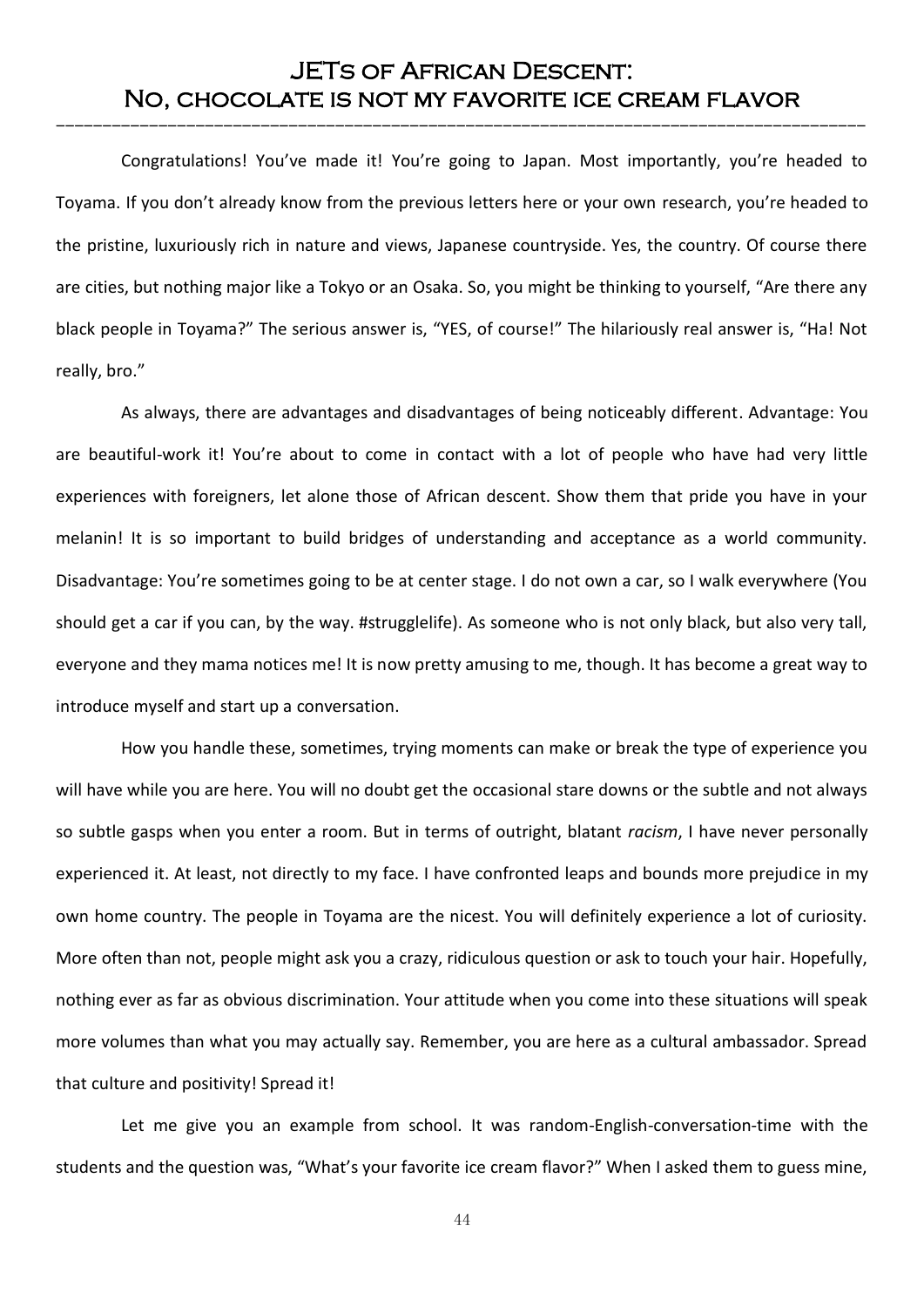was I surprised that their first guess was chocolate? No. Was I still hoping that they wouldn't guess chocolate? Yes. But, is chocolate a completely legitimate answer to that question? Absolutely. My negative mindset, however, led me to believe they answered that way because of the color of my skin. Whether it was the motivation or not, I realized at that moment that I needed to take a step back and look at how I was approaching things. I should not have been putting up my defenses or feel embarrassed because I am "noticeable." I knew I had to change my mindset.

Always remember to reach out when you have questions or need some advice. There are JETs of African descent from all over the world. You can also find online community groups like Blacks in Japan, Black Women in Japan, and Japan Napturals, just to name a few on Facebook. I must say, though, be cautious of what you learn about living in Japan from these groups. We all know how social media works. More often than not, sensationalized negative experiences and complaints tend to overpower the positive experiences. Stay woke, but also take everything with a grain of salt. It will be your own experiences that matter the most.

Now, let's talk briefly about health and hygiene. In terms of hair products specifically geared for more afro-texture (some might say kinky/coily) hair, finding those products is not easy, especially if you end up in a smaller community. At the same time, unless you are very particular about the products you use, it is not impossible to find decent alternatives at a local drug store. Come with a good supply of the styling creams, hair oils, satin scarves, makeup products, etc. that you can spare room for in your bag. Then, find (bribe) someone at home who would be willing to send you those supplies you cannot live without. And in case you forgot, there's the internet. Just know you might be spending a bit (sometimes a lot) more for some of these products. This could be a good opportunity to go back to basics and learn new ways to take care of yourself. It is all part of the adventure, right?

Congrats, again, for making it to Japan! It will truly be a life changing experience for so many reasons. In case you have any further questions, feel free to email me at any time. Looking forward to meeting you soon!

#### Jane Asumadu

#### [jane.asumadu625@gmail.com](mailto:jane.asumadu625@gmail.com)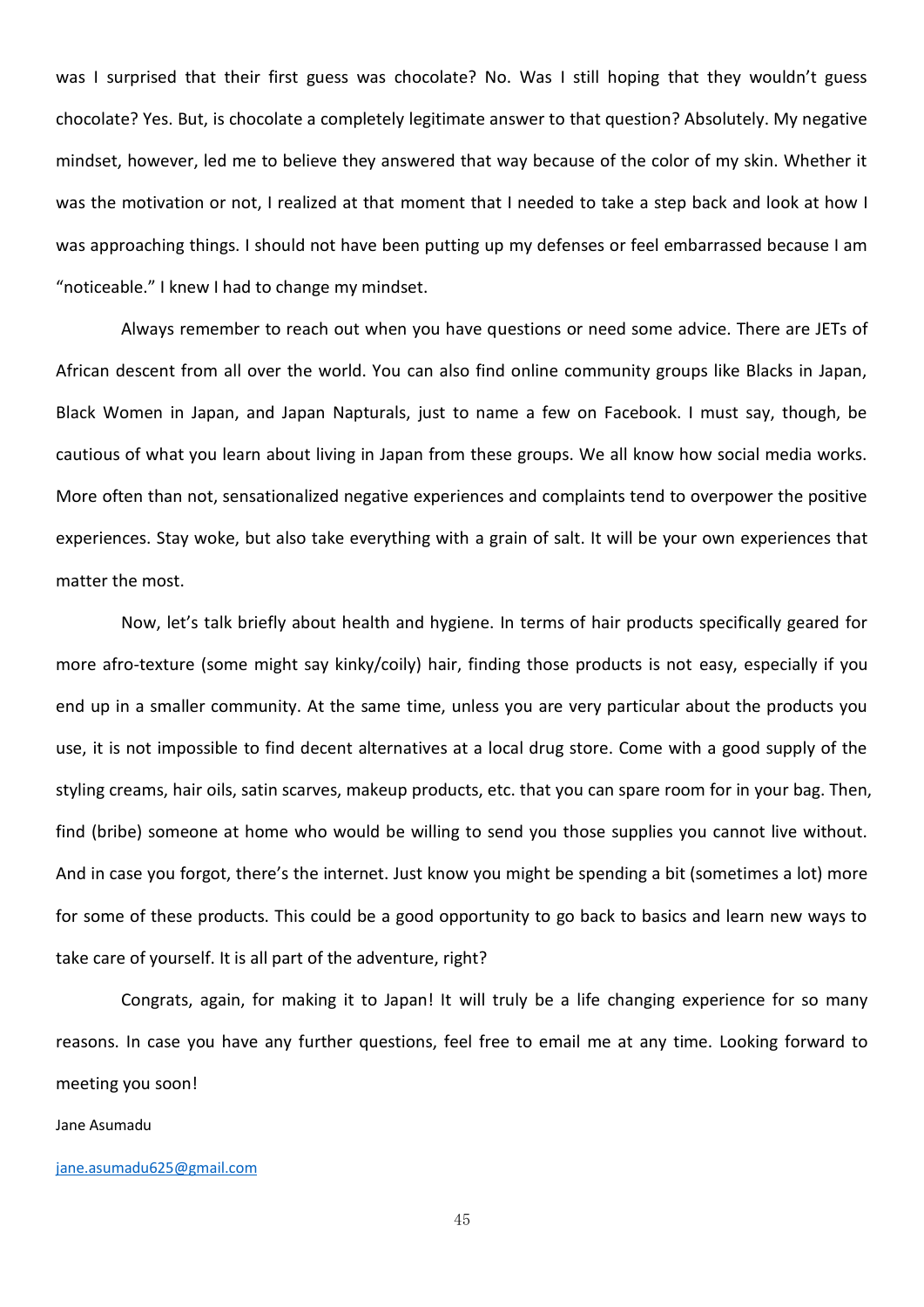# LGBTQIIA JETs; Feeling the Rainbow Pride in Japan! ---------------------------------------------------------------------------------------

Welcome to Toyama! This is the first time for this topic in our welcome letters, so I hope you can find this helpful. I know that I would have loved to see this in my welcome letter package three years ago!

First off- I want to let you know that you're not alone! We have a small, but friendly group of LGBT+ JETs in Toyama. We recently started a private Facebook group. Though we appreciate the support of our allies, this group is only for members of the LGBT+ community. This is mostly for privacy issues – not everyone is out and not everyone wants the world to know their business.

If you're interested in joining this group, please shoot me an e-mail at [rgingri@gmail.com](mailto:rgingri@gmail.com) or send a private message on Facebook.

I just want to preface this by saying that my experience is not the same as everyone else's, and what you experience as an LGBT+ person in Japan might be different from what we have experienced. I've asked for the input of a few different people on this, so hopefully our senpai wisdom will help you out a bit!

### **LGBT+ Rights in Japan**

Being gay in Japan is not a crime, but legal protections from discrimination do not exist. Despite this, there haven't been many cases of discrimination-at least that have been reported. Unfortunately, LGBT+ rights are not something discussed by many federal politicians, and none of the major political parties have official stances on LGBT+ rights. There are a few openly gay and openly transgender Japanese politicians though! Currently same-sex marriage is not accepted in Japan, though there have been a few cities that have implemented civil-partnership arrangements or that recognise same-sex unions. Transgender individuals are able to legally change their gender on documents, but only after sexual reassignment surgery.

In regards to education, there has been a push for educators to know about how to deal with any bullying of LGBT+ students in all levels of schooling.

### **Being In, Being Out**

For me, coming to Japan has been a weird experience in regards to my sexuality. I came out when I was in high school. All of my friends, my co-workers, and my parents knew I was queer. It wasn't an issue, mostly due to me living in Canada where there is generally an open attitude towards LGBT+ people. I was out and proud. That changed when I came to Japan. I went back into the closet in my professional life, though I'm mostly out of the closet with my friends and the JET community. I have chosen to keep some of the aspects of my identity private and only shared some things with my close friends. I think it's important to make your own decision about whether or not you want to be out. It's your own personal business and you shouldn't feel forced to come out if you don't want to.

It is also important to remember that there are JETs who do come from parts of the world where LGBT+ rights may not be the same as in your home country. For this reason, it is important to respect other people's privacy and their wishes about being out or not. Don't be the jerk who outs someone.

### **Do You Have a Boyfriend?**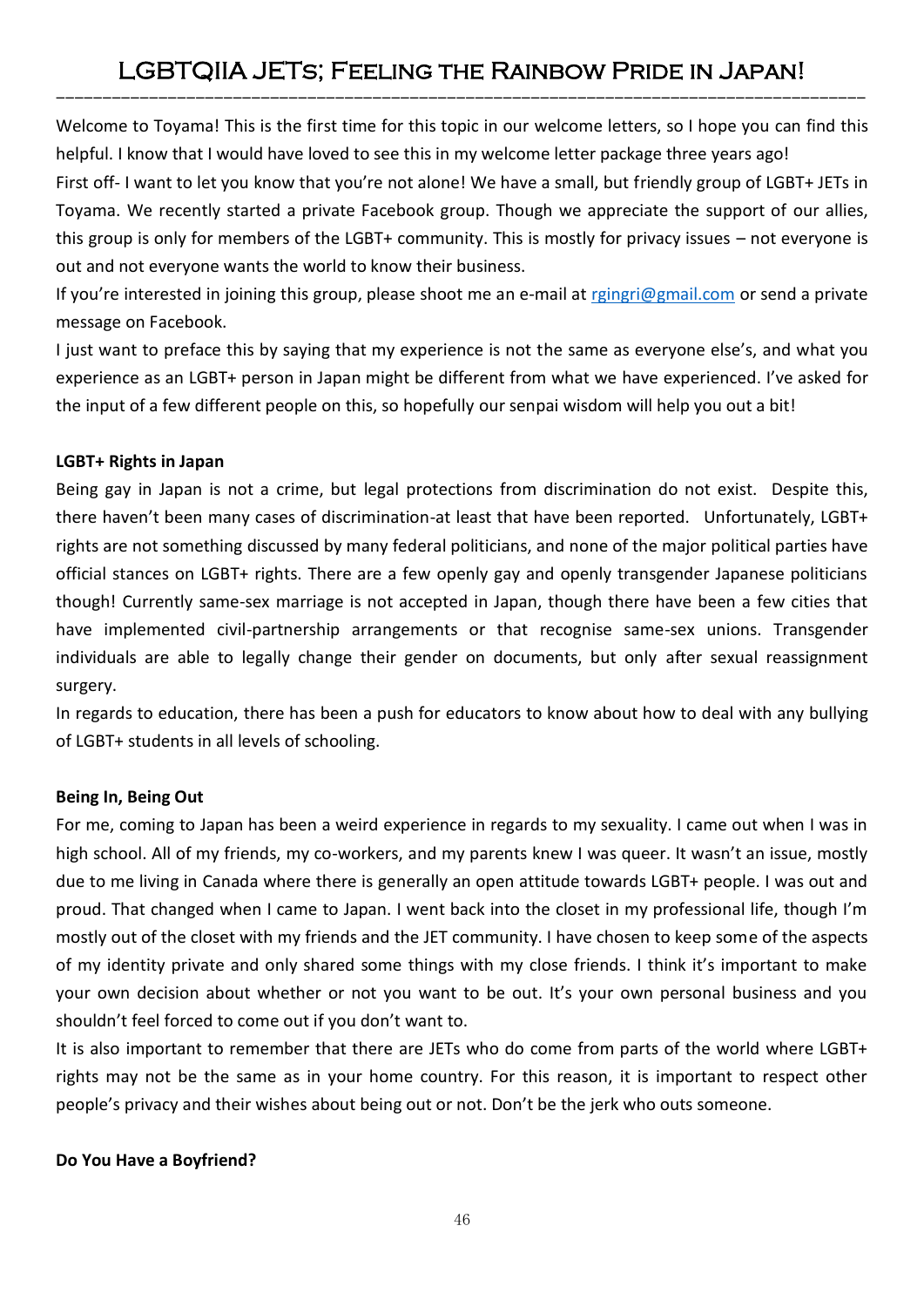One of the most popular questions you will get from students during your self-intro classes is about dating. If you are female-presenting, they will ask you about having a boyfriend. If you are male-presenting, they will ask you about having a girlfriend. Unfortunately, this is just something you'll have to deal with. My personal method of dealing with this is turning it into a joke and saying I have an obscene number of boyfriends. Each person has their own way of dealing with it, but you will get asked personal questions that you may not want to answer. Unfortunately, heteronormativity is strong in Japan.

It won't just be your students who are asking these questions. You'll likely get asked personal questions like this by your JTEs and other Japanese people in the community. It's important to try to answer in a polite way, no matter how frustrated you may become.

### **Bringing Up LGBT+ Topics at Work**

There are ways to bring LGBT+ topics into your lessons. Students do a lot of work writing practice essays and it can be easy to make a topic about same-sex marriage or something similar. Two years ago at the annual senior high school English presentation contest, a school did a research project on same-sex marriage in Japan that was excellent!

#### **The LGBT+ Scene - Toyama, Chubu, and More**

If you're expecting some secret underground LGBT+ scene in Toyama, I'm sorry to disappoint you. There isn't much going on out here in the countryside. There is a group called "Rainbow Heart Toyama" that does work educating people about LGBT+ people. There may not be a scene in Toyama, but there are some places nearby. Though I have never been, I have heard that Nagoya in Aichi has a fair sized scene. I have been to some events in Tokyo, which has a pretty active community.

There are also a few pride parades in Japan - the biggest being Tokyo Rainbow Pride which takes place during the May Golden Week holidays. I attended this year with a few other people from Toyama and it was a lot of fun! There is also Kansai Rainbow Parade which takes place in Osaka in October. In Sapporo there is the Sapporo Rainbow March, which is held in September. Kyushu has a parade which is held in Fukuoka called Kyushu Rainbow Pride. It takes place in November.

#### **Other Info**

If you're looking for more info about LGBT+ life in Japan, you should definitely check out Stonewall Japan's website or their Facebook group. There is some good information up on those places that will probably answer some of your questions.

I hope that this welcome letter will be of some help to you! If you have any questions, feel free to send me an e-mail or check out our Facebook group! We're looking forward to meeting some new faces. Hopefully we'll be able to arrange a meeting shortly after you all arrive!

Beck Gingrich Sakurai Senior High School [rgingri@gmail.com](mailto:rgingri@gmail.com)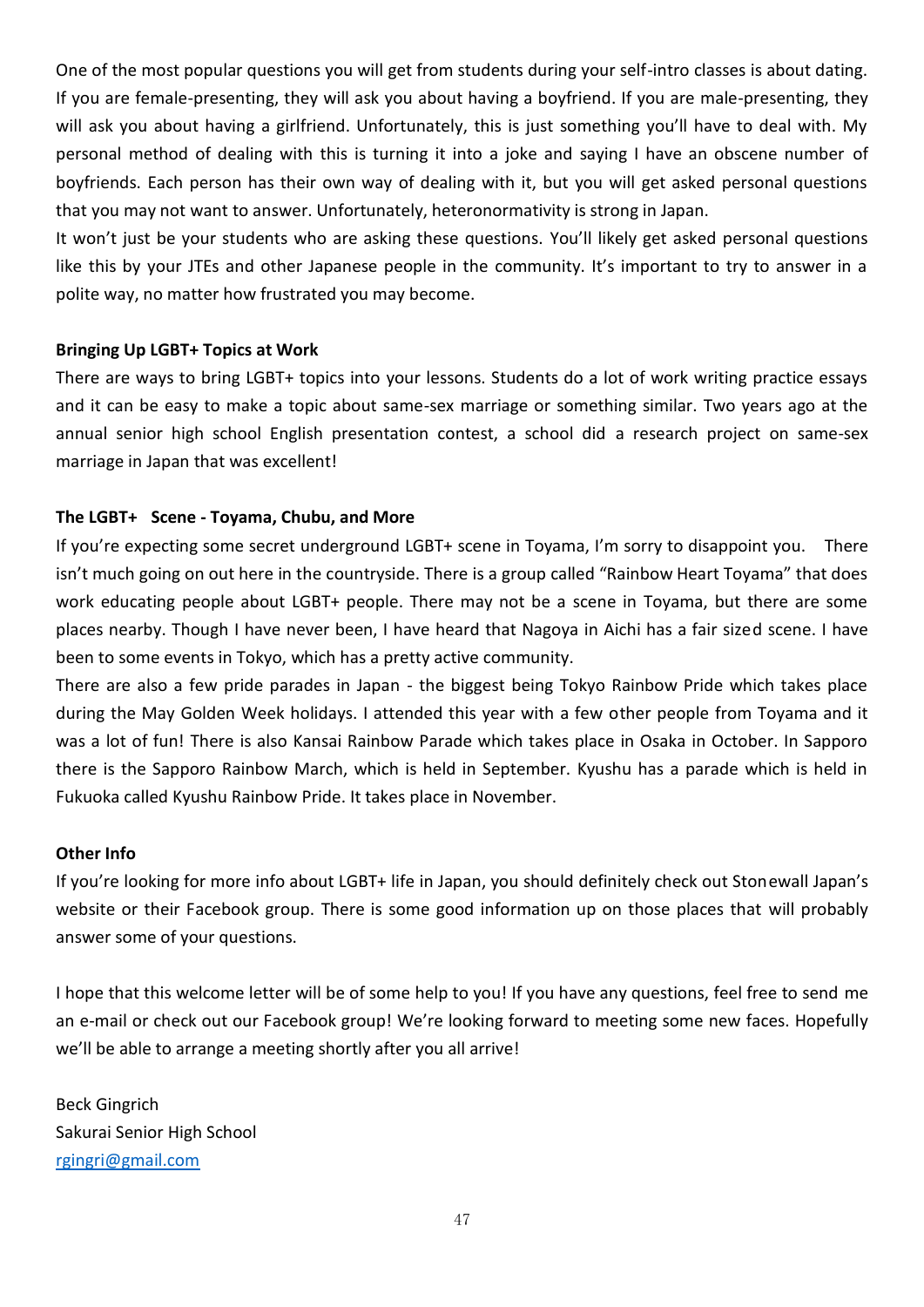If you are reading this, you are either a tall person in Japan or an average/short person who is concerned for your tall friend. If you are in the latter, I commend your thoughtfulness. I would also like to say that a little adjusting can make life more comfortable for taller folks in Japan. I am 190 cm (or almost 6'3") and have learned how to deal with being tall in Japan and am happy to pass on some of my knowledge.

Japan is a country of people that are generally shorter than what many are accustomed to back home. The average Japanese male is 172 cm (5'7.5") and the average Japanese female is 158 cm (5'2"). "This country isn't built for me," is a thought I often have when I run into uncomfortable situations involving my size. In other words, this guide will be less of a 'how to' and more of a 'watch out for'. You can't really make this country larger. However, I will try my best to tell you how I get around such things.

- 1. Restaurants with traditional Japanese seating at low tables are your enemy. You will have to learn to position your legs in any dinner situation that calls for it. After sitting legs-crossed for so long, you will probably want to change positions. You will eventually get the hang of shoving your feet under the table or maneuvering them into better positions without knocking the table. Also, if you can, avoid the seat by the wall at an enkai. There just is not enough space for you to sit properly and it will just be uncomfortable for you.
- 2. Learn to duck. The doors in my apartment are just small enough that I hit my head on them if I'm not careful. It has happened a few too many times where I have hit or scraped my head because I wasn't aware of my body. You might run into this situation in your apartment, someone else's apartment, in a capsule hotel or anywhere really. Just be aware of your height and the ceiling height of wherever you are.
- 3. Your height is a way to earn cool points among your vertically-challenged students, especially in elementary and junior high. I cannot count the times where I stuck out my hand and let little kids jump to high five me. I've picked up students so they can see what being almost two meters tall can be like. I've been asked how I got so tall. I've touched the ceiling just to impress students. It earns you cool points all the time, so soak it up whenever you can.
- 4. Buying clothes might suck. Being tall tends to mean that you have long limbs. This can make buying long-sleeve shirts, jeans and slacks difficult. But fear not. There are some great places to buy long-sleeves, jeans and slacks. Besides Toyama's few big and tall stores, places like UNIQLO have those taller sizes both in store and online for the same price as a regular shirt.
- 5. Ask your supervisor and look for ways to accommodate. I ran into the issue of not having large enough bedding when I got here, but thanks to chance and the kindness of a friend, I was able to get a futon that was longer than my height. In other words, ask around and voice your concerns to your supervisor and anyone who you think will be able to help and they might surprise you with one or two things.

These are a few of the things that I am passing to you. Although Japan is a smaller country, there is a place for us tall people. It just takes some figuring out. So stand tall, tell the world how the weather is up here and be cool.

Terrell Wallin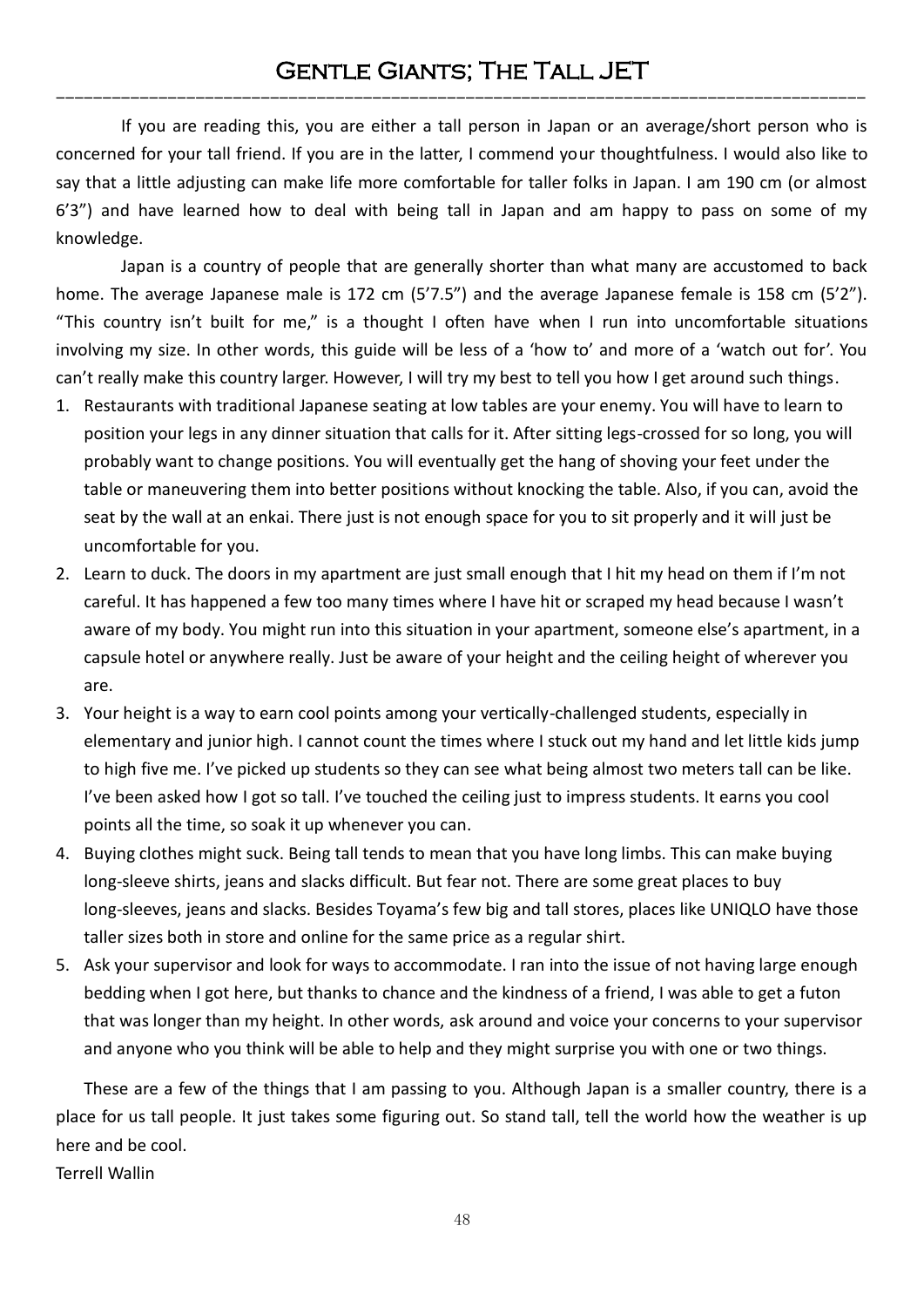# The Married JET ---------------------------------------------------------------------------------------

First and foremost, congratulations on becoming a JET and being placed in the best prefecture in Japan: Toyama. You will soon find out that this place is as wonderful as it is gorgeous, and that it will no doubt hold many future adventures for you. Luckily, you will be able to experience that adventure and excitement with your partner and that is something to be celebrated. So, triple congratulations! You are about to embark on a journey of lasting memories that will hopefully strengthen the bonds of union you are your partner already share. You should be excited.

If you are asking yourself, "Who is this dude and why does he feel qualified to tell me how wonderful life is going to be in Toyama with my S.O," allow me ease your mind. I was married shortly before coming to Japan to my girlfriend of four years (at the time). The first year of our marriage was spent in a new country, completely isolated in a small country town, living on our own and relying fully on one another for those first few months of survival. At the time our combined Japanese skill was just north of a trained monkey. Needless to say, we got our trial-by-fire first year of marriage.

And quite frankly it wouldn't change a thing about it. It is a roller coaster ride, for sure, but it is one that you get to experience with the person you love.

First things first, prepare yourself for questions about your relationship. As much as Japanese people are delighted and interested by foreigners and the differences/similarities of our lifestyles, they are doubly interested in our relationships. Sometimes, this can feel intrusive, and if it ever is don't hesitate to say so; however, for the most part I have felt it to be harmless curiosity (with a dash of gossip-fuel). Anytime an obaachan asks you about your relationship, your answer will spread like wild fire throughout the community.

"When did you meet?" "What, you cook *together*?!" \*shocked gasp\* "How old is your SO?" "Does your SO like sushi?" "Is your SO Japanese?" "How many children do you have?" "Do you say 'I love you?'" \*ultra shocked gasp followed by\* "LABU LABU." "Why don't you have a baby yet?"

Oh, yes. That is not an exaggeration. If I had a dollar for every time I was asked why Aly was not yet pregnant, I would have たくさんドル(Many Dollars). And the questions don't stop there. They just don't stop. But at least they get repeated, so there's that. At the end of the day, try to keep in mind that this is born of a genuine interest in you. Students, coworkers, acquaintances, random people on the street, your taxi driver, circus clowns, that one guy who knows a modicum of English and wants you to be his test subject… all will take their opportunity to ask you questions. Just remember that you reserve the right to your own privacy and personal information. Be as open or as private as *YOU ARE COMFORTABLE WITH.* That's what is most important.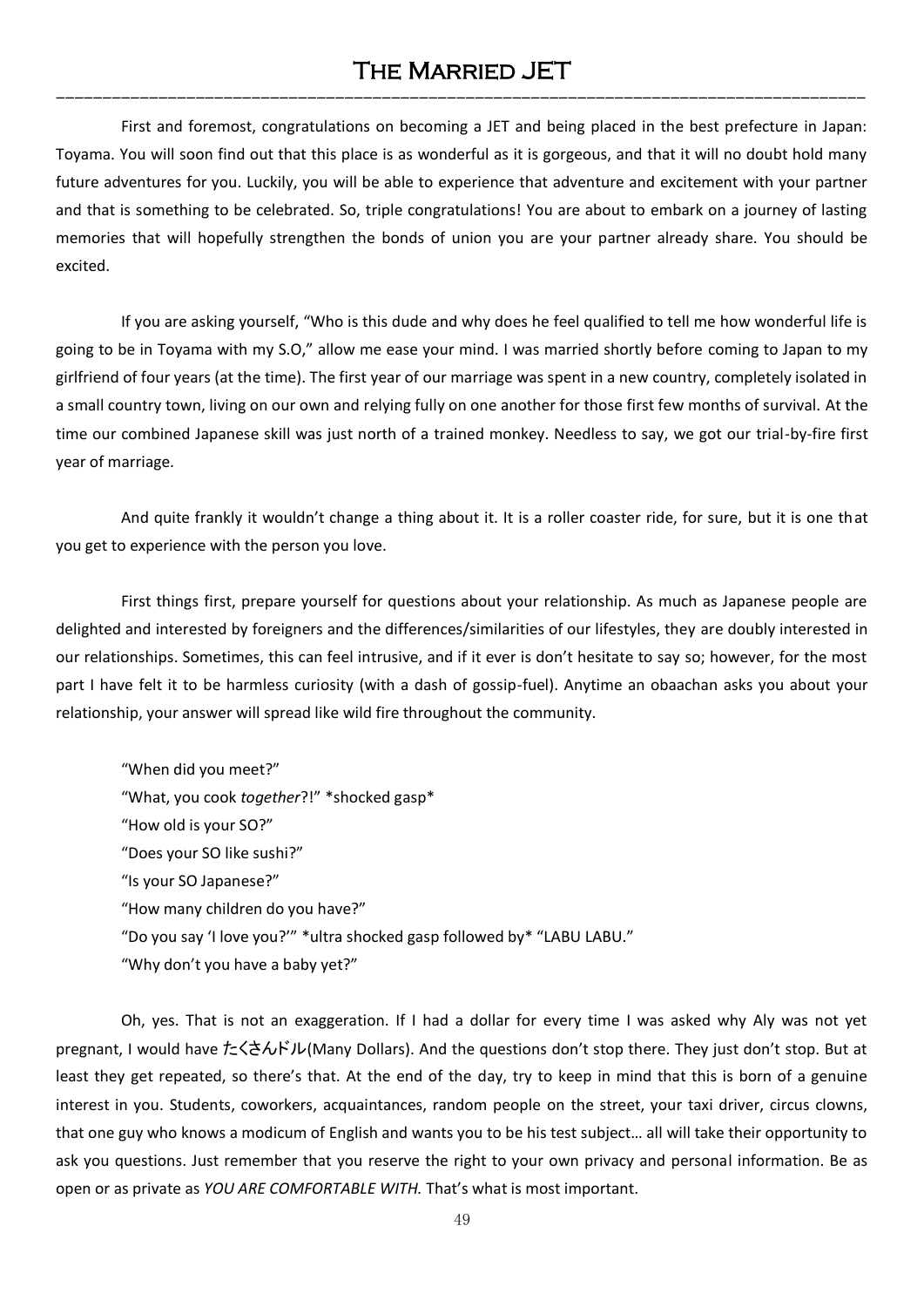One thing I noticed is that my students are very interested in my marriage. Luckily, Aly and I are active in the community so nowadays the majority of the questions are whether or not we love one another followed by giggling. Just be prepared to field questions in the class room as well. In my experience, it has been nothing but fun.

Aside from what to expect from the natives, I am sure you already know the importance of keeping the relationship healthy and happy while you are here. This, of course, will be dictated by the groove you and your partner have already set in your lives. So, it wouldn't be appropriate for me to give you any more advice on that other than how it was for me and Aly.

I arrived a full month before my wife. This was suggested by JET coordinators back in Los Angeles, but we both found it unnecessary after the fact. Had we come at the same time, we both would have had a better take on the housing/town/work situation from the start. If you have the opportunity, I would advise you to avoid this. If this does happen to be your situation then luckily technology is on your side. In all likelihood, one of the first things you will do is acquire a cell phone. There are a multitude of apps available to help you stay connected: Whatsapp, Viber, LINE, Bobsled, and Skype are hugely popular. I have found Viber, LINE, and Skype to be infinitely helpful, but Viber is more American-friendly, it seems. LINE is a must-have in Japan, but it can be difficult to get used to at first– sensory overload. After having used these apps for years now, I prefer LINE for texting and Skype for video chatting.

Communication is critical; you are no doubt going to miss one another, so do everything you can to stay connected during this time. If you are in the countryside like us, it becomes even more vital as going home to an empty apartment/house after a long day is a bummer. Do everything you can to make it NOT a bummer! Create opportunities that are the antithesis of a bummer. Have Skype dates planned. Cook dinner "together." Stay happy and stay healthy mentally!

Once your partner arrives, staying busy is going to be equally important. Chances are your S.O. will not be working on the JET Program and no one wants to be sitting at home staring at the wall all day.

…unless you do, which is cool too...

But cabin fever and going stir crazy are real things.

Luckily, there are a ton of teaching opportunities available for non-JETs in the area. These range from YMCA teaching jobs to local community centers to private lessons to other bonafide English teaching programs akin to JET. My wife was idle for a matter of scant days before she found her first job. The key is being proactive and making an effort to find them. She woke up one morning intent to find a job and did just that. In our situation, Aly found employment at the YMCA in Toyama and, before we had a vehicle, took the train into Toyama city to work. It wasn't long before that job branched into private lessons through networking, and she even managed to get a job with a local community center helping with an after-school program. As of our fourth year, she is the official ALT for the Funashi-village junior high and elementary schools! There are also eikaiwa classes that need to be taught. Luckily, being a foreigner in Toyama is a commodity and jobs are available as long as you aren't waiting for them to come to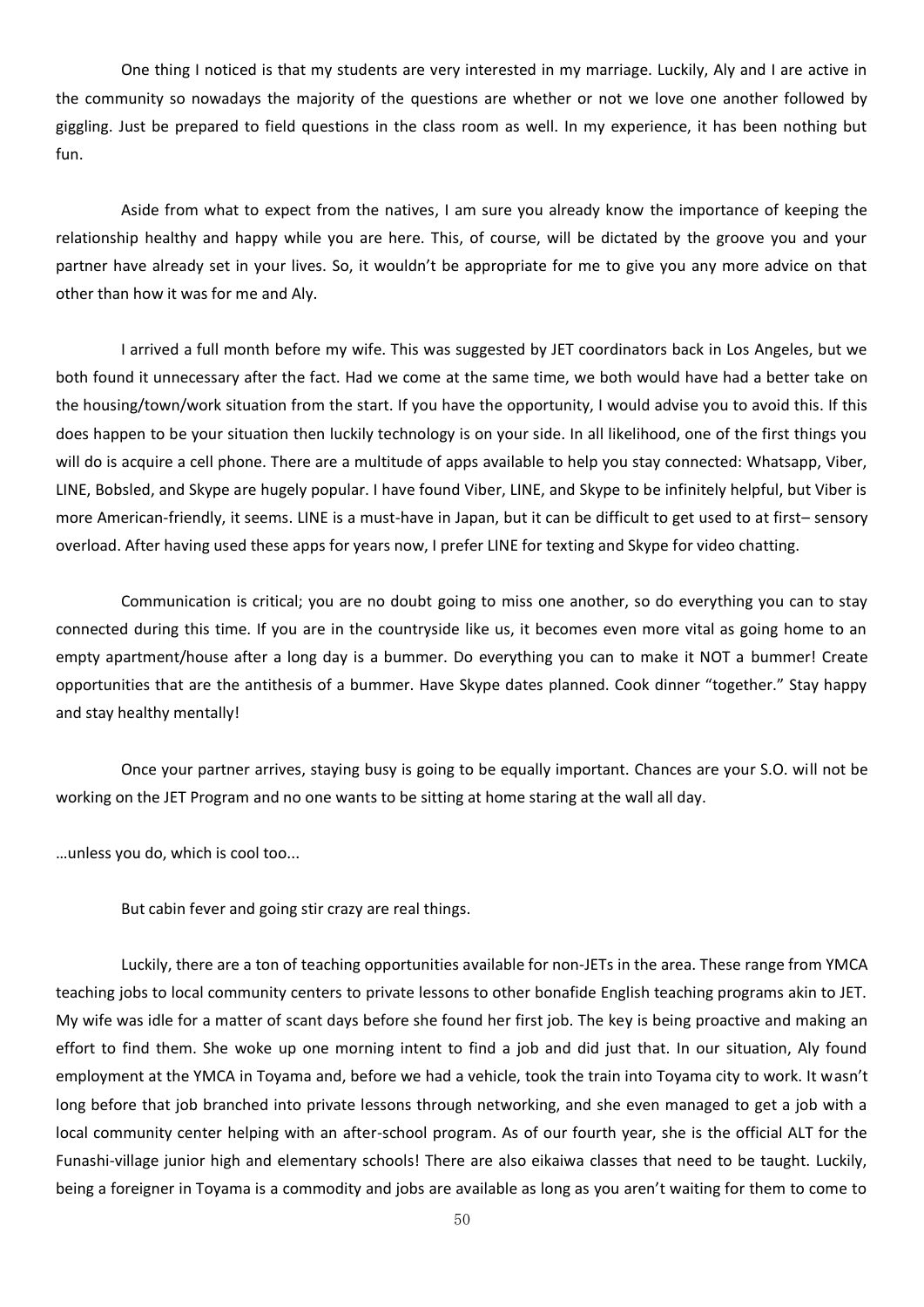you. Also, if your partner is proficient in Japanese (or other languages), there are even more avenues to pursue in acquiring employment. The point is not to fret; something will come up.

*If you and your partner are in different prefectures, keep reading. If not, skip this paragraph.* Personally, I don't have any experiential knowledge here. Just keep in mind that you are in the same time zone and there are ways to see one another as much as possible. At the very least it is much more convenient than being in different countries. Overnight buses, day buses, express trains, flights, and now the Shinkansen are available to you. If you want to move to where your partner is, you will have to contact your BOE and CLAIR for further information on that process.

As a married JET, you already have the guarantee of experiencing something new and exciting with someone you care about. I can't stress enough how important taking advantage of that is. Toyama is gorgeous. Really, it is stupid good looking. We have awe-inspiring mountains which cut the prefecture in two; we have beaches, hills, temples, shrines, waterfalls, ziplines, ski resorts, and all things awesome. Go out and see it. Every season has something different to offer and it is worth going out and finding out what exactly that is. Honestly, just getting out and taking a walk, getting lost in your neighborhood, and desperately trying to find your way home is one of our favorite past times. With the arrival of the Hokuriku Shinkansen, exploration is no longer limited to day trips around Toyama, but day trips around Japan. As an aside, the arrival of the Shinkansen also forced airlines to drop their prices on flights to Tokyo – we have flown to Tokyo, which is a fifty-minute flight, for less than it would have cost to take the bullet train there. Options!

Make friends! Your relationship deserves relationships! Chances are your first new friendships will be with fellow JETs; take advantage of that and form lasting bonds with people from a myriad of different countries, cultures, and backgrounds. It will make your time here so much more fruitful. Also, later on in life you will have your necessary excuses to pack up and go to another country because you have buddies there. You have to play the long game!

Perhaps the most important piece of advice I can give is that Japan should not be seen as a problem that needs to be conquered in order for your relationship to flourish. If you're reading this, your marriage has obviously endured to this point and Japan should be a binding and bonding experience from which it can grow even stronger. For many, this is a once in a lifetime experience. For me, one of the greatest parts of that experience has been living it with the person I love. My wife and I spend every day together, tell each other about our days, talk about funny anecdotes, and situations that had us frustrated beyond belief at work or around town, but at the end of the day we have one another. Keep hobbies and allow yourselves to have "you" time if that's what is needed, but don't lose sight of how awesomely-radical your situation has just become.

Congratulations again on getting into the JET program. It has been nothing but a positive experience for me and I hope from the bottom of my heart that it will be the same for you. Get stoked and get ready to fall in love with Toyama just as we did..

- **Jeff Newby**
- [jnewbycsub@gmail.com](mailto:jnewbycsub@gmail.com)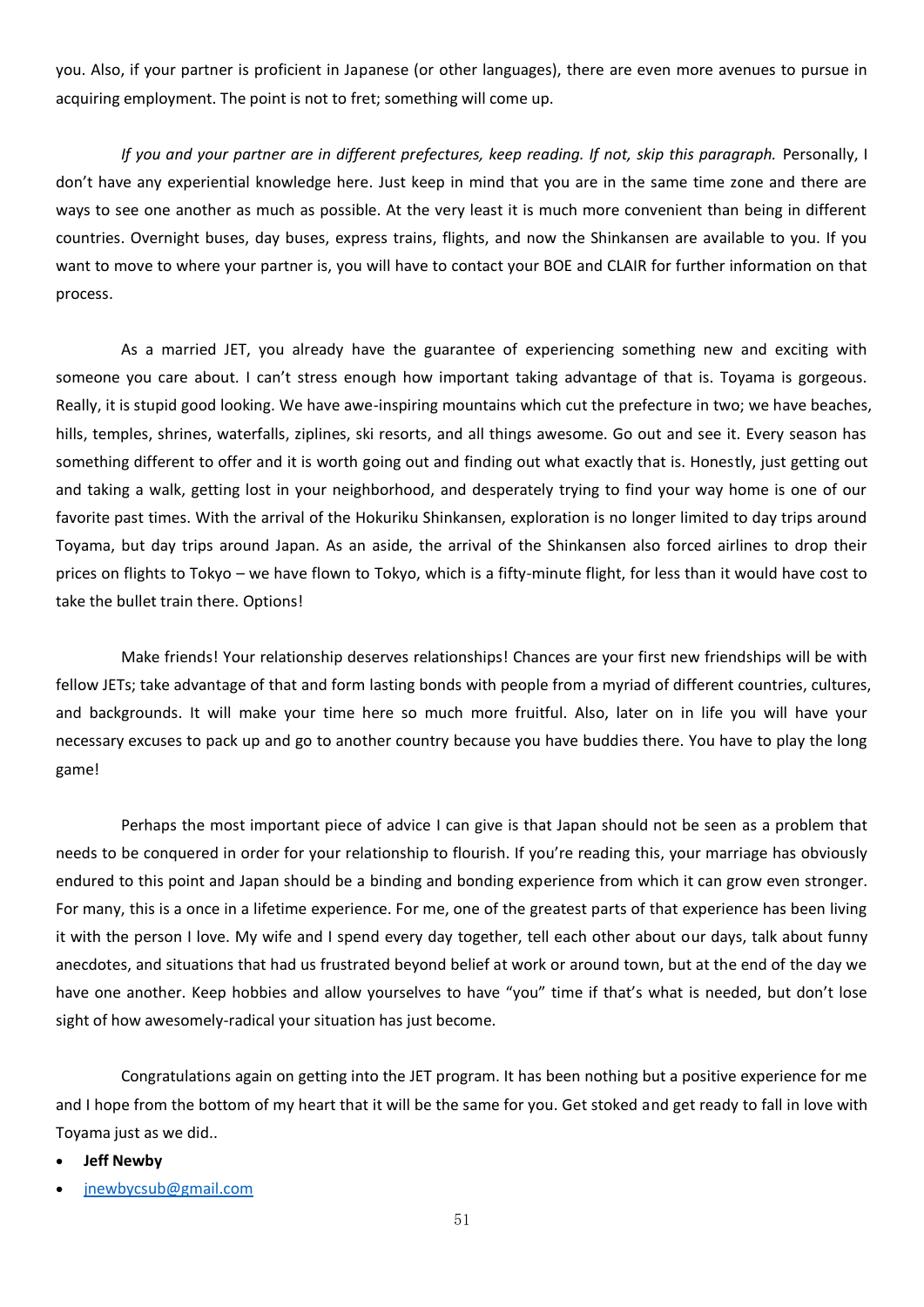# LDR; Enjoy the sushi, but remember your partner's not psychic ---------------------------------------------------------------------------------------

Relationships! Love! Romance! The things we all love to love, and sometimes hate to love. Let's face it. Relationships are challenging whether you live together in the same apartment, in the same city, or maybe a 'this isn't ideal but I can deal with it if there's no traffic' commute away. But what happens when that comfortable distance goes from 'I can get there in 3~5 Chainsmokers remixes' to hundreds of miles and possibly even opposite time zones?

Fear not. No two relationships are ever going to be identical, but if you're reading this letter it likely means something has changed for you as it did for us; suddenly you find yourself in a long distance relationship (aka LDR). Or! Maybe you're prepping for that cute stranger you might meet on Tinder in another prefecture! Either way, let's get down to it.

The first thing you should know, is that we're not experts on relationships. But between the two of us we have made it through quite a few failures. We're not here to sugar coat, but we are here to help. So break out your highlighters (or just keep reading)!

Upon much deep (and some obvious) reflection, we realized there were some major things that went wrong the first time around (when our LDRs failed). We were in some denial, didn't face our issues head on, become slightly consumed by insecurities, had poor communication and didn't take advantage of the resources we had available. By focusing on and improving these key areas, the things that once seemed impossible and unbearable are no longer so!

And now, without further delay, here are the main points for maintaining your relationship.

**Continue the connection:** So all of the sudden you're across the planet in gorgeous Toyama and feeling the physical and emotional withdrawal due to flying solo. There are plenty of ways you can stay connected to your squad back home. Of course there's social media, texting just to say "hey, thinking about you!", and tagging them in all Mr. Krab memes you can find. We recommend all of the above, but video chat is best. The list of available options is so long and extensive (and costs basically nothing) you have no excuse not to use it!

Why is this better than a phone call or just texting? Obviously because you get to see that face you love so much (and they can be graced with yours!) but also because it helps to re-establish a feeling of connectedness and normalcy. This may be more difficult if there's now a big time difference; and sure, you could just Skype them real quick to say "Hey, how was your day? Sorry gotta go to work/bed/the best ramen spot/wherever now, bye". Or, you could wake up a bit earlier / stay up a bit later and cook/eat a meal together. You could watch your favorite TV show together every week, watch a movie, play a game and kill zombies together, or have date night. Make time for your person. This is not always easy but we promise, it will be worth it.

(realtalk disclaimer #1) Keep in mind that staying connected with a LDR is difficult. Remember those times you would just see each other and not say anything because you were doing your own thing, watching a movie, painting your nails, gaming, studying, etc.? Soon, you will be confronted with losing that comfort. LDRs will force you to speak to each other more without the comforts of being cuddled. This can be done! And it leads us to our next point…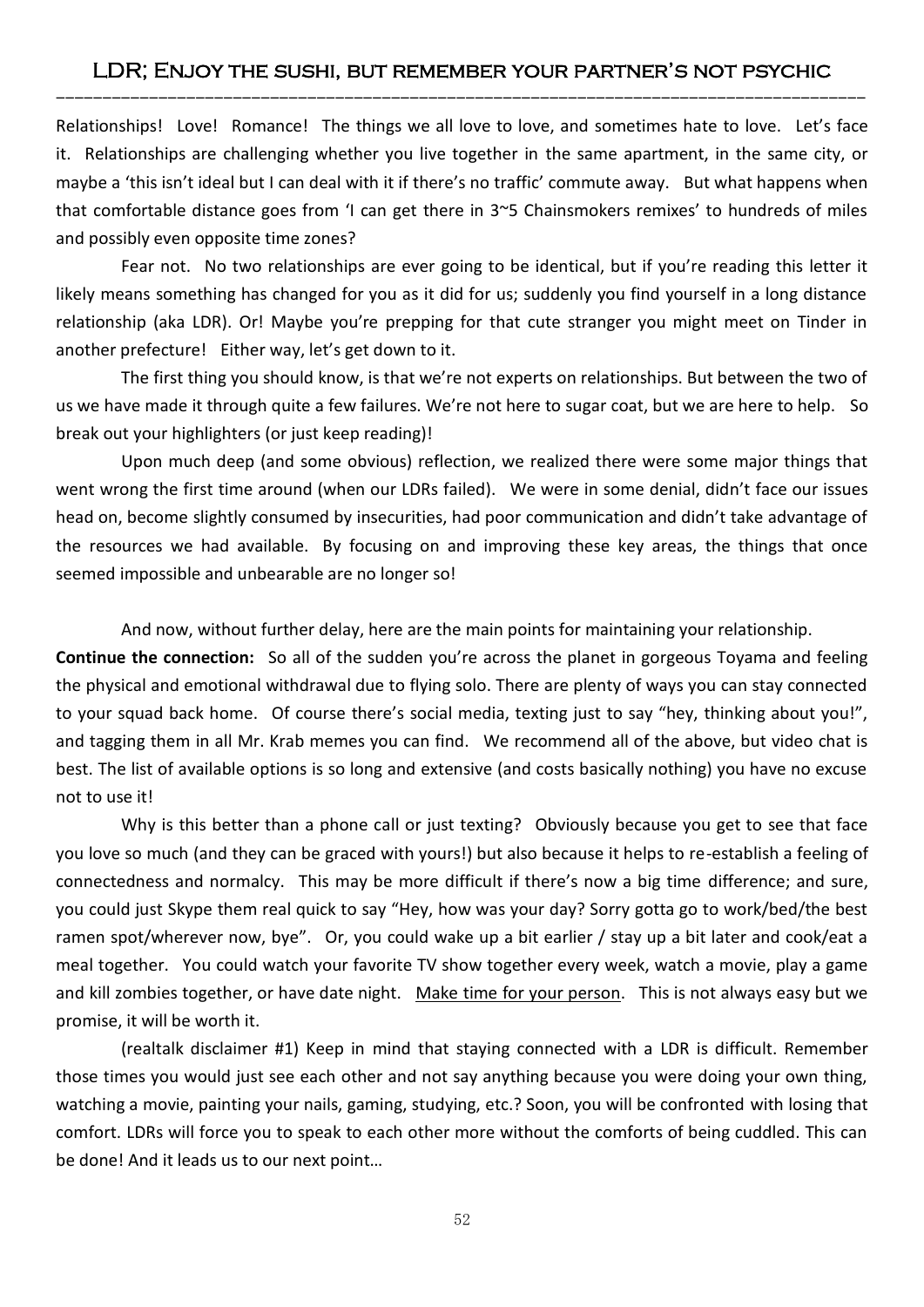**Compromise:** The adjustment of an LDR is going to be hard- there's no avoiding it. Some days will fly by as you eat the best seafood of your life, and others will feel like pulling teeth. The key to surviving these waves of emotion is to sit down with yourself and decide what you're willing to do to make the relationship work. An LDR is absolutely **not** impossible, but getting everything you want 100% of the time is. A new chapter in your life has just begun, and you probably want to throw yourself into it head on to get as much out of it as possible. That's great! You should be excited because this is an amazing opportunity, and there's so much to experience. This is the part where you get real with yourself.

We recommend sitting down and really thinking about both your feelings and priorities. Consider things like: communicating at inconvenient times, travel expenses, and maybe missing out on things to keep your Skype dates.

Over time, you may have exactly the same feelings as when you left, but maybe you don't. That's okay! Nothing stays exactly the same forever, and that's why our last tip may just be the most important. **Communicate:** Ah yes, we've all heard this advice. We've all read that article that says "communication is key in maintaining a relationship" and probably even rolled our eyes once or twice. Well, guess what? Literally *every single one* of those people were right! If you're not already communicating well in your relationship, NOW is the time to develop these necessary skills! Having a big physical distance can potentially cause an even bigger emotional one, but it doesn't have to.

(realtalk disclaimer #2) Most importantly: **keep it real.** You might be tempted to flirt with the boy/girl at the bar who surprisingly isn't exoticizing you or sleep with a friend that you always thought was cute from orientation. On the other hand...you might be asking..who's @getawayfrommybae? And why do they keep liking my partner's posts?! What are they doing on their night out?

Take a deep breath. There are no rules in relationships other than those you set for yourself. Have you considered/discussed these types of scenarios with your partner? How are they feeling? Have you set clear boundaries for physical/emotional relationships? Are you willing to make changes and potentially modify your relationship? How are you *really* treating each other? It's normal for either/both of you to feel jealous and have FOMO feels. What's not okay is if it's consuming your thoughts or if one of you is making the other feel guilty for having friends and/or "moving on."

If you start to feel differently or have doubts, say something. If you're still completely happy and satisfied, tell your partner! Insecurities go both ways. Work hard to alleviate those feelings. Compromise is key, but never compromise yourself.

Before we leave you, one last moment of realtalk. Sometimes LDRs don't work out. No matter how hard you or your partner try, someone may never be satisfied or feel like it's enough. It might get hard. It could end. You might cry and have days when you regret leaving. If this happens, you'll be ok. We promise. This, as is with all things in life, is what you make of it! Soak up as much of this beautiful place, food and culture as humanly possible. Be honest and kind to others, and especially to yourself. You're about to join a giant community of awesome people in the best prefecture in Japan! Talk to us. Ask for help. We've been there and we're here for you (and we really do know the best ramen spots). Lisa lives in Kurobe City and will join you for sushi any time, day or night. [\(lisa.hogya@gmail.com\)](mailto:lisa.hogya@gmail.com) Nancy will be your online date if you're into sharing your Netflix account. [\(nancyyngo@live.com\)](mailto:nancyyngo@live.com)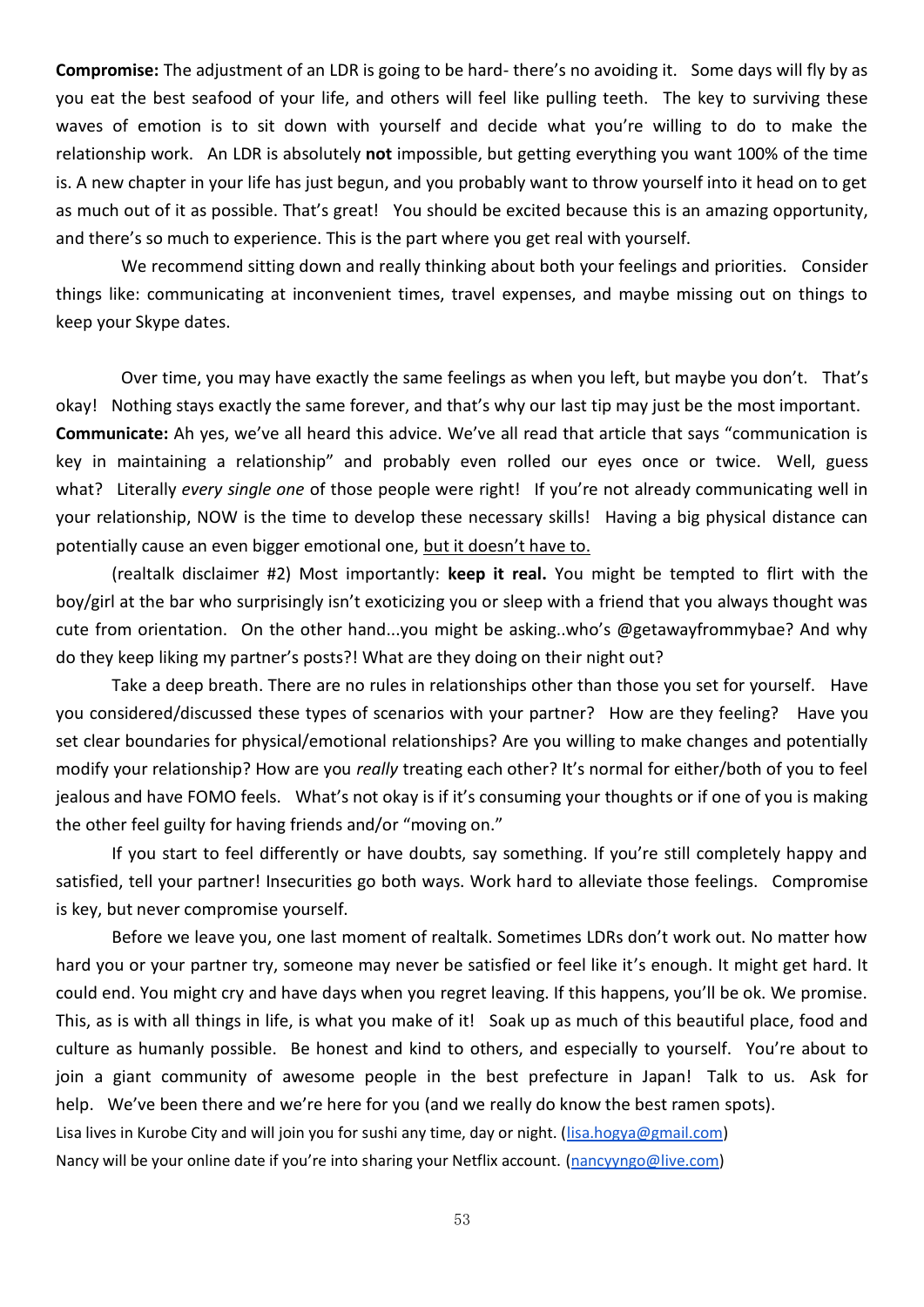# RELIGIOUS JETS ---------------------------------------------------------------------------------------

First off, welcome to Toyama and all that it has to offer; from the food, culture, people, and picturesque scenery. We can all agree that it is easy to connect with those who have the same interest/disinterest or likes/dislikes than us and more times than not, we try to seek those kinds of people out that fit closely to our own MOI. When I first came to Toyama it was important for me to find a church, group of people I could connect with, and a place my own faith could grow. Japan is a mostly non-religious country as far as western religions go, however there are outlets for people of vast religious backgrounds to connect with like-minded individuals.

I would start within the JET community, asking around to people who have been in Toyama for some time. They will have information on where you can get plugged into a group that fits your own faith background. You could be surprised at how many JET's may actually share in the same belief system as you, and they could become a person in which you can confide, and talk to about those things important to you.

A second outlet for information is the Toyama Jets website (toyamajets.net) which has a great section of resources for local churches in the Toyama prefecture, that you can visit and join. You might be thinking, "*But what if I can't understand Japanese or speak Japanese?"* Dont worry, I know there are plenty of church groups that can accommodate you and have English speakers within the church to help translate the service. They will even help you get settled into the church. Don't be afraid to reach out for help within the Toyama community to help you get connected. Again, you would be surprised at how many people are connected or know of a church in which you can join.

I hope that your life in Toyama is one that brings lots of growth for you, and you enjoy all that it has to offer.

Joseph Jackson

SHS JET

Tonami Technical High School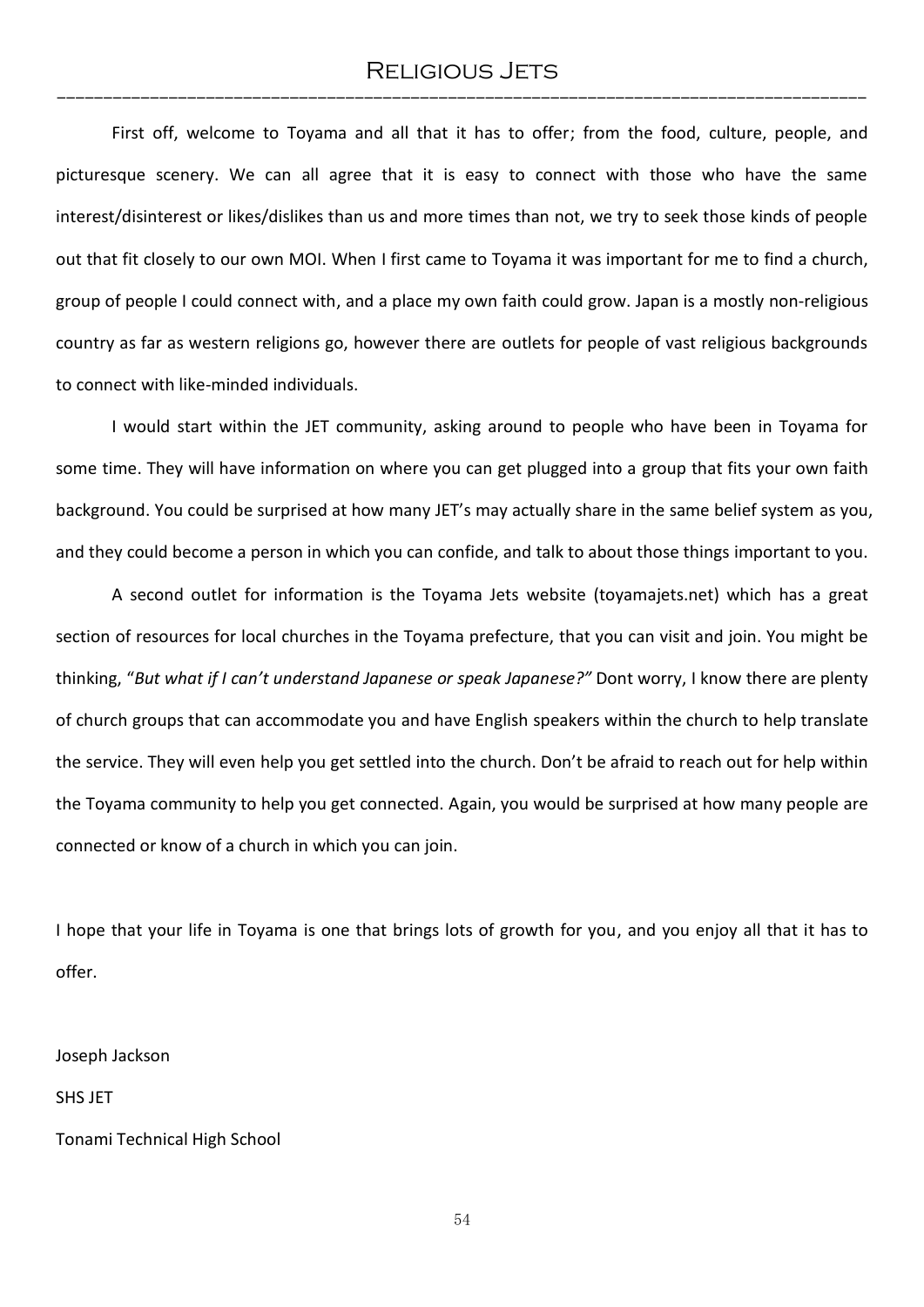# Loving, and Not-Loving Japanese Food ---------------------------------------------------------------------------------------

Hello, and welcome to Japan! Perhaps you are already familiar with Japanese food, or perhaps (like me) you've rarely eaten sushi or ramen and don't know how to use chopsticks. If you already like Japanese food, then great, and if not, you'll get the opportunity to try all sorts of new foods. Also, there are many Japanese foods (for example, soba, somen, and udon noodles) that are not popular or widely available in everyone's home country, so, even if you really like the most popular Japanese foods like sushi and ramen, you will probably find completely new foods to try.

Even if you're a picky eater, like I am, I suggest you take the opportunity to try a lot of new foods, because you never know when you'll end up really liking something. For instance, I disliked shrimp when I had it back in America, but now *ebi-ten* (shrimp in fried batter) is one of my favorite foods! I've also tried pasta with octopus, and, surprisingly, I liked it very much.

You'll also encounter foods that you don't like so much, and while it is embarrassing to admit to your host/friend/waitress that you don't like something, or for them to guess as much, I haven't found it to be a bigger problem than it was back in America. If you are polite and try to eat new foods, people won't be offended that you don't like one or two things. And when it comes to special orders…

Before I came to Japan, I read that special ordering in restaurants here was not done and servers would be confused or offended if you tried to do so, but I have not found that to be the case (although I imagine it depends a lot on the restaurant, and I have not been to any fancy Japanese restaurants). I usually give special orders at my favorite restaurants and found that restaurants will generally accommodate such orders and will even reduce the cost of your meal, if you ask for it to be served without something that usually comes with it. The biggest problem I've had with special ordering is the language barrier: obviously, you need to know the name of the food you don't like in Japanese and a polite way to ask for your meal to be served without that thing. I don't like a topping that automatically comes with most foods, so the polite phrase I use for special ordering is *(food name) wo irenaide kudasai,* which means "Please don't put (food name) on the dish." (The topping I don't like is small green onion shavings, called *negi* in Japanese, which I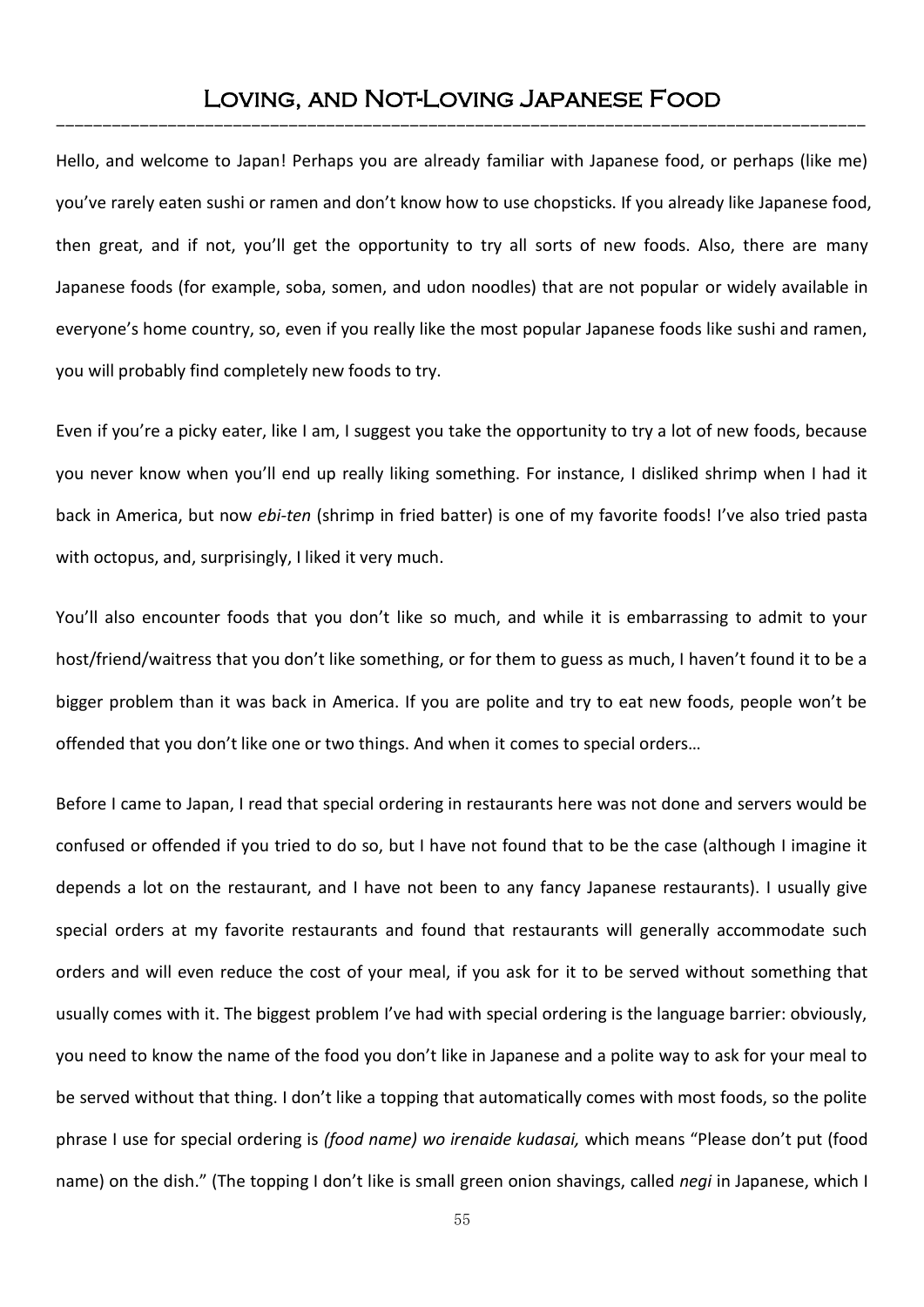mention because I have met several others who don't like this as well.) Of course, if you want something to be added to your dish instead of taken away, you will say something different. I even special order in this way at my school's cafeteria, and would urge you not to be afraid to do so if it is possible, since you'll likely be eating many, many meals there.

Finally, about table manners: as you may or may not know, slurping noodles is not rude in Japan and you might get strange looks if you do NOT do so, or people might comment about how "daintily" you eat. However, you must always leave your chopsticks lying on the chopstick rest (if you have one) or lay them flat on (or next to) your plate. If you leave your chopsticks sticking straight up out of a bowl of rice or noodles, you're showing bad table manners because the chopsticks look like incense sticks set up for funerals. It's easy to do this by accident if you are in a hurry (I have done it even though I knew the rule), so try to be careful of that. However, people are generally understanding about things like this because you're obviously a foreigner (perhaps less so for Asian JETs).

I hope you'll have fun trying new foods like octopus, squid, and fish paste, even if you don't like everything.

Happy eating!

Alexis Finnerty

abfinner@syr.edu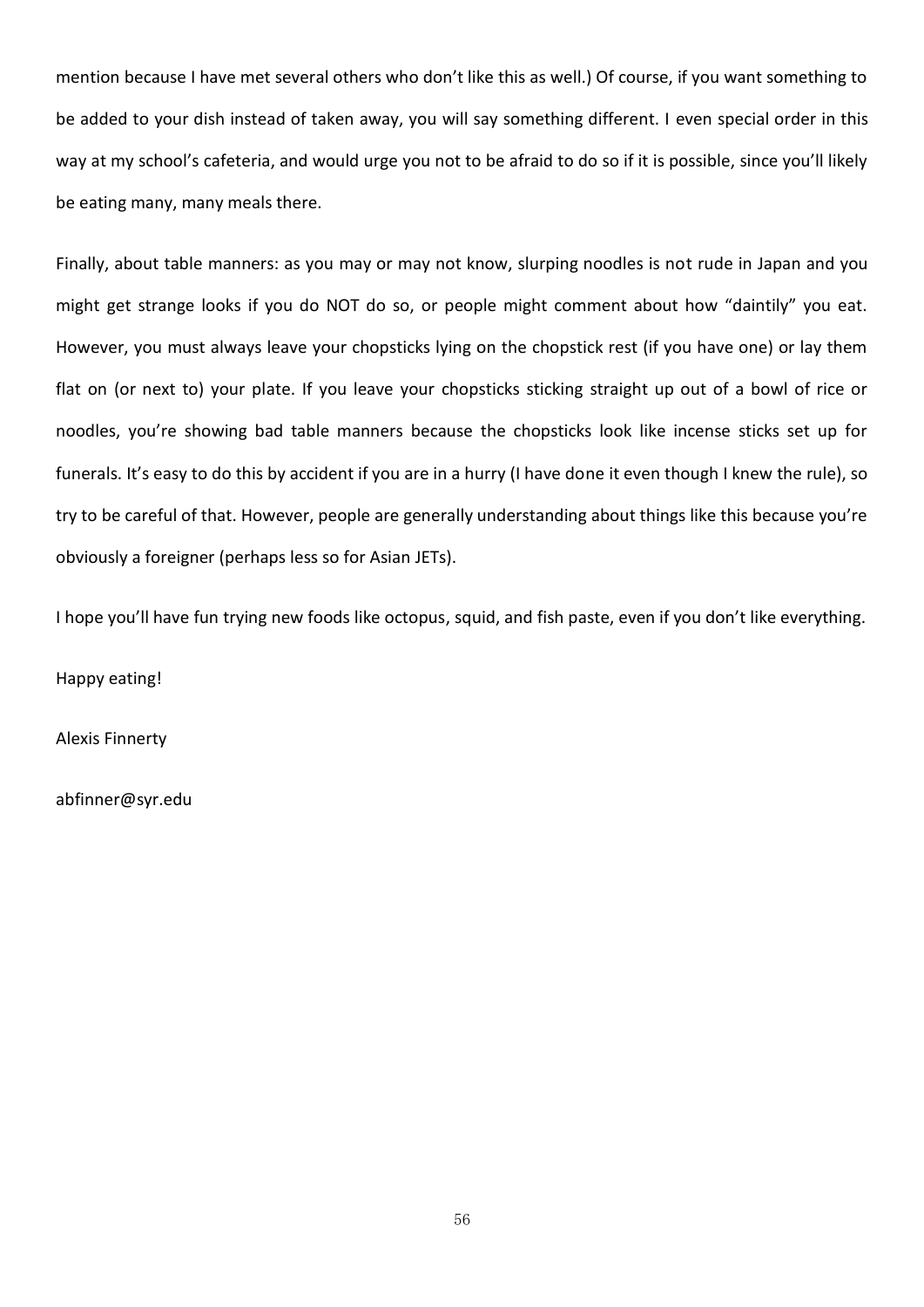# Beware the Bacon Bits- Vegetarian JET ---------------------------------------------------------------------------------------

『すみません、私は肉と魚介類と肉と魚介類のエキスも食べられない。 乳製品は大丈夫です!私が食べられるものは何かありますか?』

Sumimasen, watashi wa niku to gyokairui to niku to gyokairui no ekisu mo taberarenai. Nyuuseihin wa daijobu desu! Watashi ga taberareru mono wa nani ka arimasuka?

I'm vegetarian and this is the handy phrase I utter at almost every restaurant I visit before even looking at the menu or sitting down. It translates to "Excuse me, sorry, I don't eat meat, seafood and meat/seafood extracts. Dairy products are fine! Is there anything I can eat here?"

CONGRATS on making JET and welcome to the Vegetarian life in Japan!

First off, I just want to reassure you, that being vegetarian is not impossible and that I've never gone to the point of starvation. In fact, things have gotten so much better over time when it comes to shopping and access to vegetarian food.

Here are some steps and measures you can take to make you a happy vegetarian:

### **1. Tell people, be open about it, and don't be apologetic.**

Email your supervisor about you vegetarianism as soon as you receive their contact details. This might help them help you!

### **2. Be specific**

When telling people about your diet, be detailed about it. Type up and give them a clear list of your can eats and can't eats. Take note that sometimes, people don't consider seafood/meat EXTRACTS as non-veg, so be sure to add that into your explanation!

### **3. Shopping**

Oh the woes of shopping! Initially, I took AGES because I was having staring contests with the ingredients list. It got better. The best thing to do is to study the kanjis of whatever's a no go for you and memorize them. Also, do make use of the scan function of the **Google Translate** application if you get a smartphone! Some specialty stores (サンビアン in APIA, Inarimachi) also sell vegan instant ramen/meat/tempeh/curry/etc! Stock up on those if you pass by!